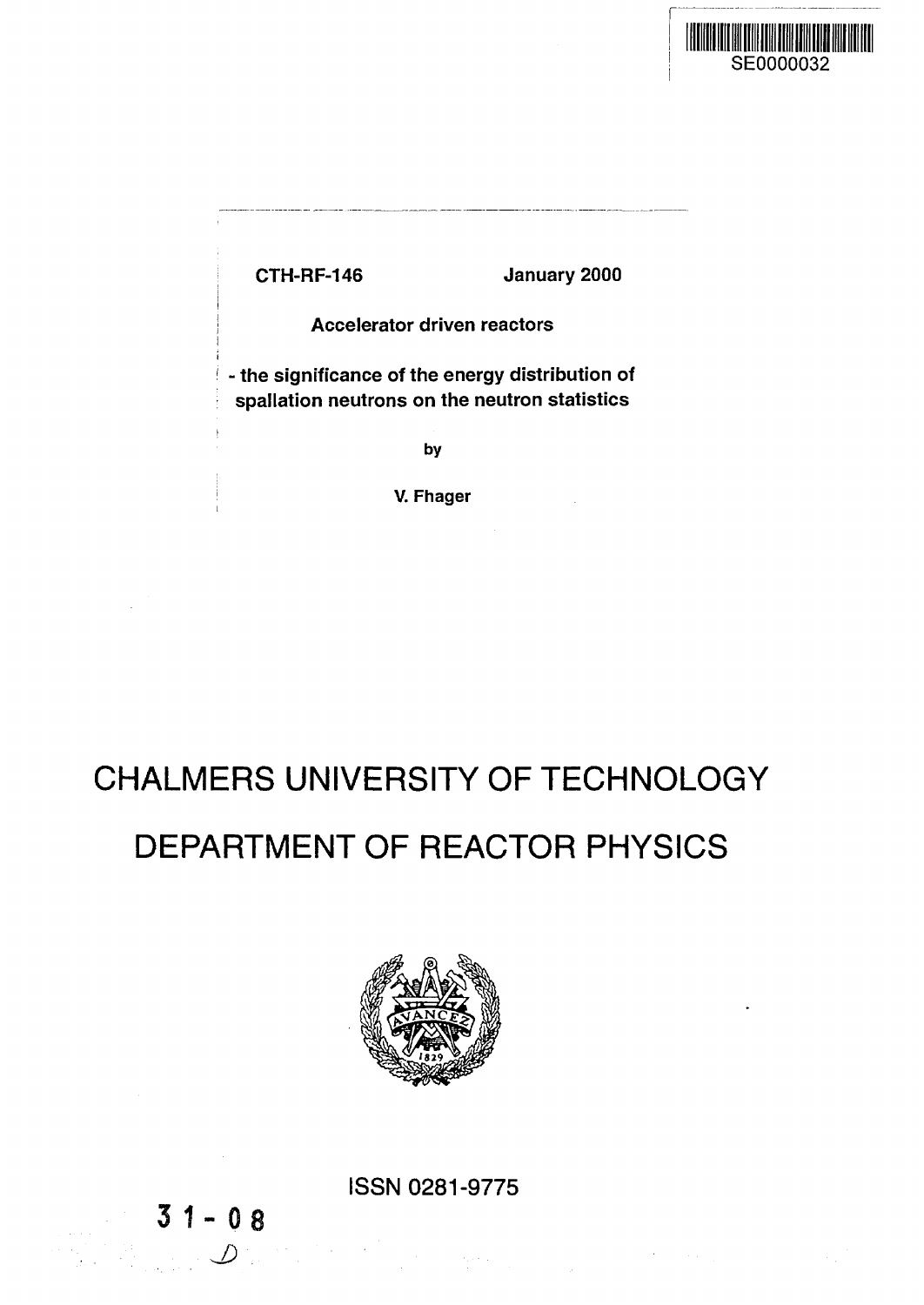CTH-RF-146 January 2000

 $\mathcal{L}_{\text{max}}$ 

#### Accelerator driven reactors

- the significance of the energy distribution of spallation neutrons on the neutron statistics

**by**

**V. Fhager**

Master of Science degree thesis

Department of Reactor Physics Chalmers University of Technology S - 412 96 Göteborg, Sweden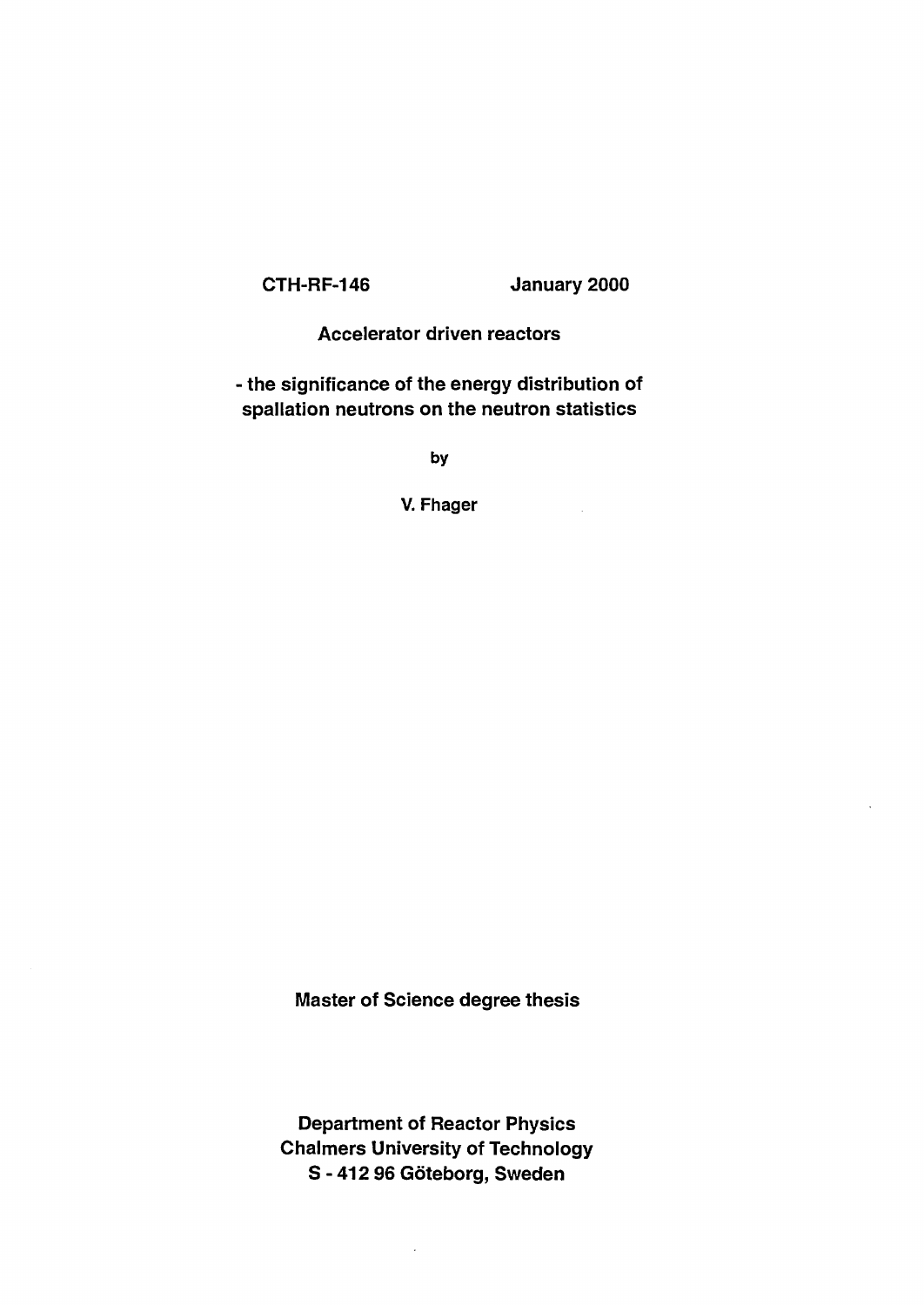This report is a degree thesis in Reactor Physics. It constitutes the final part of my M. Sc. education in engineering physics at *Chalmers University of Technology* in Göteborg, Sweden. The degree thesis is equivalent to 20 credit units, one credit unit representing at about one week's work.

The Department of Reactor Physics at Chalmers University was my host department for the thesis and the head of the department, Prof. Imre Pázsit, was my supervisor. It was started in June 1999 and completed in November the same year.

Although the task was given to me by the Department of Reactor Physics in Göteborg, the main part of the work was carried out at *Kyoto University Research Reactor Institute (KURRI)* in Kumatori, Japan.

*Valentin Fhager*

*Goteborg, January 2000*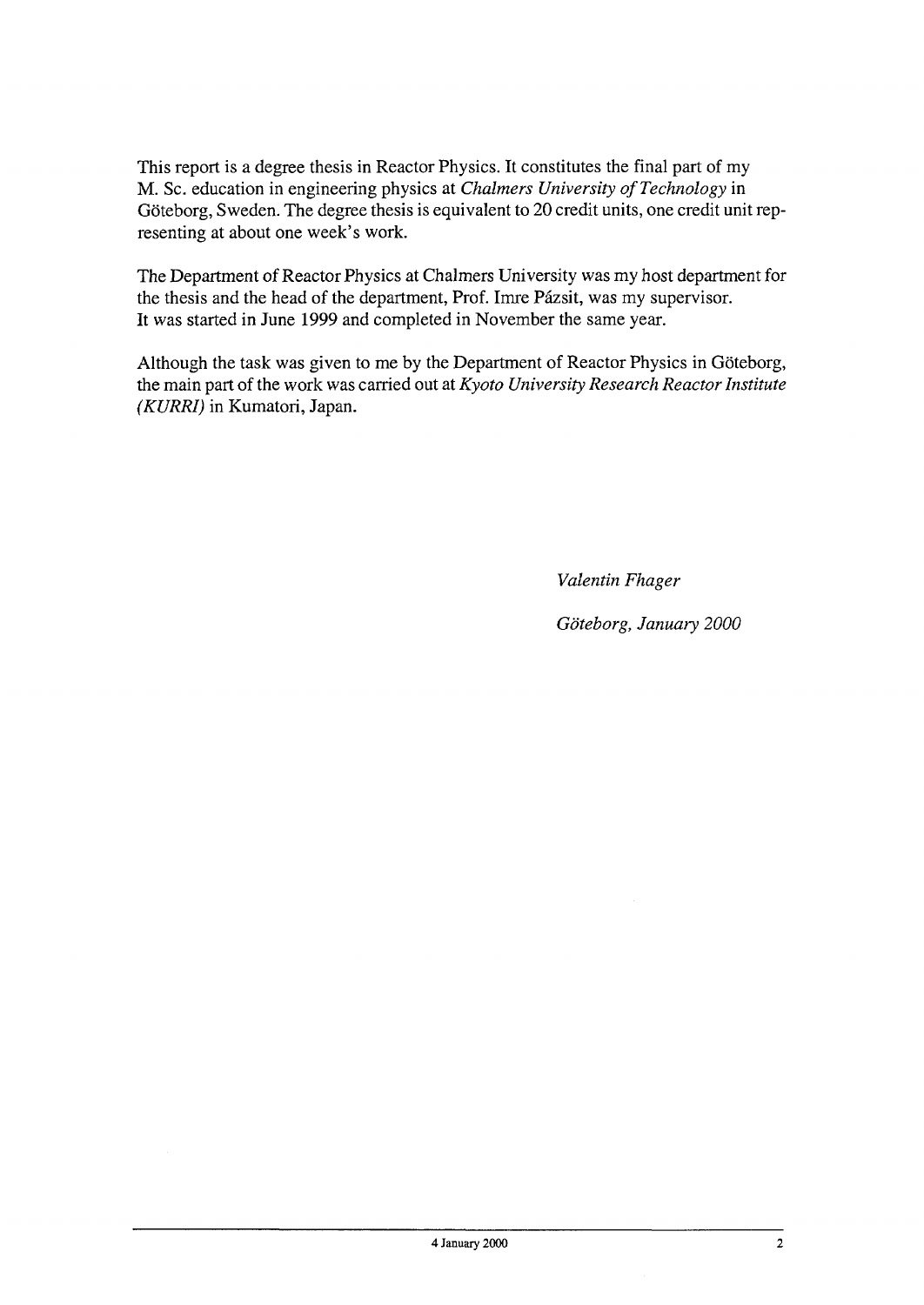## **Abstract**

In order to make correct predictions of the second moment of statistical nuclear variables, such as the number of fissions and the number of thermalized neutrons, the dependence of the energy distribution of the source particles on their number should be considered. It has been pointed out recently that neglecting this number dependence in accelerator driven systems might result in bad estimates of the second moment, and this paper contains qualitative and quantitative estimates of the size of these errors.

We walk towards the requested results in two steps. First, models of the number dependent energy distributions of the neutrons that are ejected in the spallation reactions are constructed, both by simple assumptions and by extracting energy distributions of spallation neutrons from a high-energy particle transport code. Then, the second moment of nuclear variables in a sub-critical reactor, into which spallation neutrons are injected, is calculated. The results from second moment calculations using number dependent energy distributions for the source neutrons are compared to those where only the average energy distribution is used.

Two physical models are employed to simulate the neutron transport in the reactor. One is analytical, treating only slowing down of neutrons by elastic scattering in the core material. For this model, equations are written down and solved for the second moment of thermalized neutrons that include the distribution of energy of the spallation neutrons. The other model utilizes Monte Carlo methods for tracking the source neutrons as they travel inside the reactor material. Fast and thermal fission reactions are considered, as well as neutron capture and elastic scattering, and the second moment of the number of fissions, the number of neutrons that leaked out of the system, etc. are calculated. Both models use a cylindrical core with a homogenous mixture of core material.

Our results indicate that the number dependence of the energy distribution of the spallation neutrons leads to second moments that differ significantly from the ones calculated with the average energy distribution only. With the most realistic model of the energy distributions, the second moment of the number of fissions was underestimated with 12 - 16 %.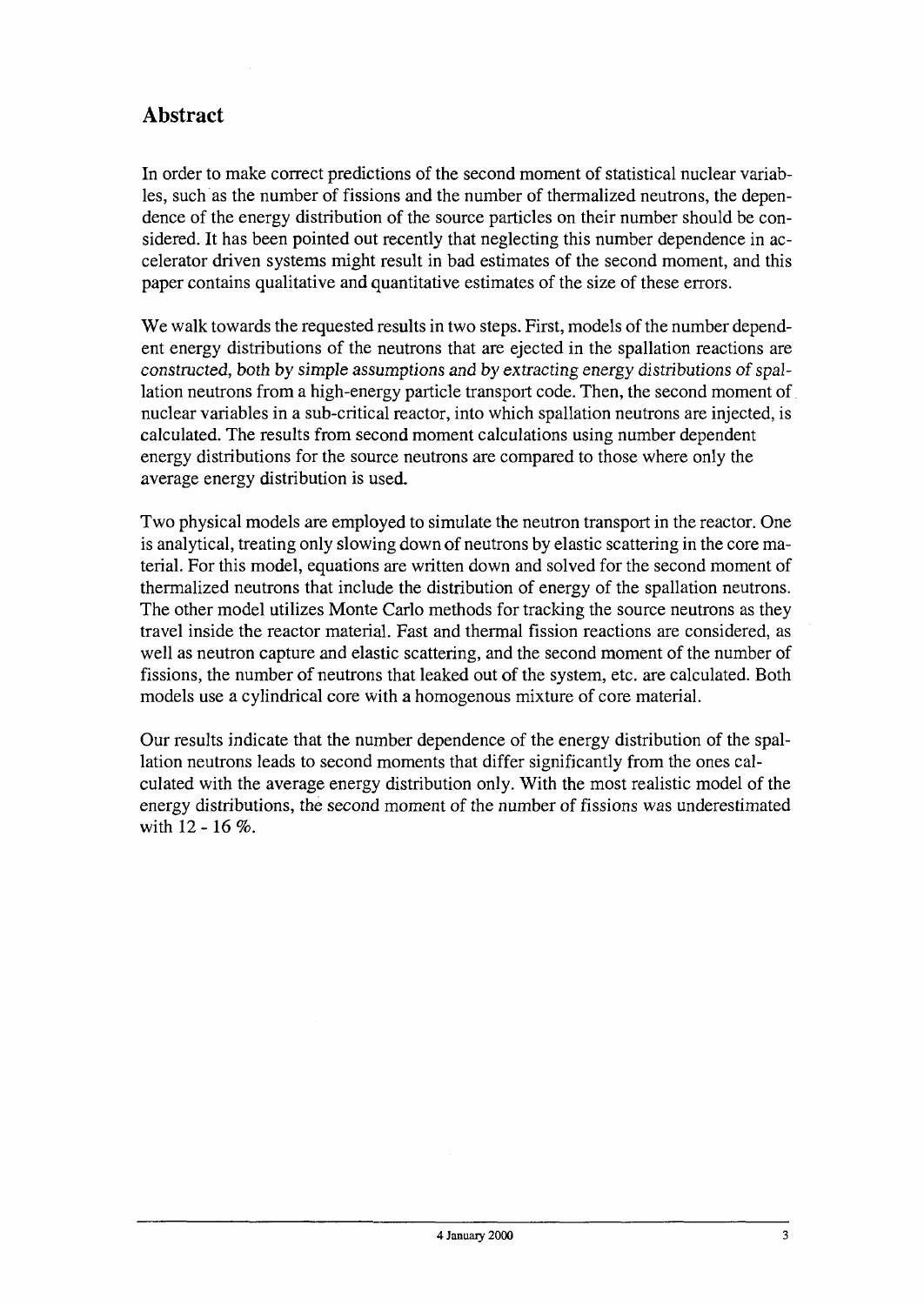## Sammanfattning

När man skall beräkna andra momentet, variansen, av statistiska fördelningar i en kärnreaktor, t.ex. antalet fissioner eller antalet utläckta neutroner, måste man ta hänsyn till att källneutronernas energifördelning kan bero på deras antal. Nyligen har man påpekat att om detta antalsberoende försummas när man studerar acceleratordrivna system kan det leda till att andra momentet beräknas felaktigt. Detta arbete innehåller kvalitativa och kvantitativa uppskattningar av hur stora dessa fei kan bli.

Arbetet sker i två steg. Först konstrueras modeller för hur spallationsneutronernas energifördelning beror på deras antal, både genom antaganden och genom att använda energispektra som beräknats med ett simuleringsprogram för partikeltransport vid höga energier. Sedan har andra momentet av vissa variabler beräknats då spallationsnetronerna skjutits in i en underkritisk reaktor. Resultatet från beräkningar med antalsberoende energifördelningar jämförs med beräkningar dar bara ett medelspektrum har använts.

Två olika modeller har använts för att simulera neutroniken i reaktorn. Den ena är en analytisk modeli som behandlar nedbromsning av neutroner genom elastisk spridning i reaktormaterialet. Explicita uttryck för andra momentet av antalet neutroner som bromsas till termisk energi sätts upp, dar fördelningen av spallationsneutronernas energi ingår. Den andra modellen nyttjar Monte Carlo-metoder för att följa källneutronernas vandring i reaktorn. Där simuleras såväl snabb som termisk fission, liksom infångningsreaktioner och elastiska kollisioner. Andra momentet av antalet fissioner, antalet utläckta neutroner, m.m. beräknas. Båda modellerna inkluderar en cylindrisk reaktor med en homogen blandning av olika reaktormaterial.

Resultaten visar att beroendet av spallationsneutronernas energi på antalet neutroner gör att de beräknade andra momenten blir märkbart annorlunda mot om man bara skulle använda ett medelspektrum för deras energifördelning. Med den mest realistiska modellen för spallationsneutronernas energifördelning visar det sig att andra momentet av antalet fissioner skulle underskattas med 12 - 16 *%.*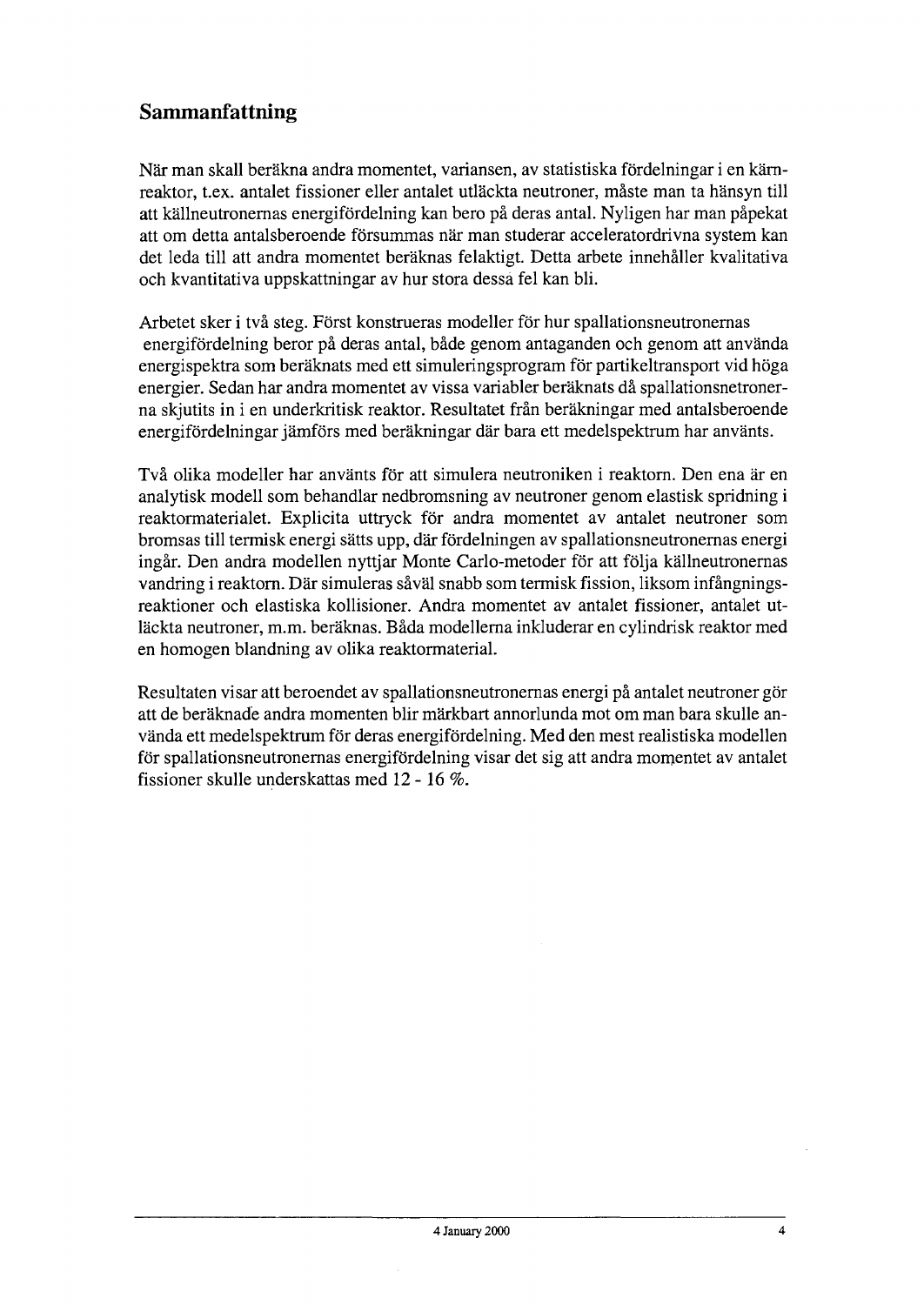#### Table of contents

| 1. |                                                 | Introduction                                                  |    |  |  |
|----|-------------------------------------------------|---------------------------------------------------------------|----|--|--|
| 2. | <b>General principles</b>                       |                                                               |    |  |  |
|    | 2.1                                             | Distributions of spallation neutrons - some definitions       | 7  |  |  |
|    | 2.2                                             | Analytical calculations of the number of thermalized neutrons |    |  |  |
| 3. | Calculating number dependent spallation spectra |                                                               |    |  |  |
|    | 3.1                                             | The spallation process                                        |    |  |  |
|    | 3.2                                             | A spallation model                                            |    |  |  |
|    | 3.3                                             | <b>NMTC/JAERI97</b> calculations                              |    |  |  |
|    |                                                 | 3.3.1<br>The spallation neutron number distribution           | 16 |  |  |
|    |                                                 | 3.3.2<br><b>Energy spectra of spallation neutrons</b>         | 17 |  |  |
|    | 3.4                                             | Spectrum models                                               | 20 |  |  |
| 4. | Calculating the second moment                   |                                                               |    |  |  |
|    | 4.1                                             | Fermi age theory                                              | 27 |  |  |
|    |                                                 | 4.1.1<br>Description of the Enrico code                       | 28 |  |  |
|    |                                                 | 4.1.2<br><b>Calculation cases</b>                             | 31 |  |  |
|    |                                                 | 4.1.3<br><b>Results</b>                                       | 32 |  |  |
|    |                                                 | 4.1.4<br><b>Discussion</b>                                    | 32 |  |  |
|    | 4.2                                             | <b>Monte Carlo calculations</b>                               |    |  |  |
|    |                                                 | 4.2.1<br><b>Monte Carlo principles</b>                        | 34 |  |  |
|    |                                                 | 4.2.2<br>Description of the Monte Carlo code Monaco           | 35 |  |  |
|    |                                                 | 4.2.3<br><b>Calculation cases</b>                             | 44 |  |  |
|    |                                                 | <b>Results</b><br>4.2.4                                       | 45 |  |  |
|    |                                                 | 4.2.5<br><b>Discussion</b>                                    | 46 |  |  |
| 5. |                                                 | <b>Conclusions and remarks</b>                                | 47 |  |  |
| 6. |                                                 | <b>Acknowledgements</b>                                       | 48 |  |  |
| 7. |                                                 | <b>References</b>                                             | 49 |  |  |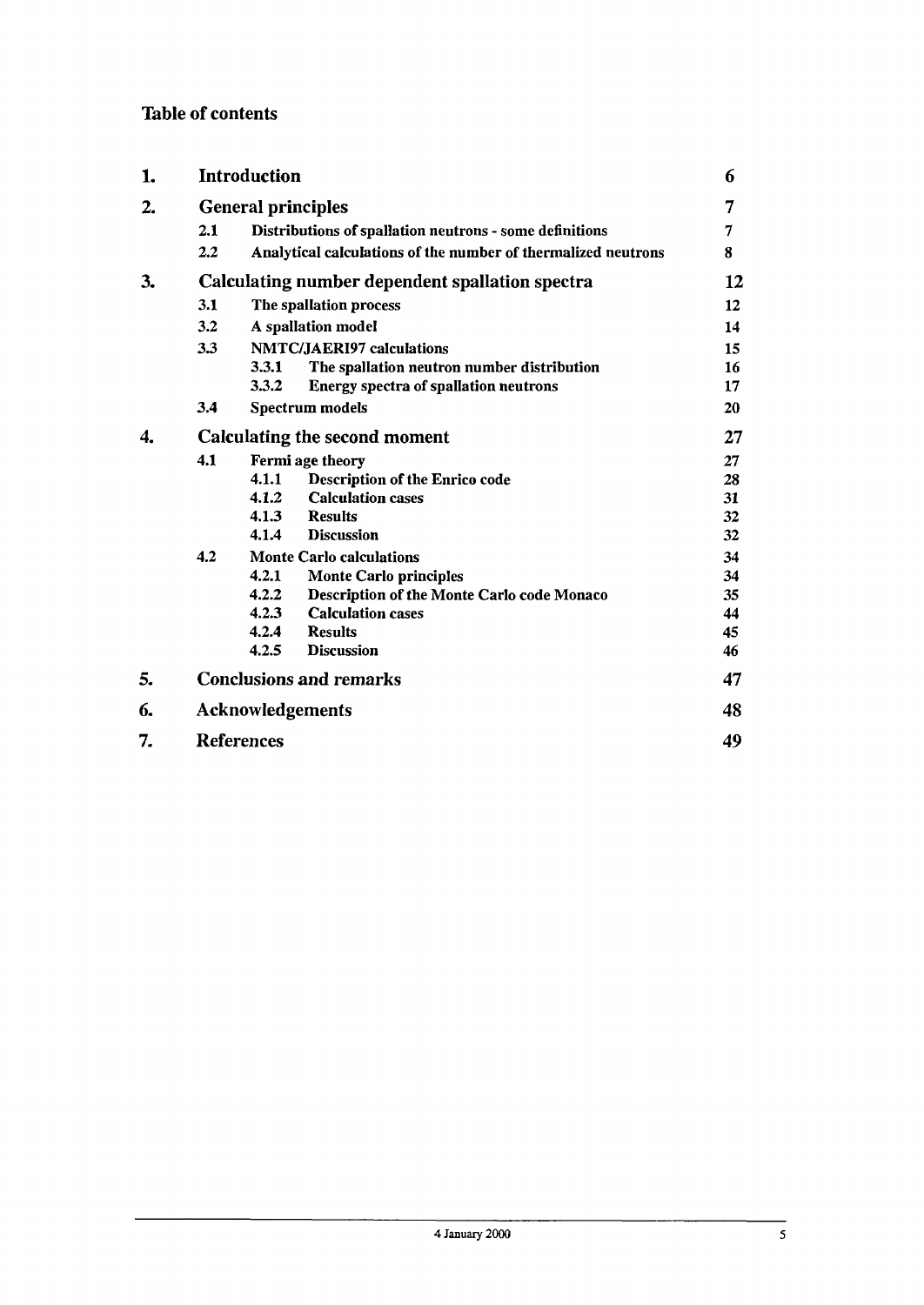# **1. Introduction**

The background to the problems discussed in this paper is the following:

Neutron induced reactions in a fission reactor, such as fission and neutron scattering, are random processes. When neutron transport in a nuclear reactor is simulated, the main goal is to make correct predictions of the mean values of the quantities in question. For example, the average neutron flux in a number of points in the core is often sought for. But for thermal reactors, several theories and methods have been developed that also involve the second moment (the variance) of the neutron flux. For example, the *Feynmanalfa method,* which uses the second moment of the neutron flux to determine the reactivity, is one such method. Therefore, accurate calculation of the second moment is sometimes necessary.

In accelerator driven reactors, incident high-energy protons produce neutrons with energies up to hundreds of MeVs by spallation reactions in target nuclei. The neutrons will induce fission in fissile material that surrounds the target. However, in contrast to thermal reactors, the core will not be critical but can be operated in a subcritical mode since the spallation reactions act as an external source and thus provide the required neutron flux. This kind of reactor could be used for energy production, but applications of transmutation of spent nuclear fuel and as strong neutron sources have also been suggested.

Current methods of calculating the second moments of the neutron distribution in accelerator driven systems use the energy distribution of neutrons generated by a code that simulates the high-energy transport of particles inside the target. These neutrons are fed into a code that simulates the neutron transport in the lower energy range. All source neutrons are assumed to have the same energy distribution, independent of how many neutrons are generated in each spallation reaction. [1] This means that regardless of whether the number of spallation neutrons is 5 or 50, their average energy is always the same. The validity of this assumption is doubtful, considering the fact that the energy of the incoming particle is to be shared by the generated neutrons. In other words, neutrons that are born in a group of few neutrons others should be more energetic than neutrons that belong to a large-number group.

Picking the energy of a spallation neutron from an average spectrum regardless of the number of generated neutrons has no consequence for the calculation of mean values, but it might have a strong influence on the second and higher moments of calculated quantities.

If individual number dependent spectra do not differ much in appearance from the average spectrum, it might eventually be sufficient to use this latter only. This is for example the case in thermal fission, where it could not be excluded that different energy spectra exist for different numbers of fission neutrons. Nevertheless, the effect on higher moments is concluded to be negligible, mainly because the number of fission neutrons is small. [2]

For spallation systems however, where the number of generated neutrons might be as high as 80 and the neutron energies might exceed 1000 MeV, it is not hard to imagine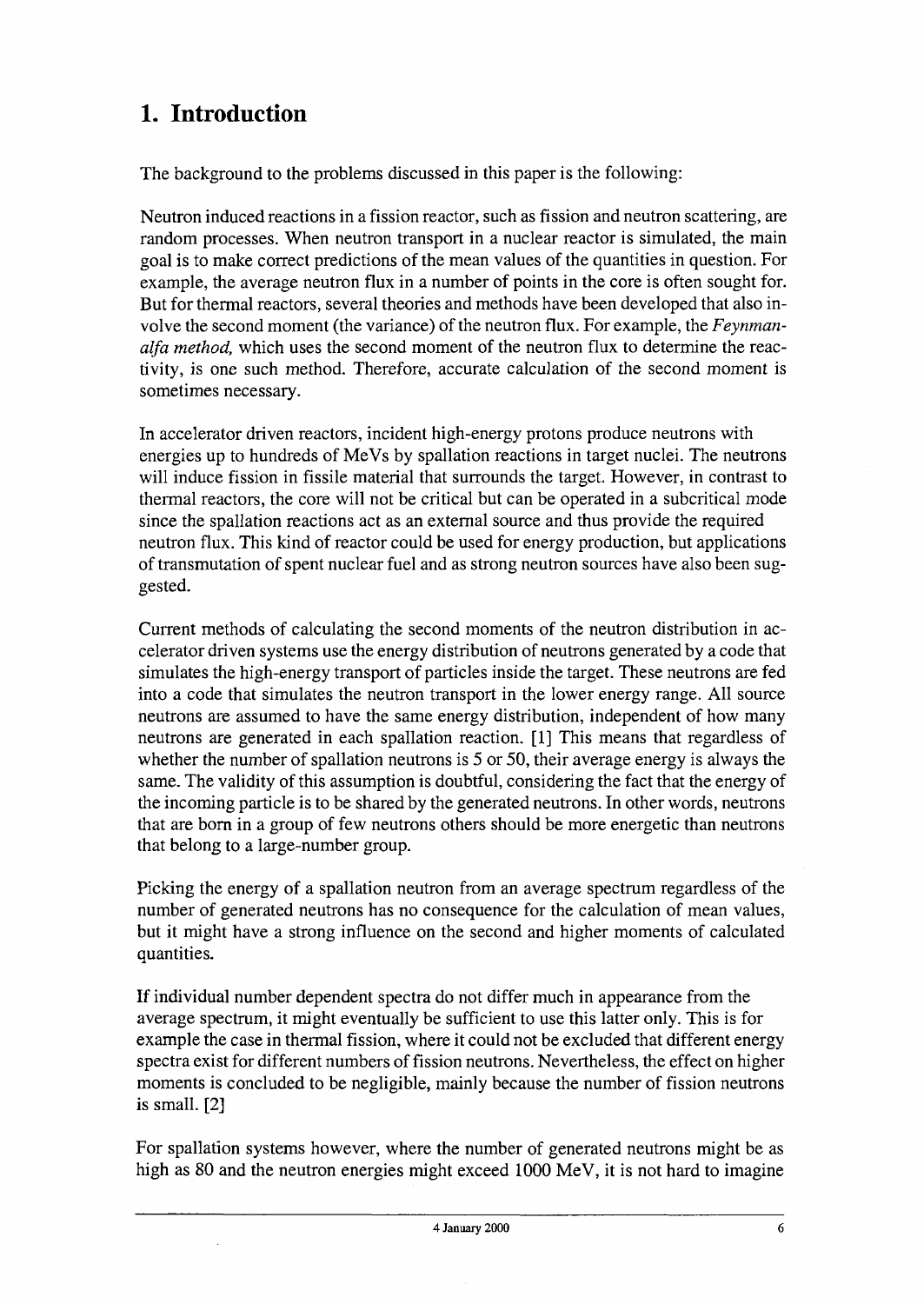differences in energy spectra to be significant. It is thus an interesting question how big the differences are, what is their significance on the neutronics of the system, and quantitative estimates are called for.

Experimental data on the characteristics of such number dependent spectra do not exist today, and we are thus restricted to computer simulations for attacking the problem.

Some basic calculations on the influence of number dependent spectra, using very simple models, was carried out recently by Pázsit, Sjöstrand and Fhager [2]. The present work presents the results of extended calculations that were performed along the same lines. Considerably more realistic models of the spallation process and of the reactor itself are used, and the neutron transport simulation is based on Monte Carlo methods. But even if the models have been improved, the problem is still greatly simplified in this treatment, and many assumptions and simplifications have been made in order to make the problem possible to handle.

# **2. General principles**

#### **2.1 Distributions of spallation neutrons** - **some definitions**

The number and energy distribution of the spallation neutrons is assumed to take the form

$$
f(n, E) = p(n) \chi_n(E)
$$

(eq. 2.1)

where  $p(n)$  is the probability for *n* neutrons to be generated in a spallation event, and  $\chi_n(E)dE$  is the probability for the neutrons to have energy *E* between *E* and  $E + dE$ .  $\chi_n(E)$  is thus a probability density. [2]

Since  $p(n)$  and  $\chi_n(E)$  are probability distributions, they should be normalized to unity, so that

$$
\sum_{n=0}^{\infty} p(n) = 1
$$

(eq. 2.2)

and

$$
\int_{0}^{\infty} \chi_{n}(E) dE = 1
$$

(eq. 2.3)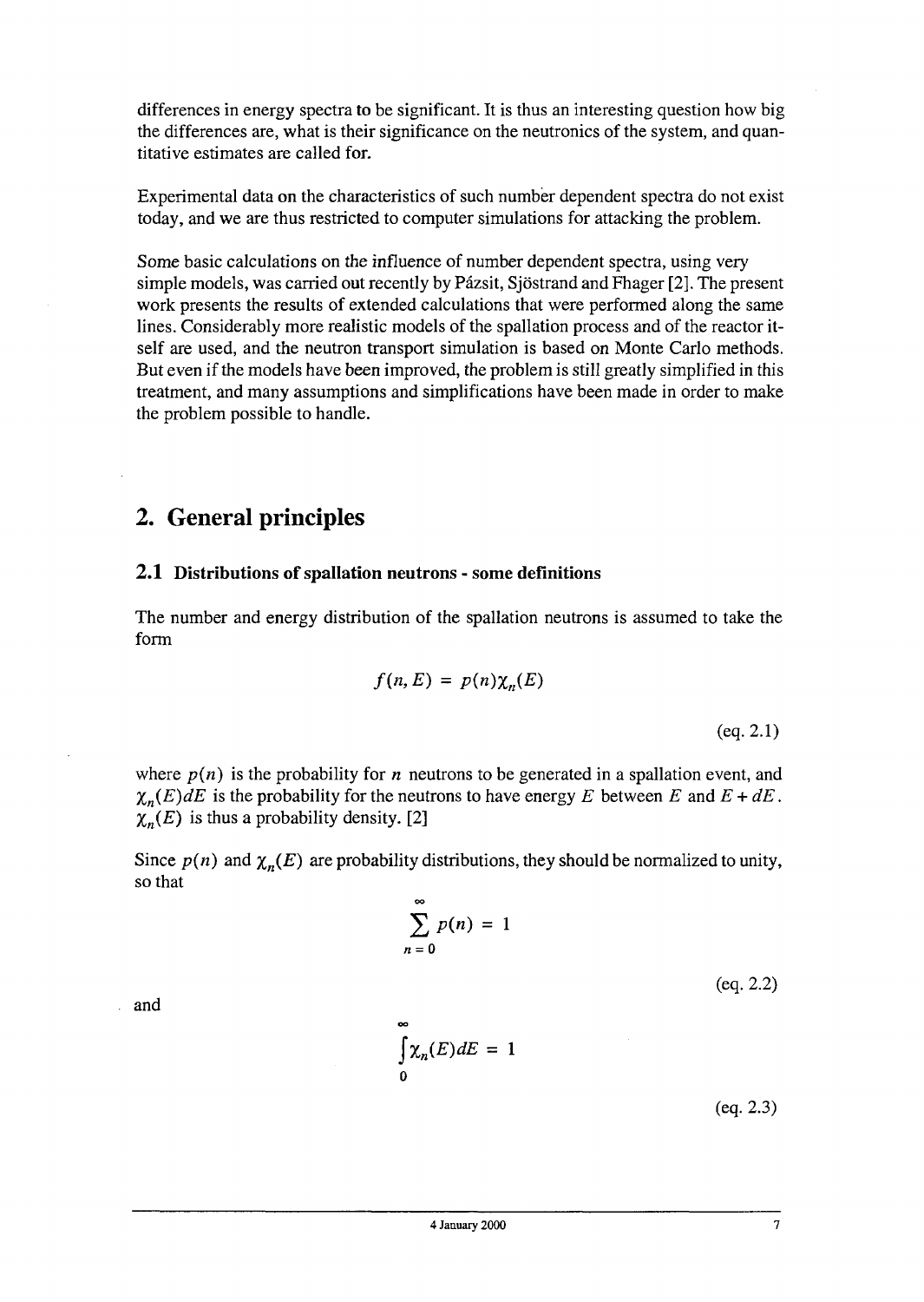The *average spectrum* is denoted  $\overline{\chi}(E)$  and it is defined in the following way [2]:

$$
\overline{\chi}(E) = \frac{\sum_{n=0}^{\infty} n \cdot p(n) \cdot \chi_n(E)}{\sum_{n=0}^{\infty} n \cdot p(n)} = \frac{1}{\nu} \sum_{n=0}^{\infty} n \cdot p(n) \cdot \chi_n(E)
$$
\n(eq. 2.4)

The average spectrum is thus built up by a sum of individual number dependent spectra, weighted with the *n* number of neutrons in each group, and with the probability of having *n* neutrons in a spallation event.

Since  $p(n)$  and  $\chi_n(E)$  are both normalized to unity, so is  $\tilde{\chi}(E)$ , i.e.

$$
\int_{0}^{\infty} \overline{\chi}(E) dE = \int_{0}^{\infty} \frac{1}{\nu} \sum_{n=0}^{\infty} n \cdot p(n) \cdot \chi_{n}(E) dE = \frac{1}{\nu} \sum_{n=0}^{\infty} n \cdot p(n) \cdot \int_{0}^{\infty} \chi_{n}(E) dE = \frac{\overline{\nu}}{\overline{\nu}} = 1
$$
  
= 1 (eq. 2.5)

In (eq. 2.5) above, v denotes the *average number of spallation neutrons,* which may be as high as 30 or 40. This could be compared with thermal fission of e.g.  $\mathscr{L}U$ , where the average number of fission neutrons is about 2.45.

The *average energy*  $\overline{E}$  is defined as

$$
\overline{E} = \int_{0}^{\infty} E \cdot \overline{\chi}(E) dE
$$
\n(eq. 2.6)

and for neutrons generated by spallation with a 3 GeV proton, the mean energy may reach over 30 MeV, with individual neutrons gaining up to 2.5 GeV. This too, is quite different from thermal fission, where the mean energy of the generated neutrons is about 2 MeV and where individual neutrons rarely achieve energies above 10 MeV.

#### **2.2 Analytical calculations of the number of thermalized neutrons**

One approach to gain further understanding of how strongly the number dependent spectra of spallation neutrons affect the neutron statistics in a reactor is to study slowing down of source neutrons. By using first proper number dependent spectra for the spallation neutrons and calculating the distribution of neutrons slowing down to energy without leaking out, and then perform the same calculations assigning energies to the neutrons from an average spectrum, one can compare the two results and conclude if the difference is big or small. This approach allows writing down analytical expressions for the problem, which offers a clear and easy-to-grasp formulation, and makes computer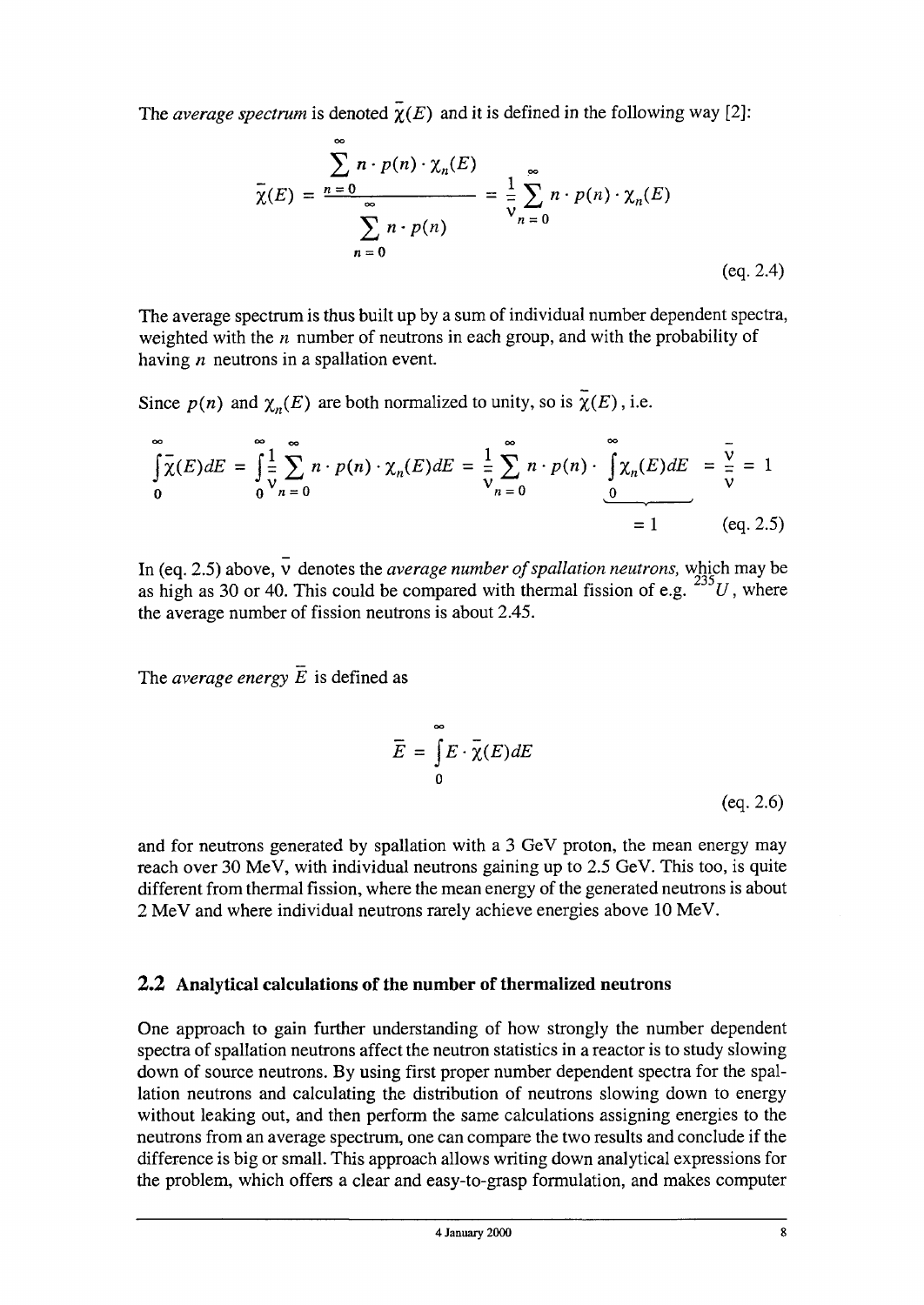evaluation a straightforward task.

The significance of the energy distribution of source neutrons, such as spallation neutrons, becomes apparent when one tries to calculate statistic variables that involve integration with respect to energy. For example, the number of neutrons that slow down from initial energy to thermal energy without leaking out of the system can be written as a weighted integral, including an energy-dependent non-leakage probability. It will be shown below how the first and second moment of the distribution of slowed-down neutrons are calculated, and it will be pointed out how and where the energy distribution of the source neutrons enters the equations.

#### The first moment

The first moment - the mean value - of neutrons that slow down to thermal energy, denoted  $\langle v \rangle$ , can be written as a weighted integral

$$
\langle v \rangle = \int_{0}^{\infty} P(E) \cdot p(E) dE
$$
\n(eq. 2.7)

where  $P(E)$  is the non-leakage probability for a neutron with energy E, and  $p(E)dE$ is the probability that after a spallation event, *one* neutron is in the energy interval *dE* at *E* [2].

 $p(E)$  can be written, according to [2],

$$
p(E) = \sum_{n=0}^{\infty} n \cdot p(n) \cdot \chi_n(E)
$$

(eq. 2.8)

or with use of (eq. 2.4),

$$
p(E) = \overline{v} \cdot \frac{1}{\overline{v}} \sum_{n=0}^{\infty} n \cdot p(n) \cdot \chi_n(E) = \overline{v} \cdot \overline{\chi}(E)
$$
\n(eq. 2.9)

The expression for  $p(E)$  in (eq. 2.9) indicates that in order to calculate the first moment, only the average energy distribution of the source neutrons is needed. For the second moment the situation is different, which is shown in the following.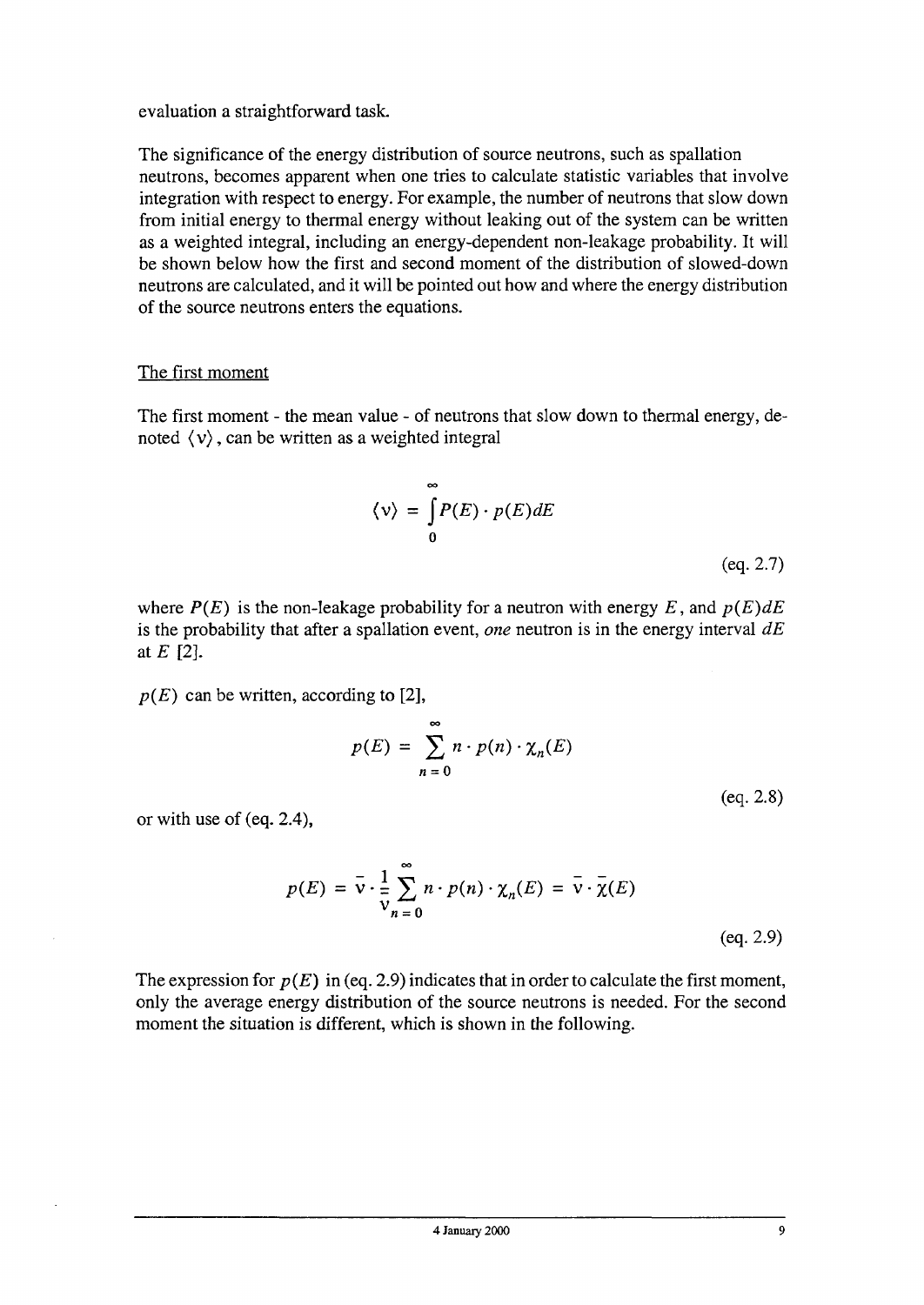#### The second moment

In a way similar to the one above, the correct expression for the second moment of the number of thermalized neutrons,  $\langle v(v-1) \rangle_{\text{correct}}$ , is written

$$
\langle v(v-1) \rangle_{correct} = \int_0^\infty \int_0^\infty P(E_1) \cdot P(E_2) \cdot p_{correct}(E_1, E_2) dE_1 dE_2
$$
\n
$$
(eq. 2.10)
$$

 $p_{correct}(E_1, E_2)$ *dE*<sub>1</sub>*dE*<sub>2</sub> is now the joint probability of finding one neutron in the energy interval  $dE_1$  around  $E_1$  and one in the interval  $dE_2$  around  $E_2$  [2].

The generalization of (eq. 2.9) in two dimensions reads ([2])

$$
p_{correct}(E_1, E_2) = \sum_{n=0}^{\infty} n(n-1)p(n) \cdot \chi_n(E_1)\chi_n(E_2) = \langle n(n-1)\rangle \cdot \overline{\chi}(E_1, E_2)
$$
\n(eq. 2.11)

 $\chi(E_1, E_2)$  is the two-point average energy distribution, defined as

$$
\overline{\chi}(E_1, E_2) = \frac{\sum_{n=0}^{\infty} n(n-1)p(n) \cdot \chi_n(E_1)\chi_n(E_2)}{\langle n(n-1)\rangle}
$$

and

$$
\langle n(n-1) \rangle = \sum_{n=0}^{\infty} n(n-1)p(n)
$$
 (eq. 2.13)

is the second moment of the number of generated spallation neutrons.

There is no way the sum of individual energy distributions  $\chi_n(E)$  in (eq. 2.11) can be replaced by the average one-point distribution  $\chi(E)$ , which is the case in (eq. 2.8). Knowledge of the number dependent spectra  $\chi_n(E)$ , or at least the weighted sum in (eq. 2.11), is thus a condition for calculating the second moment.

If one yet wants to replace  $\chi_n(E)$  with  $\overline{\chi}(E)$  in the expression for  $p(E_1, E_2)$  above, which is the same as saying that the average spectrum describes the energy distribution of all neutron groups and that there is no dependence on the number of generated neutrons, an "average" expression for the second moment is obtained ([2]):

$$
\langle v(v-1) \rangle_{\text{average}} = \int_0^\infty \int_0^\infty P(E_1) \cdot P(E_2) \cdot p_{\text{average}}(E_1, E_2) dE_1 dE_2
$$
\n
$$
\text{(eq. 2.14)}
$$

(eq. 2.12)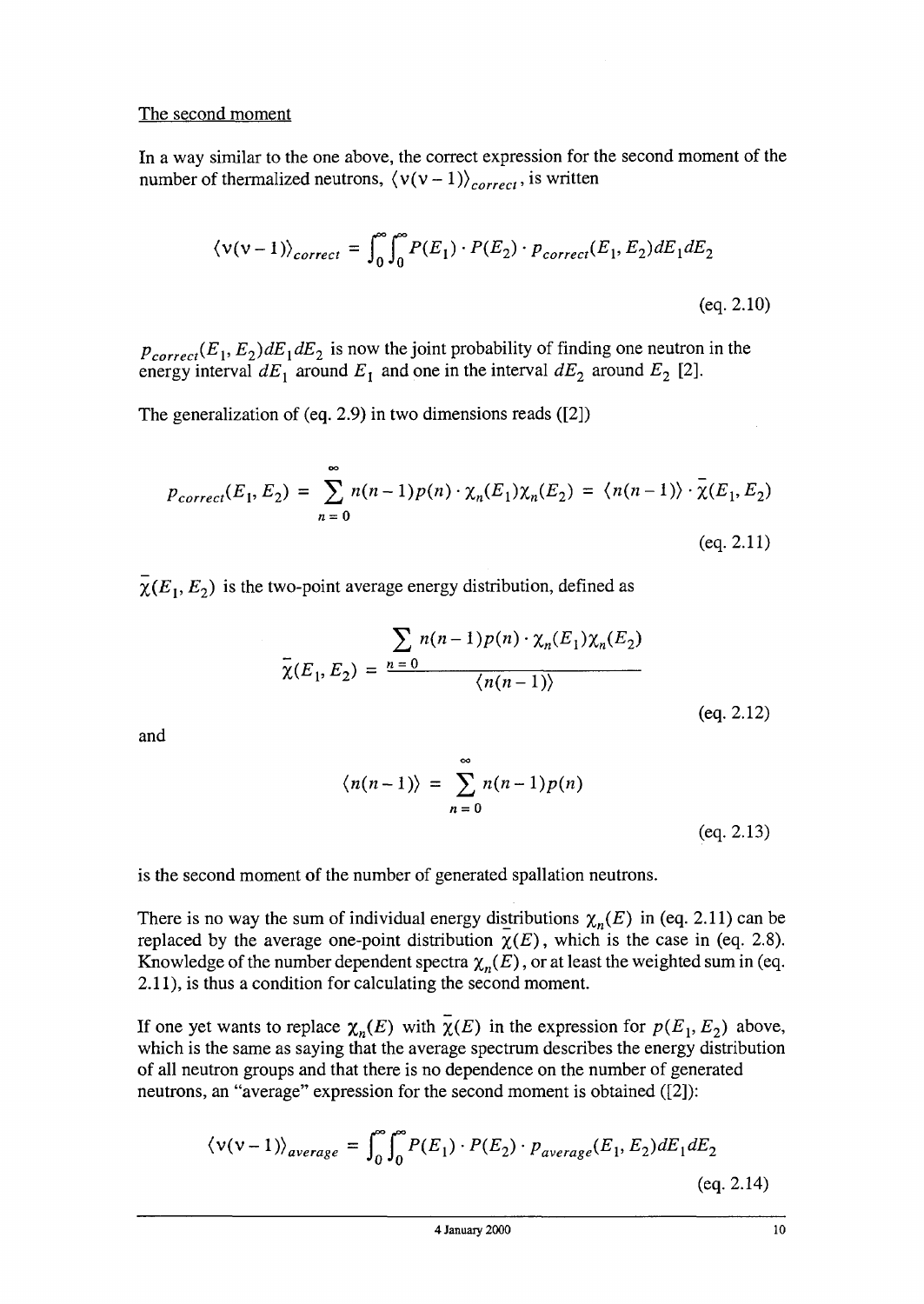where

$$
p_{average}(E_1, E_2) = \sum_{n=0}^{\infty} n(n-1)p(n) \cdot \overline{\chi}(E_1) \cdot \overline{\chi}(E_2) = \langle n(n-1) \rangle \cdot \overline{\chi}(E_1) \cdot \overline{\chi}(E_2)
$$

(eq. 2.15)

The ratio

$$
\alpha = \frac{\langle v(v-1) \rangle_{correct}}{\langle v(v-1) \rangle_{average}} = \frac{\int_0^{\infty} \int_0^{\infty} P(E_1) \cdot P(E_2) \cdot \overline{\chi}(E_1, E_2) dE_1 dE_2}{\int_0^{\infty} \int_0^{\infty} P(E_1) \cdot P(E_2) \cdot \overline{\chi}(E_1) \cdot \overline{\chi}(E_2) dE_1 dE_2}
$$
\n
$$
(eq. 2.16)
$$

indicates how strongly the number dependence of the spallation neutron spectra affects the second moment calculations of thermalized neutrons.

The *correlation function*  $c(E_1, E_2)$  is defined as

$$
c(E_1, E_2) = \overline{\chi}(E_1, E_2) - \overline{\chi}(E_1) \cdot \overline{\chi}(E_2)
$$
\n(eq. 2.17)

and this too serves as an indicator on the strength of the number dependence. This function is non-zero when two or more neutrons are correlated, which is the case in spallation events, where several neutrons are simultaneously generated. [2]

If, for all *n*,  $\chi_n(E)$  would be equal to  $\overline{\chi}(E)$ , the correlation function  $c(E_1, E_2)$  would be zero.

It is clear from the above that energy distributions of individual groups of source neutrons must be known if the second moment of the number of slowed-down neutrons is to be determined. This also holds for other statistical numbers that involves energy dependence, e.g. the second moment of the number of fissions in the core.

Therefore, the goal of this paper is two-fold:

- 1. To generate realistic number dependent energy distributions
- 2. Given these distributions, calculate the second moment of some statistical variables. The results are then to be compared with what would come out from calculations that use only the average energy distribution.

In part one, models of energy spectra are constructed both from simple models of how the spallation energy is distributed among the generated particles, and from energy distributions that have been calculated by an established code for spallation simulation.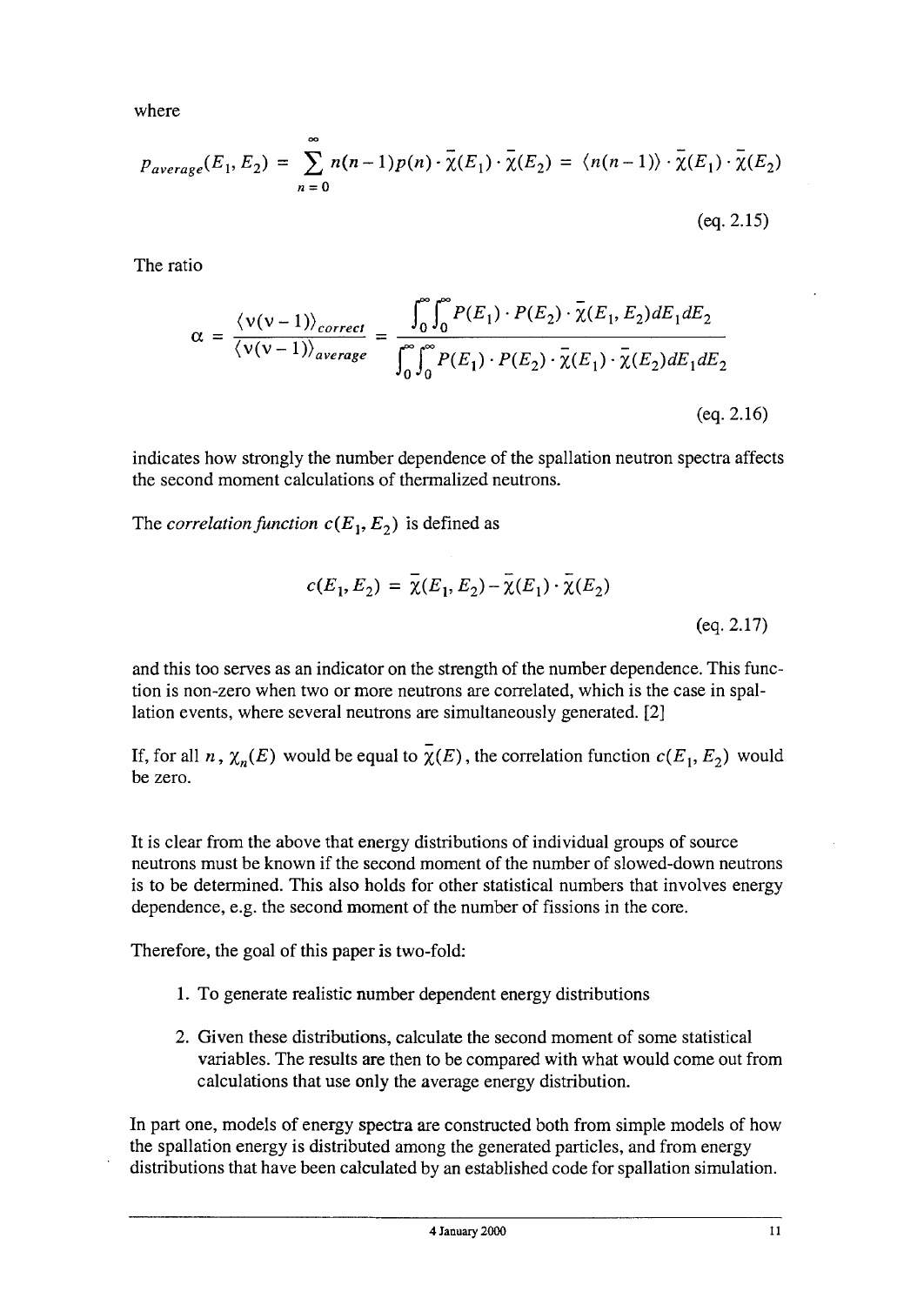In part two, second moments are calculated with two different techniques. One is to treat the problem of neutron slowing-down in a homogenous reactor where the source neutrons are assumed to be generated everywhere in the core volume, and where elastic neutron scattering is assumed to be the dominating nuclear reaction. An energy-dependent non-leakage probability is calculated from *Fermi age theory,* and the expressions for the second moment in the above are explicitly evaluated. The second approach is to use *Monte Carlo simulation* of the neutron transport in the reactor. The reactor materials are still considered to be homogeneously distributed in the core, but spallation neutrons are locally injected, and nuclear reactions other than just inelastic scattering are taken into consideration.

Spallation spectrum models are presented in chapter 3.4, and the results from the two ways of calculating second moments by using these models are presented in chapter 4.1.3 and 4.2.4 respectively.

# **3. Calculating number dependent spallation spectra**

### 3.1 The spallation process

The spallation process concerns the thermal excitation of heavy nuclei with charged particles, usually protons, and the subsequent de-excitation of these nuclei by ejection of particles and quanta. For purposes of accelerator driven systems, neutrons are the most interesting of the ejected particles [3]. The ejection of neutrons and protons that follow from excitation of a target nucleus can be divided into two main steps:

- 1) Inter-nuclear collision cascades
- 2) Evaporation during de-excitation of the nucleus

Figure 1 below illustrates the two steps of the spallation process.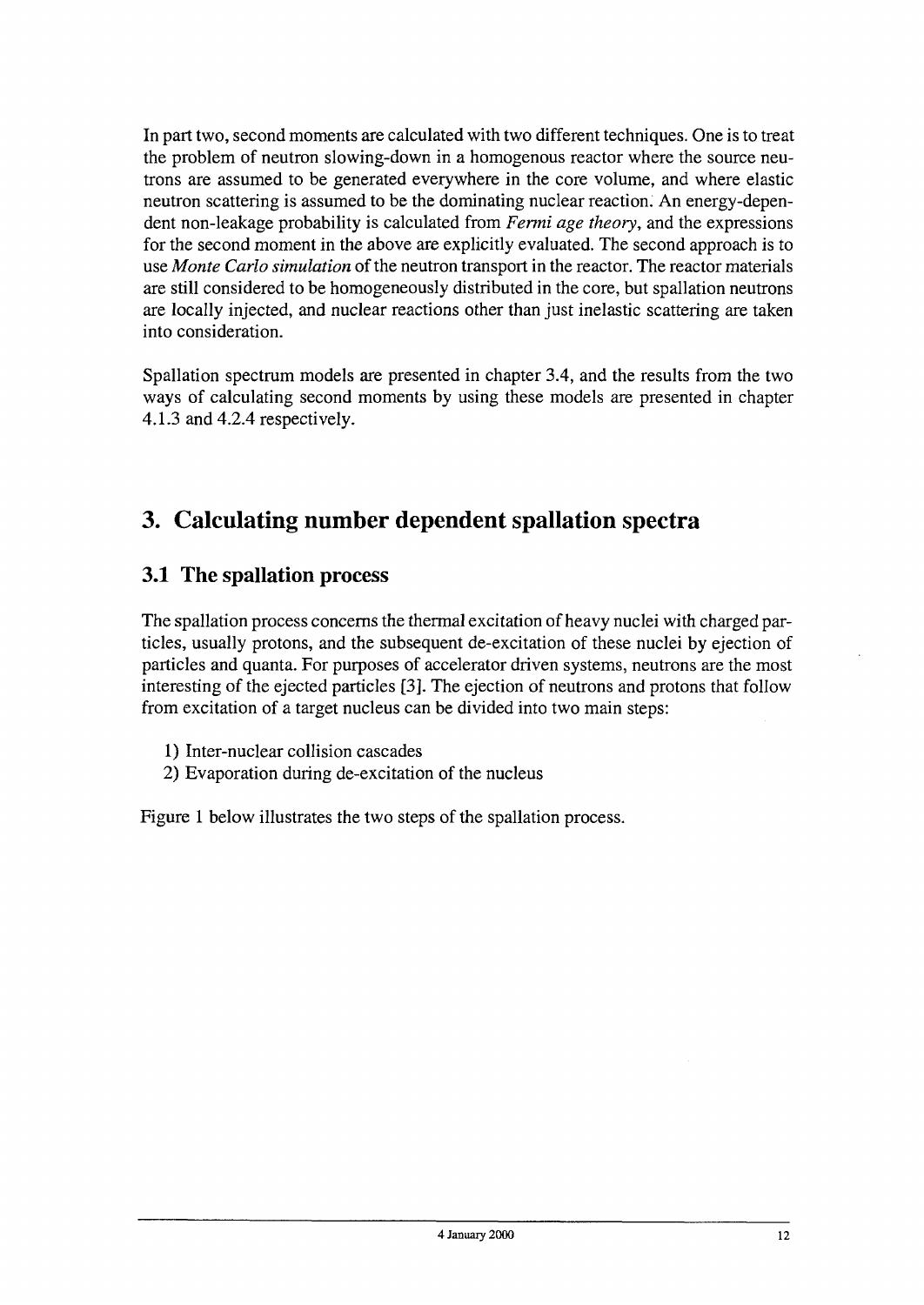



In steps one and two, the incoming particle (the proton) collides with some of the nucleons in the target nucleus. The nucleons cause additional collisions in their turn, and in the cascade of collisions established, some of the nucleons gain enough energy to leave the nucleus. The energy of these nucleons can be very high, but only a minor part of the particles released in a spallation reaction leave the target nucleus this way. Most nucleons are instead ejected in step three. A large fraction of the energy of the incoming particle that was transmitted to the nucleus through violent internuclear collisions will put the nucleus in an excited state. It then de-excites into a more stable state of lower energy by ejecting neutrons, protons and other particles, and also gamma radiation. The situation is similar to evaporation of water molecules from a hot surface.

The energy of the "evaporation" neutrons and protons is quite low, only a few MeV on average, which is much lower than the energies of nucleons ejected in collision cascades. And since evaporation of neutrons from the excited nucleus is the dominating ejection mechanism, low energy neutrons dominate the total spectrum of spallation neutrons, as demonstrated in Figure 2. The plot in this figure was fitted to an energy distribution that was calculated by Dr. Hilscher at HML Institute in Berlin, using a highenergy particle transport code to simulate the transport of spallation neutrons in a cylindrical lead target [3].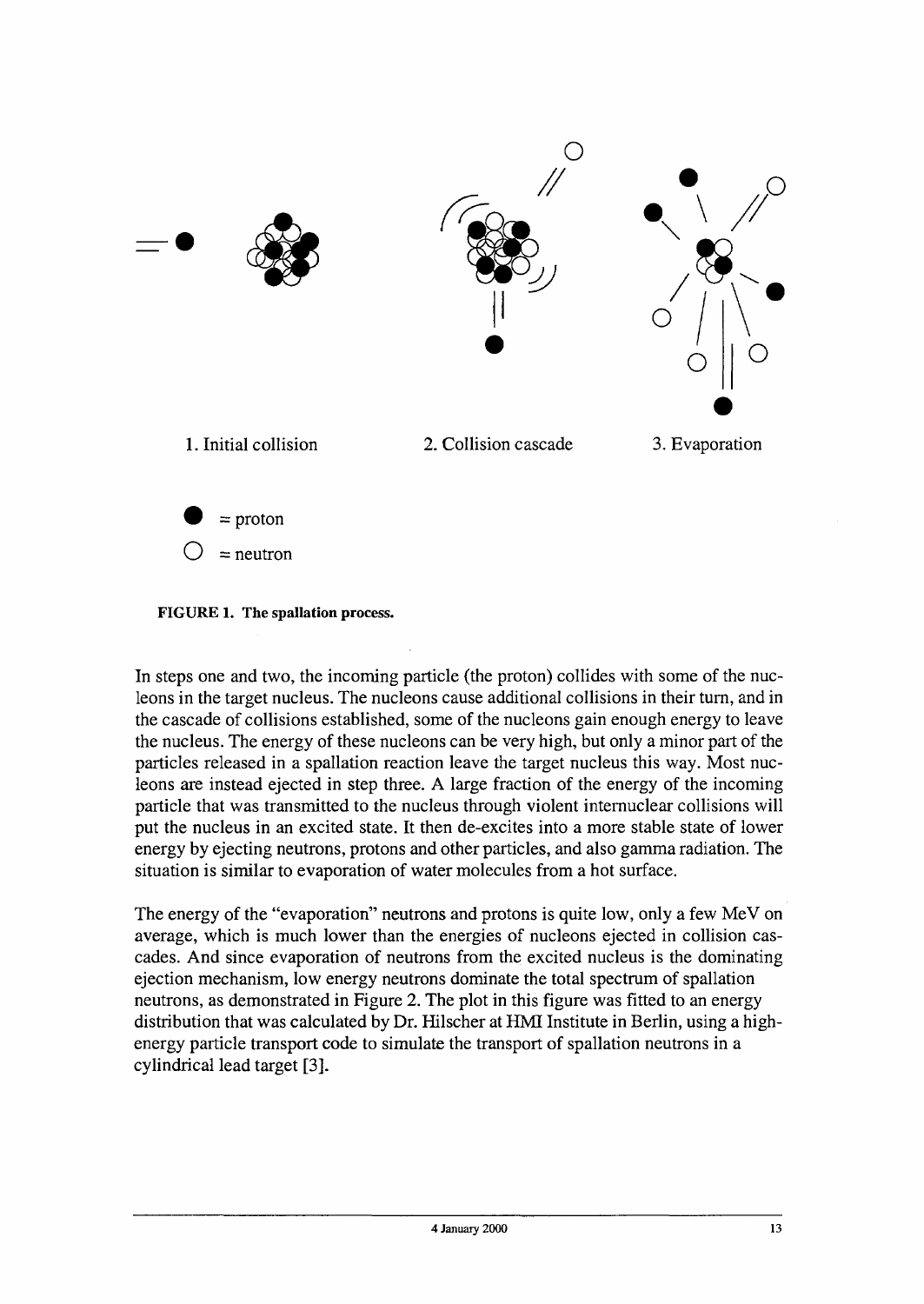

FIGURE 2. Energy distribution of spallation neutrons ejected through collision cascades and evaporation.

### 3.2 A spallation model

In order to simulate the influence of number dependent spectra of spallation neutrons on the neutron statistics, a concrete form of the number dependence must be prepared. As a first step, a model for relating the average neutron energy to the number of spallation neutrons is developed. In this spallation model, it is assumed that the average energy of a neutron that originates from a spallation event where a certain number of neutrons are released is:

$$
E_n = \eta_{sp} \cdot \frac{E_p - (n+p) \cdot E_B}{n+p}
$$
\n(eq. 3.1)

where

- *n* = number of neutrons from one spallation event
- *P* = number of protons from one spallation event
- $E_n$  $=$  average neutron energy in a group with *n* spallation neutrons
- *E.* = energy of the incoming particle (proton)
- *J B* = binding energy of one nucleon in the target nucleus
- *hp*  $=$  fraction of the available energy that is transmitted to the nucleons in the spallation.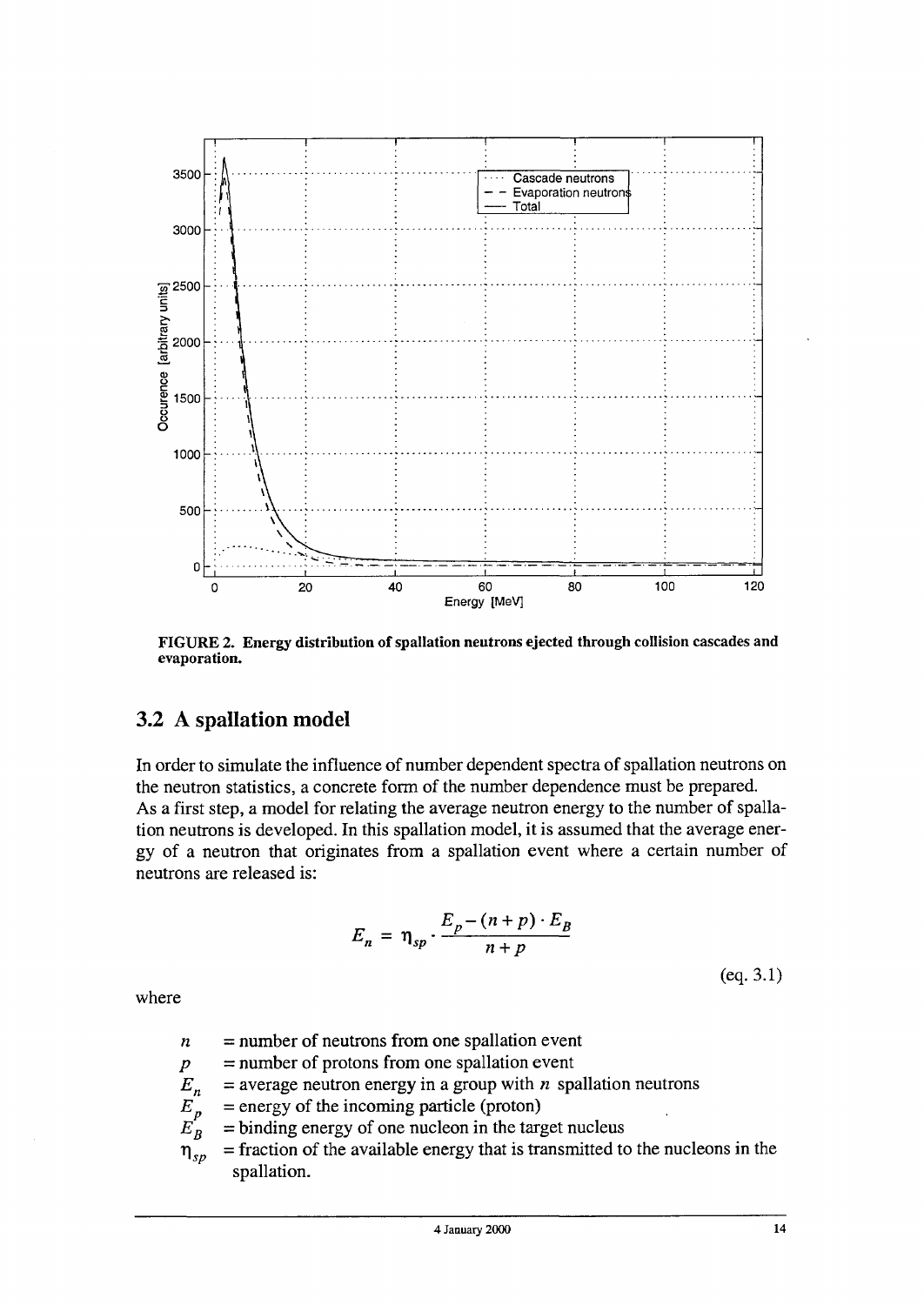The incident particle carries a kinetic energy  $E<sub>n</sub>$  which is distributed among the spallation products, such as nucleons and rest fragments of the target nucleus.

A part of the incoming kinetic energy of the proton is needed to release the nucleons from the nucleus, to which they are bound with a binding energy  $E_B$ , for both neutrons and protons. This reduces the available kinetic energy to  $E_p - (n + p) \cdot E_B$ .

The fact that a fraction of the energy is lost to rest fragments, and also gamma radiation, is taken into account in this model by introducing the efficiency coefficient  $\eta_{sp}$ , which is between 0 and 1.

Throughout this work, the target material is  $^{208}Pb$ , and it has been assumed that the Throughout this work, the target material is *Pb*, and it has been assumed that the number of ejected protons *p*, is proportional to the number of ejected neutrons *n*, in the same way as the number of protons and neutrons are related in the  *nucleus, i.e.* 

$$
\frac{p}{n}=\frac{82}{126}
$$

(eq. 3.2)

which leads to (eq. 3.3)

$$
E_n = \eta_{sp} \cdot \frac{E_p - n \cdot \left(1 + \frac{126}{82}\right) \cdot E_B}{n \cdot \left(1 + \frac{126}{82}\right)}
$$

(eq. 3.3)

The assumed relation in (eq. 3.2) is a quite bad approximation of the actual ratio of the number of protons and neutrons, which has been found to be at about 1/10 or less, due to the higher binding energy of the proton, but it will be sufficient for this model.

The validity of (eq. 3.3) has been investigated by comparison with the average energy of spallation neutrons calculated with the spallation simulation code *NMTC/JAERI97* described below.

### 3.3 *NMTC/JAERI97* calculations

The nucleon meson transport code *NMTC/JAERI97* was developed by *Japan Atomic Energy Research Institute (JAERI)* for studying nuclear spallation reactions and particle transport in a medium. The code can simulate both the primary spallation reaction and the secondary particle transport in the intermediate energy region from 20 MeV to 3.5 GeV by the use of the Monte Carlo technique [4].

The incident particle in the spallation reaction can be either a nucleon or a pion whose upper energy limits are 3500 MeV and 2500 MeV respectively.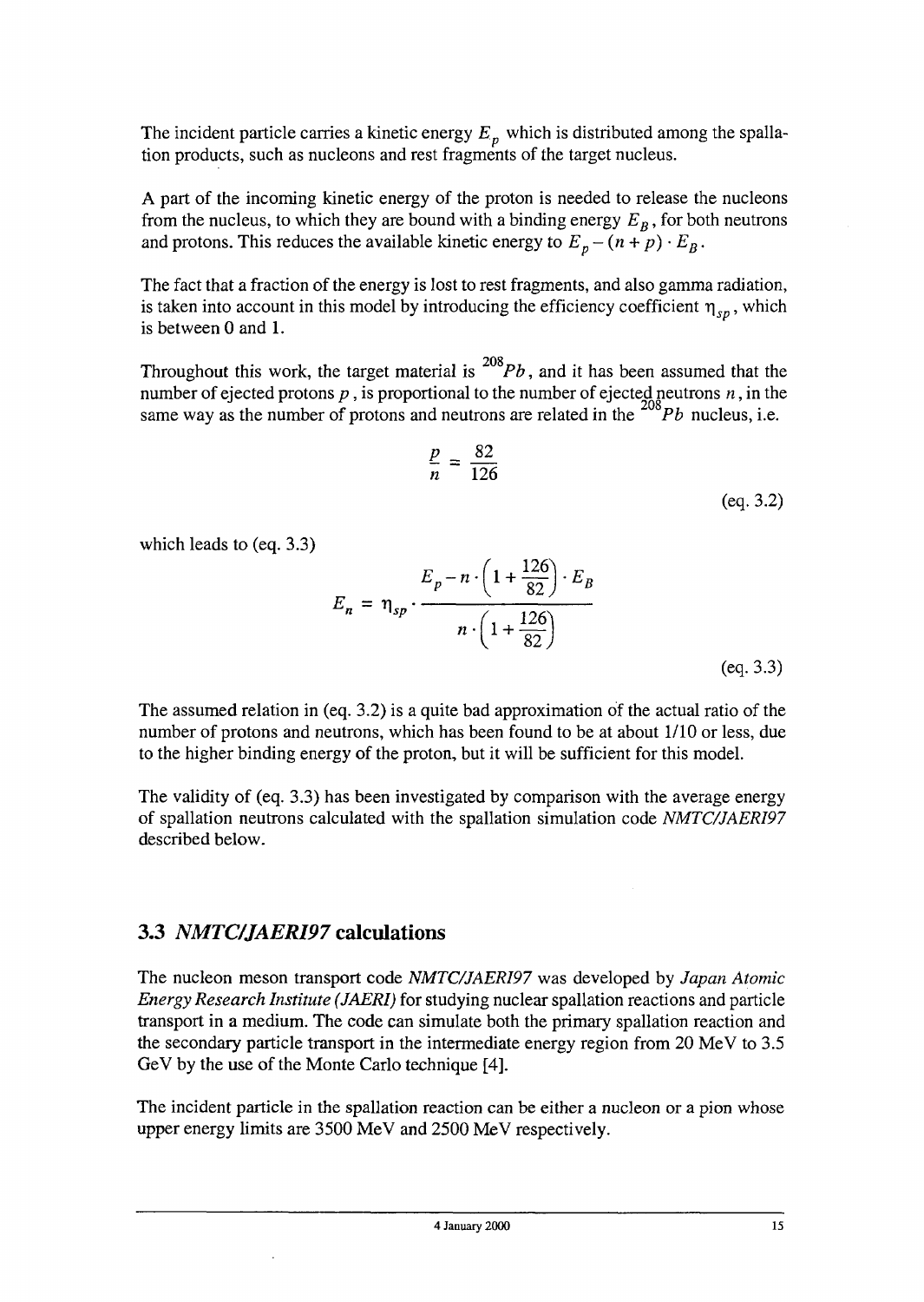Some of the output that can be obtained from the code are:

- a list of neutrons, with energy below a certain level, recorded with their positions and velocities
- the neutron flux at the target boundaries
- the number of intra-nuclear collisions, spallation reactions, neutron captures etc.
- the nuclide yield of a number of isotopes produced in the target

In this work, *NMTC/JAERI97* has been used to determine the number distribution and energy distributions of spallation neutrons that follow from simulations of the spallation process.

The distributions were extracted *from NMTC/JAERI97 by* setting a certain parameter to 3000 MeV, which was equal to the energy of the incoming proton.With this setting, all neutrons that are born with energies less than 3000 MeV are registered by their energy and position and then taken out of the system, prevented from causing any secondary nuclear reaction. Therefore, all *NMTC/JAERI97* spectra presented here describe the distribution of *primary* spallation neutrons, which means that the neutrons have not yet interacted with the surrounding material [4].

### 3.3.1 The spallation neutron number distribution

To extract the number distribution of spallation neutrons from *NMTC/JAERI97* calculations, the number of generated neutrons was counted in 10 000 spallation events, each with a 3 000 MeV proton striking a lead target. A sharp peak is observed in the distribution for very low values of *n* and negligible probability for  $n > 65$ .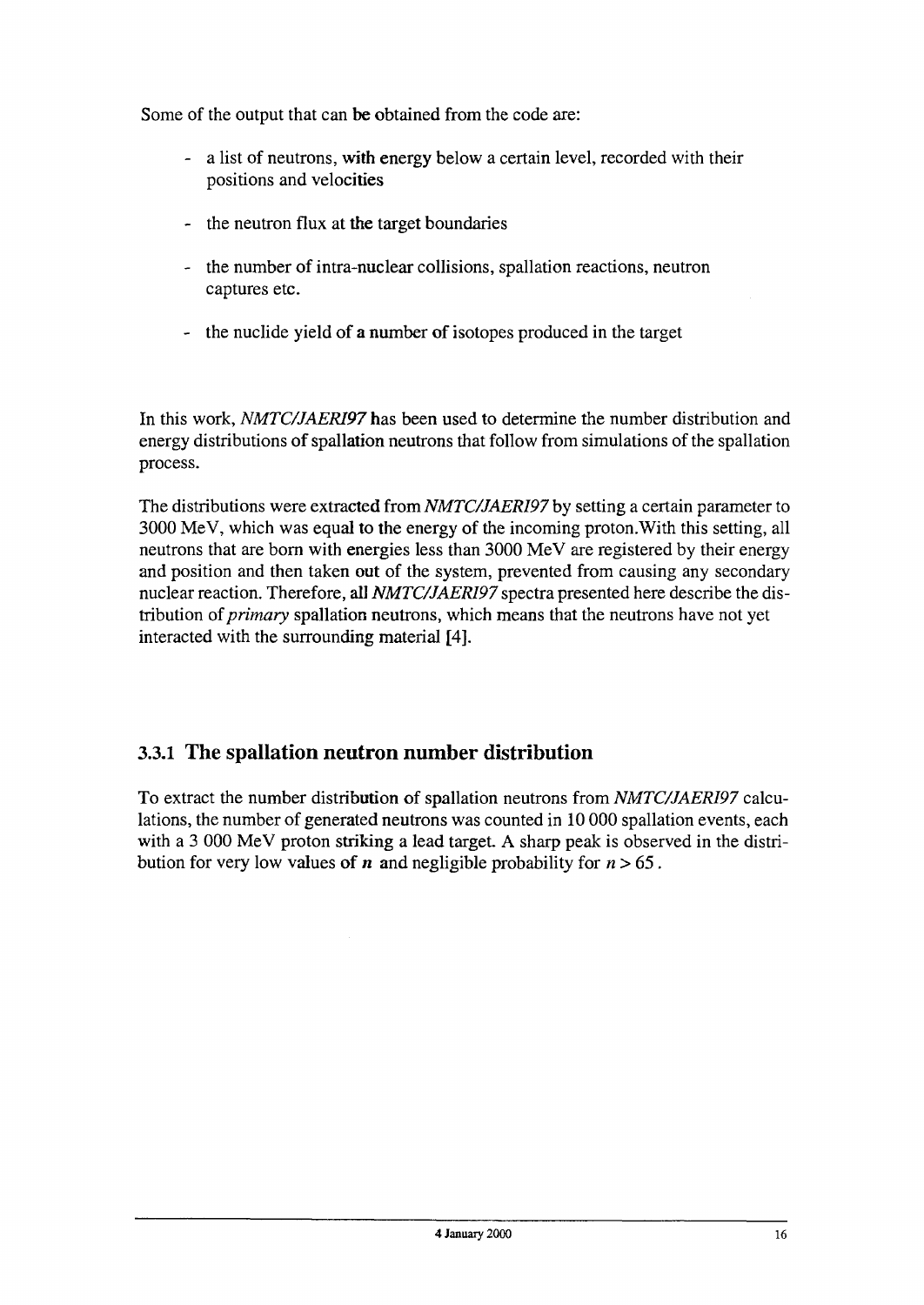

FIGURE 3. Number distribution of spallation neutrons calculated in a *NMTC/JAERI97* simulation where the proton energy was 3000 MeV.

The average neutron number  $(\overline{v})$  is 30.0 for this distribution.

The probability distribution plotted in Figure 3 reproduces the main features of a similar probability distribution that has been calculated by Hilscher et al. [5]. Compared to those results, *NMTC/JAERI97* produces a number probability distribution with a somewhat sharper peak at low  $n$ , and a bit lower average number of neutrons.

When calculating the second moments according to the equations in chapter 2.2, the distribution plotted in Figure 3 was used to model the probability of the number of spallation neutrons.

#### **33.2 Energy spectra of spallation neutrons**

We used the code *NMTC/JAER197* to calculate energy spectra for the numbers of spallation neutrons between 1 and 65. Plots of these spectra are presented in Figure 4.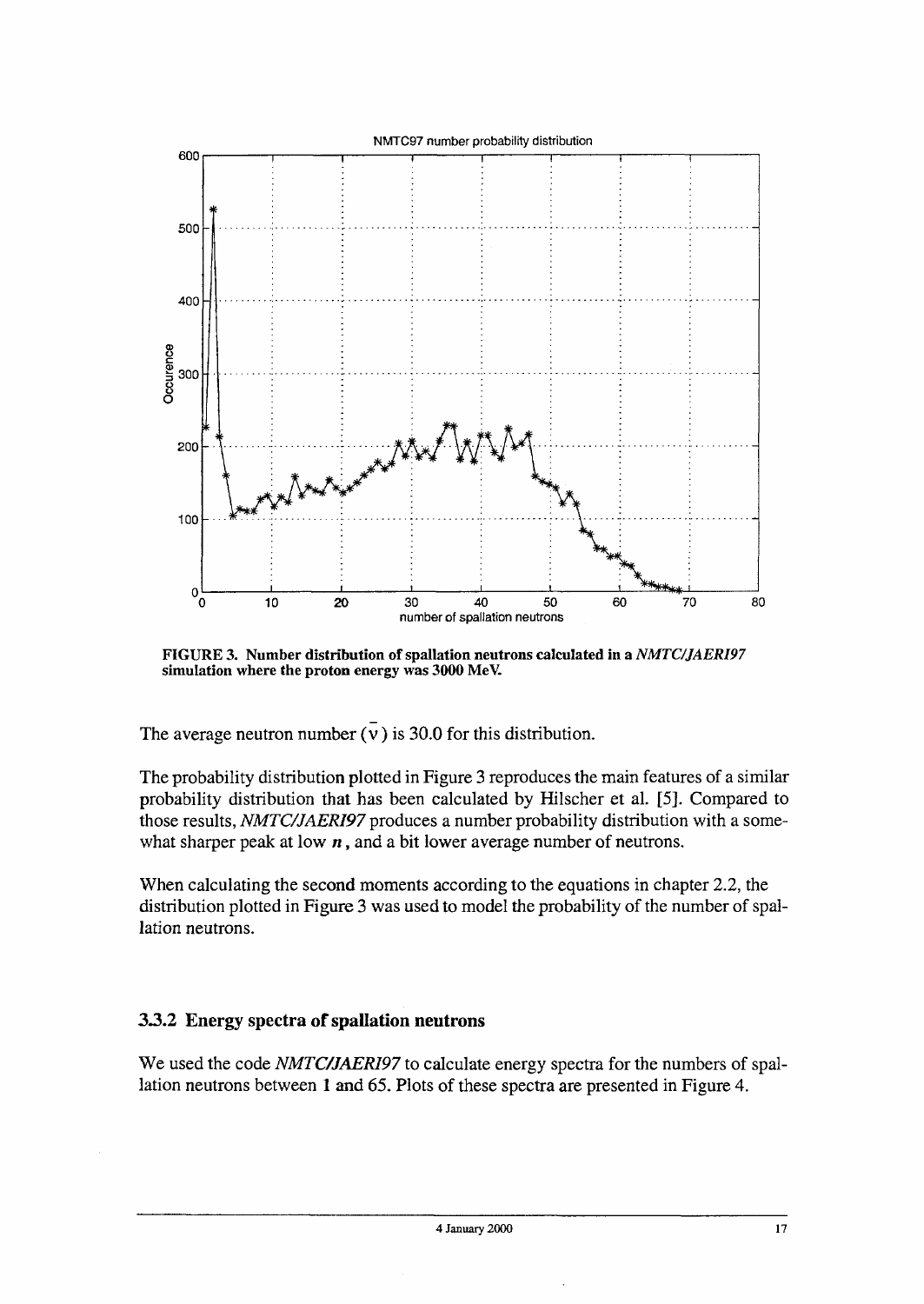

FIGURE 4. Energy distributions for various groups of spallation neutrons, calculated in a *NMTC/JAERI97* simulation where the proton energy was 3000 MeV.

The non-smooth character of the plotted spectra is due to poor statistics. For each neutron number *n* between 1 and 65, the energy of the neutrons from 100 spallations (in which *n* neutrons are produced) is sampled. Thus, in the case of  $n = 50$ , the number of neutrons contributing to the spectrum is  $50 \times 100 = 5000$ , which is quite reasonable. But for the cases where the number of neutrons is small, the spectra will be built-up by very few energy values. However, these spectra serve mainly as indications on what the individual number dependent spectra will look like, and details of the spectra need not to be in the focus of interest

As can be seen in Figure 4, most spectra look very much the same, independent of the number of neutrons. Low energies are dominating and only a small fraction of the neutrons have energies over 20 MeV. However, the average energy of each group of neutrons was calculated, and it varies considerably, which is indicated in Figure 5.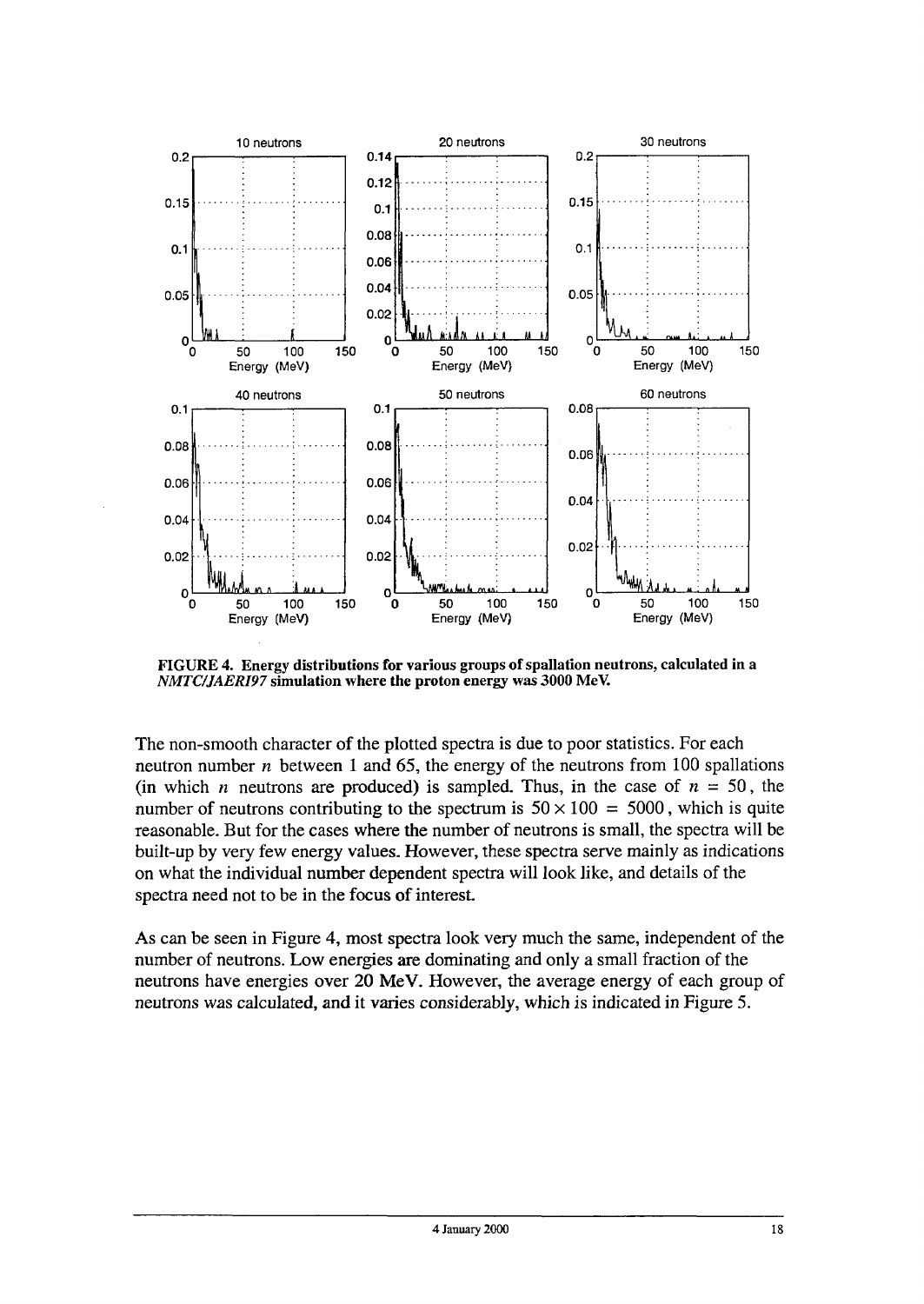

FIGURE 5. Average energies for different groups of spallation neutrons, calculated with *NMTC/JAERI97* and with (eq. 3.1).

In Figure 5, a curve has been included that shows the average energies predicted by the formula (eq. 3.1). When  $E_B$  is set to 7 MeV in the equation, and  $\eta_{sp}$  is set to 0.85 for a case where  $E_p = 3000 \text{ MeV}$ , good agreement between the  $E_n$ :s predicted by (eq. 3.1) and the average energies calculated with *NMTC/JAERI97* is obtained.

As mentioned above, the spectra plotted in Figure 4 represent the energy distributions of *primary* neutrons, which means that the neutrons could be thought of as coming from a very thin target. In most realistic cases, a thick target will be used. In thick targets, primary spallation neutrons and protons will induce secondary neutrons in intra-nuclear cascades. Secondary neutrons produced in such reactions will of course have lower energy than the primary ones, and thus the energy distribution of neutrons that leave a thick target will be pushed even further to the low-energy region, compared to the spectra of primary neutrons. An important result will be that the small differences in spectra, due to different numbers of primary spallation neutrons, will be decreased further during the following intra-nuclear cascades. This fact, together with the similarities between individual spectra in Figure 4 give reasons to believe that for most practical applications of accelerator driven systems where macroscopic spallation targets are used, the effects of number dependent energy spectra on the variation of the number of nuclear reactions in an adjoining core are small. However, this will be investigated quantitatively in the following.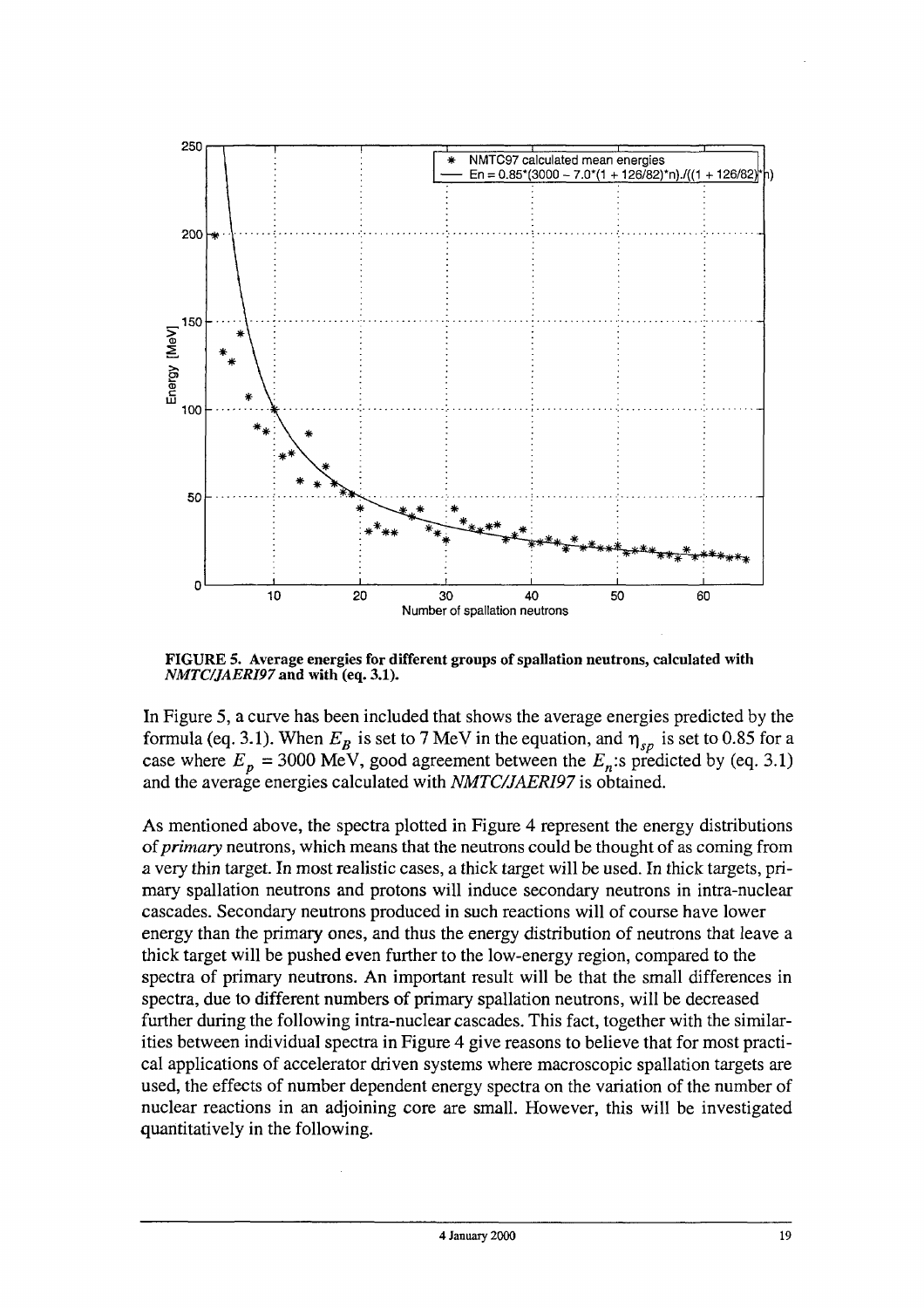# 3.4 Spectrum models

With (eq. 3.1), we have a formula that provides us with the average energy of each neutron group, and we turn to the next problem:

How is the energy of each neutron group distributed around the average energy?

The answer could of course be found in the energy spectra that has already been extracted from *NMTC/JAERI97* calculations (Figure 4). Creating spectrum models that resemble these distributions and using them for calculating second moments would surely yield the most realistic results. However, it is also interesting to know how strongly the second moment calculations depend on the source neutrons in general, and we find it suitable to also include some other spectrum models. These models must not necessarily be fully realistic, but instead exaggerate the number dependence, so that the energy distribution of each group of neutrons differ considerably from the average spectrum.

The three different spectrum models that have been developed in this paper are as follows:

- 1. Gaussian distribution
- 2. Maxwell distribution
- 3. Piece-wise linear distribution

#### 1. Gaussian distribution

A very simple model of the distribution of neutron energy would be to assume that all neutrons belonging to a group of *n* neutrons have the same energy *En.* The energy distribution is then described by a *Dirac delta function:*

$$
\chi_n(E) = \delta(E - E_n) \tag{eq. 3.4}
$$

It is of course completely unrealistic to assume that all neutrons are ejected with exactly the same energy, but we keep this spectrum model for the purpose of comparison. It serves as a valuable extreme case where the number dependence is strongly exaggerated.

Instead of using exact Dirac delta functions, Gaussian distributions of the spallation neutron energy are employed:

$$
\chi_n(E) = \frac{1}{\sigma \sqrt{2\pi}} e^{-\frac{1}{2} \left(\frac{E - E_n}{\sigma}\right)^2}
$$
 (eq. 3.5)

Here,  $E_n$  is the average energy for a group of *n* neutrons, and  $\sigma$  is the *standard deviation* (in energy units) of the distribution. By changing the parameter  $\sigma$ , one can vary the "sharpness" of the distribution, resulting in a very broad spectrum if  $\sigma$  is large. If instead  $\sigma$  is small, the Gaussian distribution will be a sharp peak, centred around  $E_n$ , and in the limit when  $\sigma \rightarrow 0$ , it becomes indeed a Dirac delta function: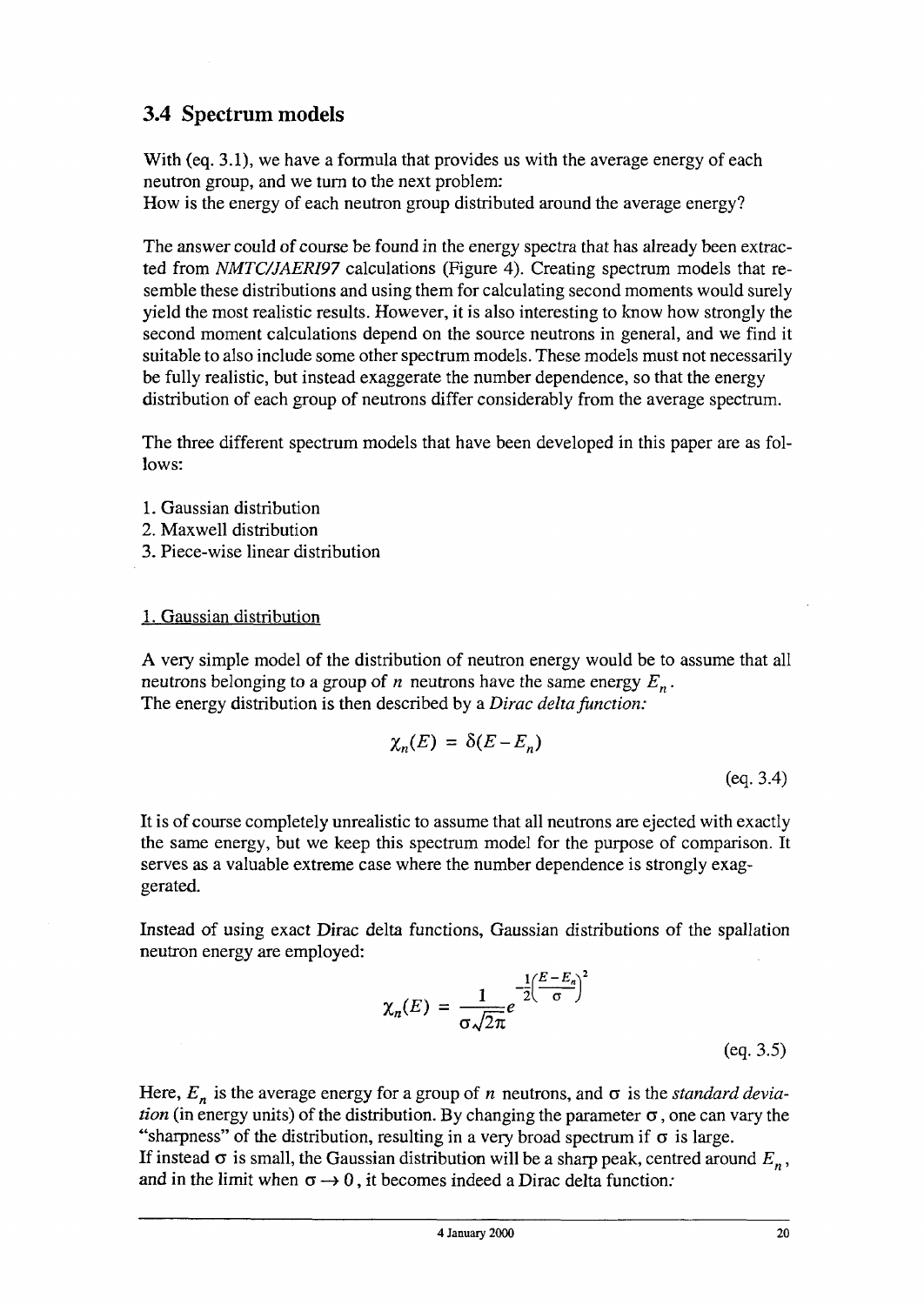$$
\lim_{\sigma \to 0} \frac{1}{\sigma \sqrt{2\pi}} e^{-\frac{1}{2} \left(\frac{E - E_n}{\sigma}\right)^2} = \delta(E - E_n)
$$
\n(eq. 3.6)

Figure 6 shows Gaussian distributions for some different *n,* along with the average spectrum  $\overline{\chi}(E)$ , as calculated from (eq. 2.4), using (eq. 3.5) for  $\chi_n(E)$ .



FIGURE *6.* Some number dependent spectra and the average spectrum of spallation neutrons with Gaussian energy distribution. A standard deviation of  $\sigma = 0.6$  MeV was used.

The two-dimensional correlation function, defined by (eq. 2.15), corresponding to a Gaussian distribution is shown in Figure 7. Here, a value of  $\sigma = 0.6$  MeV was used.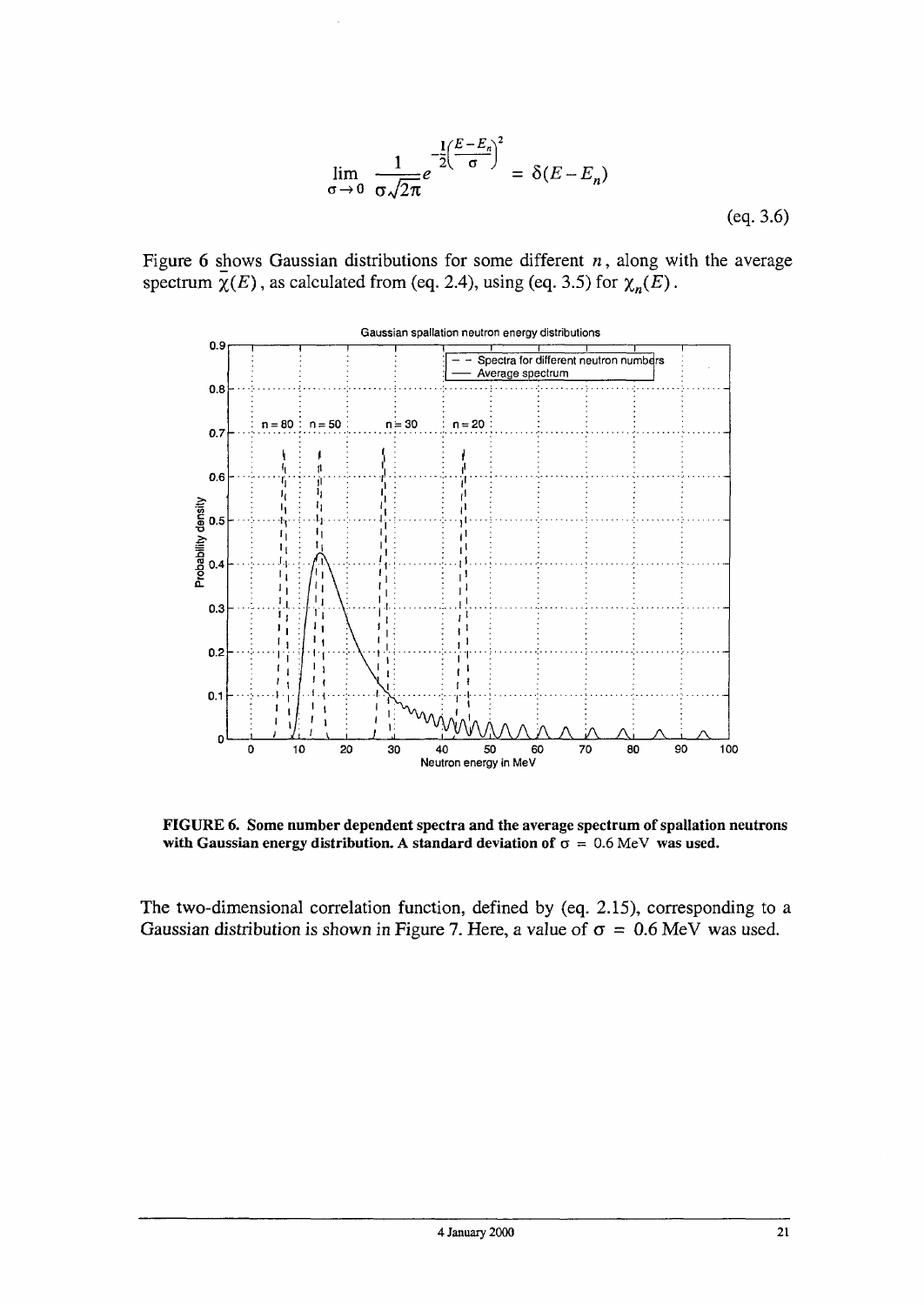

FIGURE 7. Two-dimensional correlation function of a Gaussian spectrum model where a standard deviation of  $\sigma = 0.6$  MeV was used.

#### 2. Maxwell distribution

A Maxwell distribution of the energy of the spallation neutrons would define the number dependent spectra  $\chi_n(E)$  according to

$$
\chi_n(E) = \frac{4E}{E_n^2} e^{-\frac{2E}{E_n}}
$$
\n(eq. 3.7)

where  $E_n$  is the average energy for a group of  $n$  neutrons, which would also be the average energy of the Maxwell distribution.

If no information were given on what the real energy distribution of the spallation neutrons is like, a Maxwell distribution would be a clever guess. This particular distribution appears frequently in the fields of statistical physics and thermodynamics. Deexcitation of a nucleus shows similarities to the process of molecules evaporating from a hot surface - encouraging facts to those who suggest a Maxwell distribution to describe the energy spectra of spallation neutrons.

Furthermore, a Maxwell distribution is a quite good approximation of fission neutron spectra, which is illustrated in Figure 8. If spallation and thermal fission had any common features in the process of ejecting neutrons, it would not be a bad guess that Maxwell distributions be a fairly good approximation of the energy spectra of spallation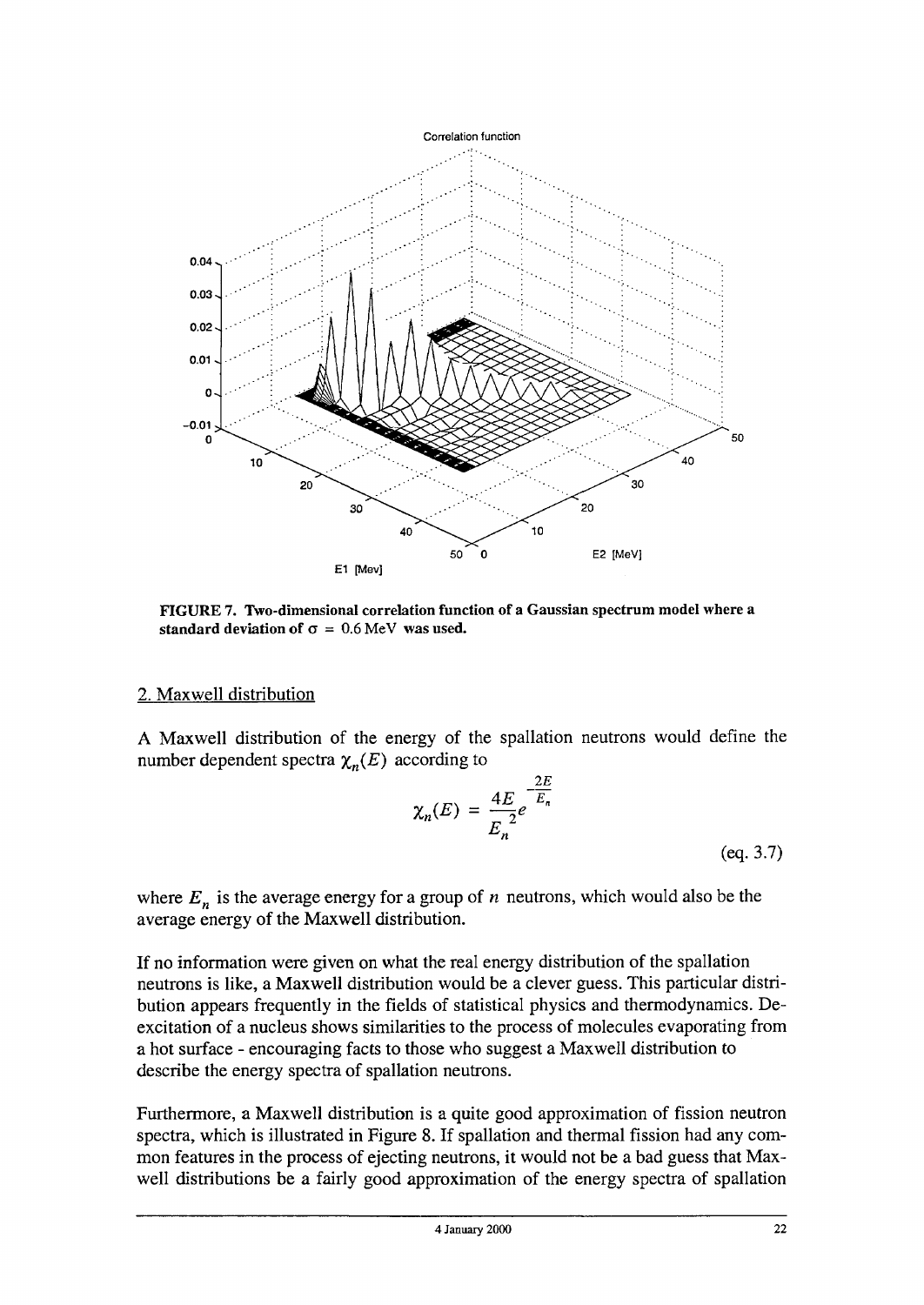neutrons.



FIGURE 8. The energy distribution of neutrons generated in thermal fission of  $^{235}U\,$  and a Maxwell distribution that approximates the fission spectrum.

Maxwell distributions for different *n* are plotted together with the average spectrum  $\overline{\chi}(E)$  in Figure 9, and the correlation function is plotted in Figure 10.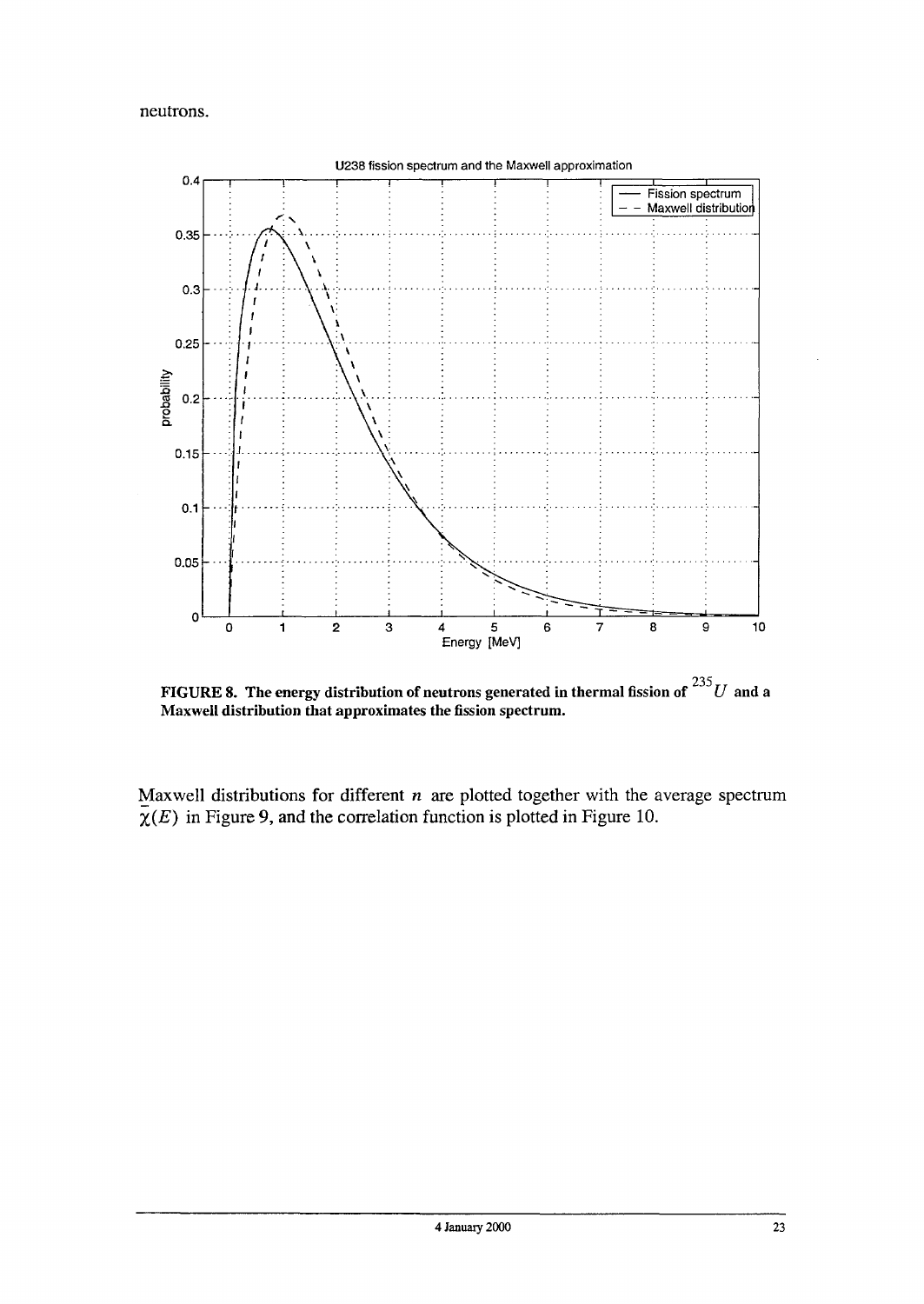

FIGURE 9. Some number dependent spectra and the average spectrum of spallation neutrons with Maxwell energy distribution.



FIGURE 10. Two-dimensional correlation function of a Gaussian spectrum model.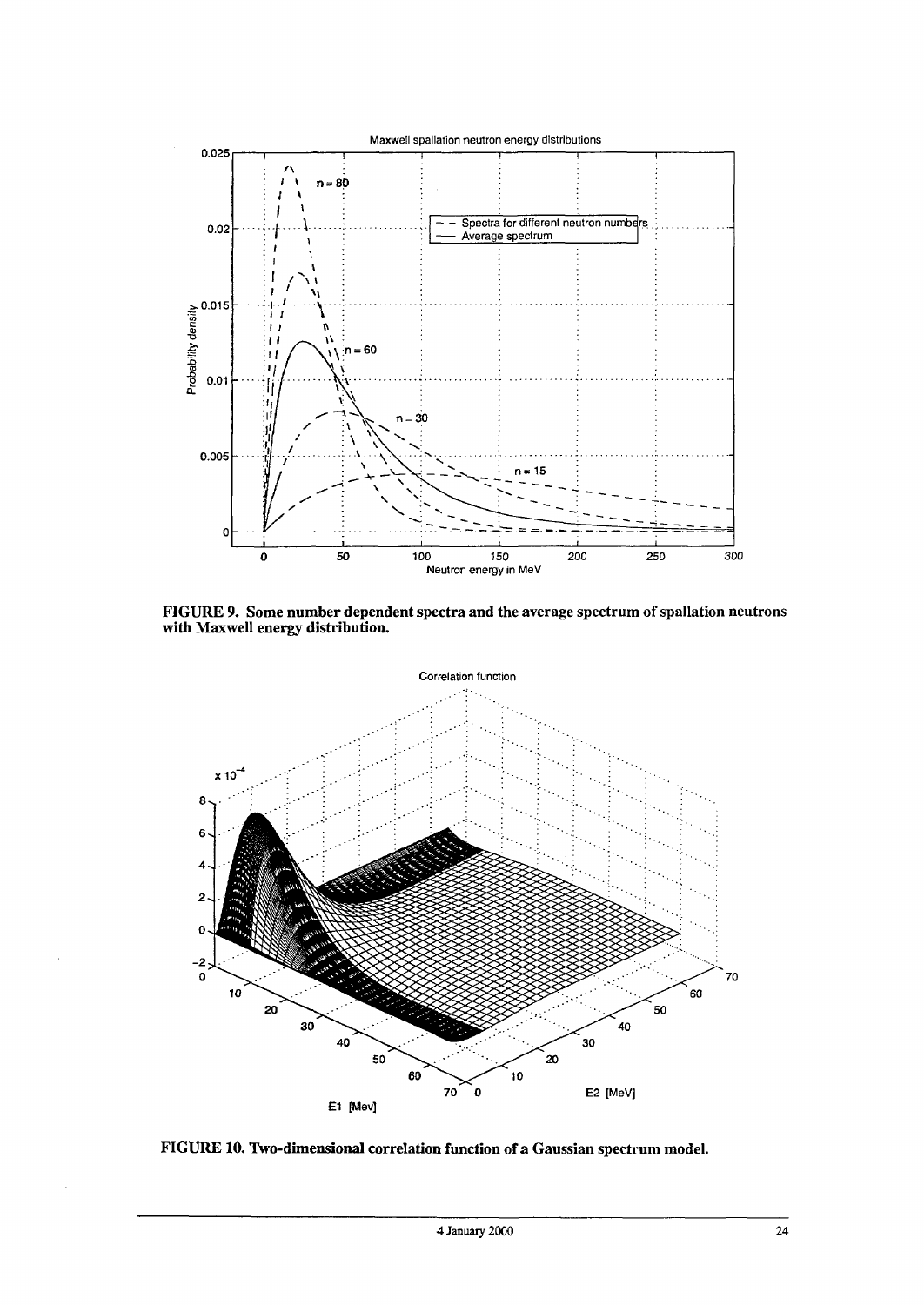#### 3. Piece-wise linear distribution

In order to model the number dependent spectra that has been extracted from *NMTC/ JAERI97* simulations, a piece-wise linear distribution of the neutron energy has been constructed. This spectrum model consists of two linear parts, each defined on the two intervals  $[0, E_2]$  and  $[E_2, E_{max}]$ .  $E_{max}$  is the highest energy that a spallation neutron can achieve, which is set equal to the energy of the incoming bombarding particle. *E<sup>2</sup>* is a break-point energy that varies with the number of spallation neutrons *n.* Good agreement between the model and the spectra that has been extracted from *NMTC/ JAERI97* is achieved by varying the *break-point energy E2* linearly from 8 MeV for  $n = 5$  to 22 MeV for  $n = 65$ .

The dominance of low-energy neutrons that is so significant in the *NMTC/JAERI97* spectra is kept in the linear model, the major part of the neutrons belonging to the energy interval  $[0, E<sub>2</sub>]$ . In Figure 11, where some of the distributions are plotted, it looks like the probability function becomes zero when the energy exceeds the break-point energy *E2,* but this is only due to the very small slope of the straight line in this energy region. The tiny fraction of neutrons that belong to the upper interval merely serve as adjustments of the average energy.

When the piece-wise linear spectrum model is constructed, two parameters,  $p_1$  and  $p_2$ are used to define the break-points of the distribution together with  $E_2$  and  $E_{max}$ . They are the probability densities at  $E = 0$  and at  $E = E_2$ . The value of these two parameters is determined by the normalization condition

$$
\int_{0}^{\infty} \chi_{n}(E) dE = 1
$$

(eq. 3.8)

and by demanding the average energy to be equal to *En:*

$$
\overline{E}(n) = \int_{0}^{\infty} E \cdot \chi_{n}(E) dE = E_{n}
$$
\n(eq. 3.9)

Some piece-wise linear spectra and the correlation function are shown in Figure 11 and Figure 12 below.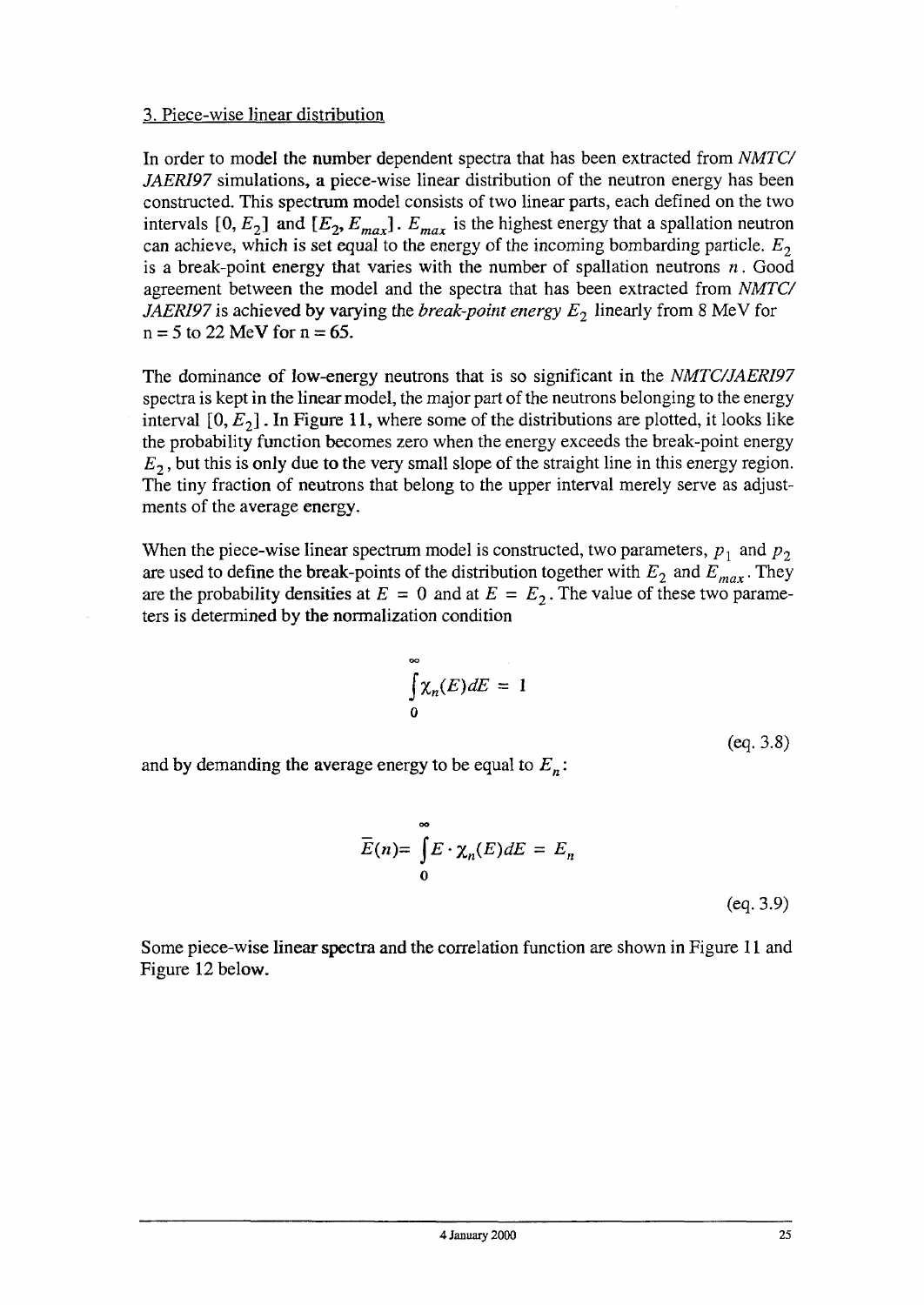

FIGURE 11. Some number dependent spectra and the average spectrum of spallation neutrons with a piece-wise linear energy distribution, modelling spectra that were calculated by *NMTC/JAERI97* for a case where the proton energy was 3000 MeV.



FIGURE 12. Two-dimensional correlation function of a piece-wise linear spectrum model.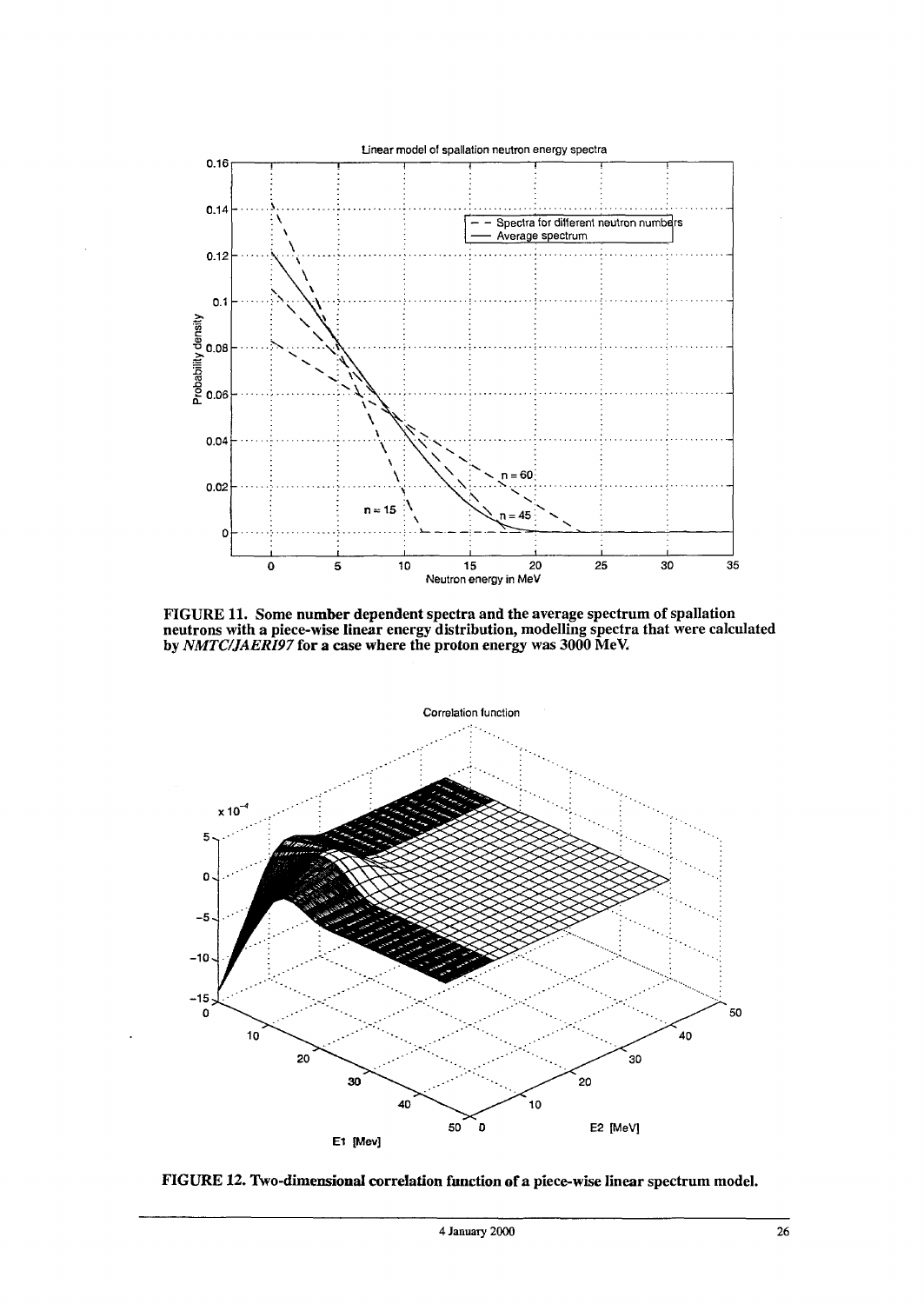All three spectrum models presented here have been used for calculating the second moment of some statistical distributions of variables in a nuclear reactor, into which source neutrons with such energy distributions have been injected.

As one would expect, it turns out that the difference between calculating the second moment with number dependent spectra and doing the same calculations using only the average spectrum is most prominent with Dirac delta functions and almost vanishing with the piece-wise linear model.

The various approaches for calculating the second moment in this work, and the details of the calculations and computer programs that have been developed and used are presented in the following chapter.

# **4. Calculating the second moment**

In the previous chapter, a number of models for the distribution of the energy of spallation neutrons was elaborated. Here, we will focus on the calculations of second moments using these spectrum models.

We start with a treatment of the process of slowing-down of neutrons, following the ideas in chapter 2.2, and we make use of Fermi age theory to enable evaluation of the expressions stated there.

Next, we employ Monte Carlo techniques for simulating the neutron transport, which helps us to calculate the second moments of several variables, e. g. the number of fissions and the number of out-leaked neutrons.

### 4.1 Fermi age theory

The Italian physicist Enrico Fermi first presented his theory on slowing-down of neutrons in a thermal reactor due to elastic scattering in the 1940s. In this paper, only a few concepts of the theory are presented, just enough to write down a simple expression for the non-leakage probability of reactor neutrons.

A more detailed presentation of the Fermi age theory is given for example in [6].

Fermi introduced the concept of age for thermal neutrons with a certain source energy, according to

$$
\tau(E) = \int_{E_{th}}^{E} \frac{l_{tr}l_s}{3\xi} \cdot \frac{dE'}{E'}
$$

(eq.4.1)

where *ltr* and *l<sup>s</sup>* are *the transport mean free path* and *the scattering mean free path* respectively, and £ is the *average increase of lethargy per collision* [7].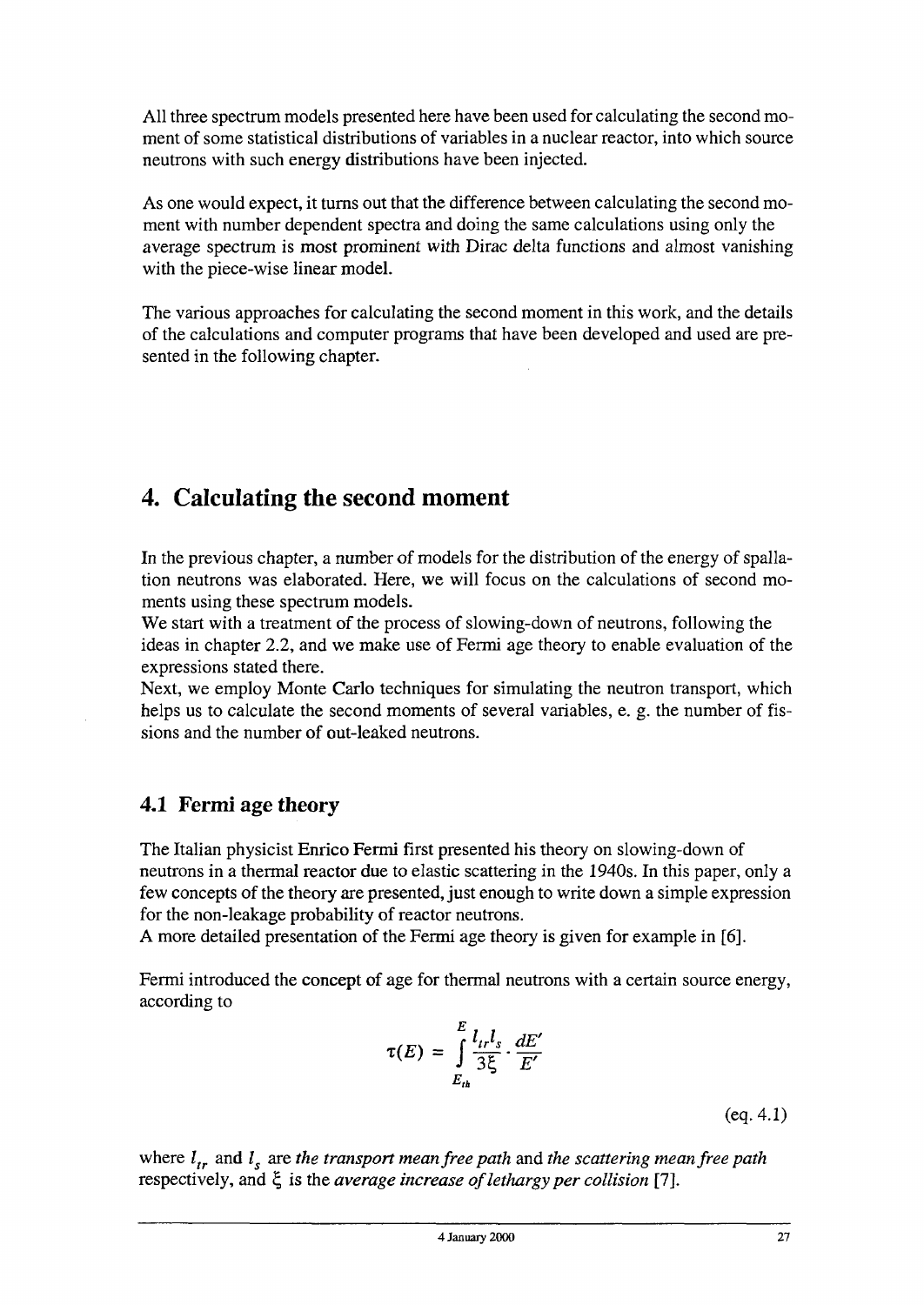The age increases with the size of the energy interval  $E - E_{th}$ , so that a neutron that is slowed down from energy *E* to *Eth* is "older", i.e. has higher age, the larger the energy interval  $E - E_{th}$  is.

With this definition, Fermi was able to derive a simple expression for the *non-leakage probability P{E)* for neutrons with energy *E:*

$$
P(E) = e^{-B^2 \tau(E)}
$$

 $^{2}$  (eq. 4.2) where  $B^2$  is the *geometrical buckling* of the reactor [7].

The validity of Fermi age theory is restricted to reactors where the neutrons interact with the core material by elastic scattering only, and where the spatial and energy dependence can be separated.

The expression of the non-leakage probability in (eq. 4.2) is applied to the expressions of the first and second moments of the distribution of neutrons that slow down to thermal energy in chapter 2.2. The integrals are evaluated numerically in *MATLAB* with the code *Enrico,* described below. The code *Enrico* was written by the present author for this particular problem.

#### **4.1.1 Description of the** *Enrico* **code**

Enrico is written in *MATLAB,* which is a frequently used tool for scientific computing with a wide range of applications in the field of technical and engineering calculations. From the beginning, *MATLAB* was a purely mathematical tool, with particularly strong capability of dealing with matrix objects - the abbreviation *MATLAB* stands for *MATrix LABoratory.* Nowadays, *MATLAB* and the extensive family of associate toolboxes that has been developed offer high-performance in many other problems.

In the Enrico code, the second moment of the distribution of thermalized neutrons is calculated in two ways, both by the correct application of number dependent spectra and by using the average spectrum for all numbers of generated neutrons. In the expressions for the second moments computed in these two ways,  $\langle v(v-1) \rangle_{correct}$  and  $\langle v(v-1)\rangle_{average}$  (eq. 2.10 and 2.12, chapter 2.2), the non-leakage probability density *P{E)* is replaced by the expression suggested by Fermi.

**2** The buckling *B* and the age function *T(E)* are defined by reactor geometry and reactor materials in the following way:

#### **2** The buckling *B*

A homogenous cylindrical reactor is used, and thus the geometrical buckling is written as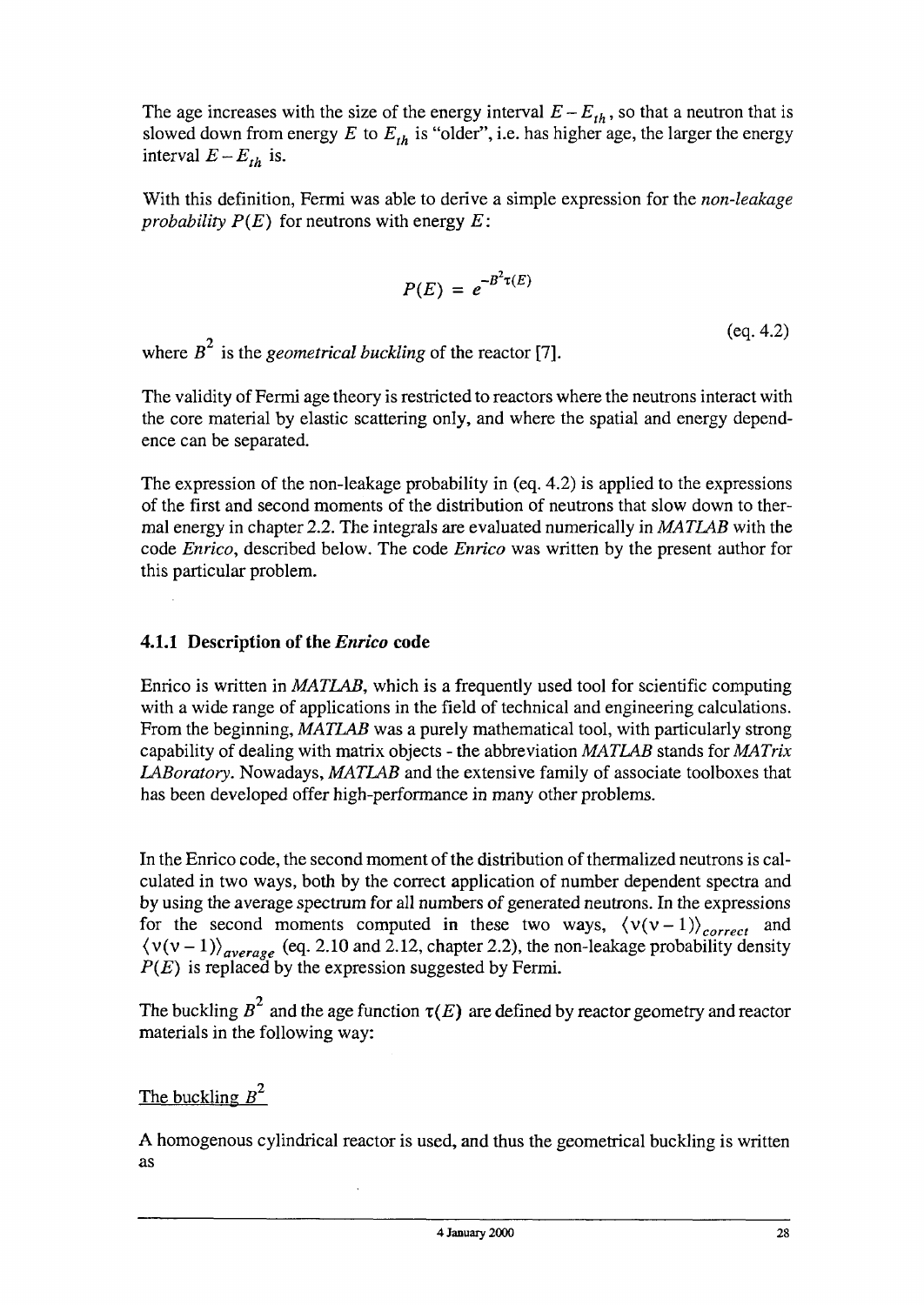$$
B^{2} = \frac{\pi^{2}}{H^{2}} + \frac{2.405}{R^{2}}
$$
 (eq. 4.3)

with  $H$  and  $R$  denoting the height and the radius of the reactor [7].

#### The Fermi age  $\tau(E)$

We have the definition of the age:

$$
\tau(E) = \int_{E_{th}}^{E} \frac{l_{tr}l_s}{3\xi} \cdot \frac{dE'}{E'}
$$
\n
$$
(eq. 4.4)
$$

To evaluate the integral, information on *l<sup>s</sup>* , *ltr* and £,, including their energy dependence, is required.

#### The scattering mean free path *I.*

For a single material,  $l_s = 1/\Sigma_s$  where  $\Sigma_s$  is the macroscopic scattering cross section. Since the core may consist of several different materials, a total  $\Sigma_{s}$  must be calculated by weighting the individual microscopic scattering cross sections with the atomic densities of each material:

$$
\Sigma_s = \sum_i N_i \cdot \sigma_i
$$
\n
$$
(eq. 4.5)
$$

Microscopic cross section data are collected from the same source that supports the Monte Carlo code *Monaco,* see chapter 4.2.2.

The transport mean free path  $l_{\text{in}}$ 

For a single material,  $l_{tr} = l_s/(1 - \cos\theta)$  where  $\cos\theta$  is the average of the cosine of the scattering angle in the elastic collision, which could be expressed

$$
\overline{\cos \theta} = \frac{2}{3A}
$$
 (eq. 4.6)

where *A* stands for the mass number of the nucleus that is struck by the neutron [7]. When several different materials are involved,  $\overline{\cos \theta}$  is calculated as a weighted sum of  $\cos\theta$ :s, using individual macroscopic scattering cross sections as weights [1, 8]:

$$
\overline{\cos\theta} = \frac{\sum_{j} \sum_{sj} \cdot (\overline{\cos\theta})_j}{\sum_{j} \sum_{sj}}
$$

(eq.4.7)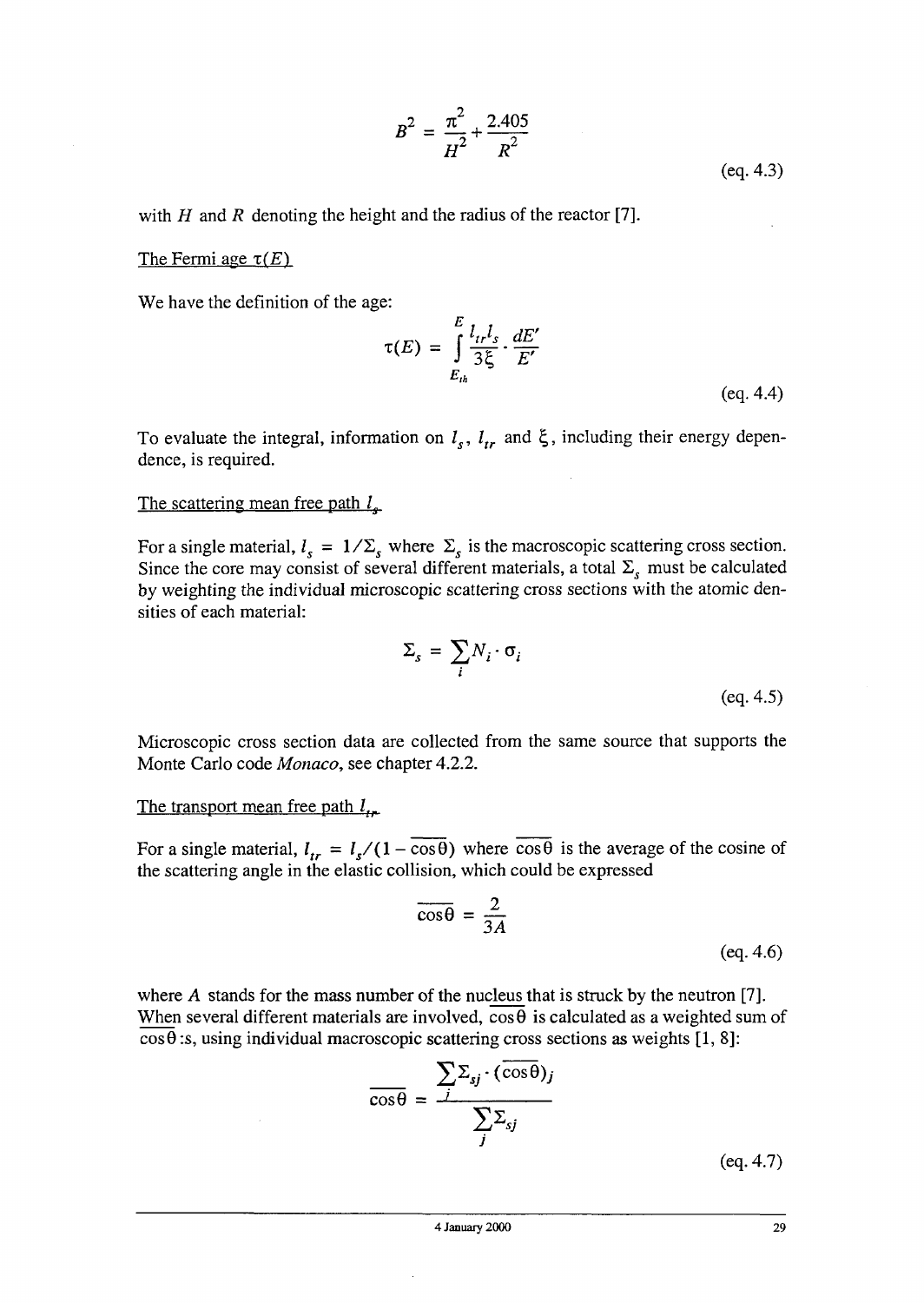In [7], an expression for  $\xi$  is derived that only involves the mass number of the colliding nucleus:

$$
\xi = \frac{\alpha_A \cdot \ln \alpha_A}{1 - \alpha_A} \qquad \alpha_A = \left(\frac{A - 1}{A + 1}\right)^2
$$
\n
$$
\text{(eq. 4.8)}
$$

It has been assumed that collisions are perfectly elastic.

An average  $\xi$  of a composite core is calculated by weighting the individual  $\xi$  :s with the macroscopic scattering cross sections of each material, according to [6]:

$$
\xi = \frac{\sum_{j} \sum_{sj} \cdot \xi_{j}}{\sum_{j} \sum_{sj}}
$$

(eq. 4.9)

*Enrico* executes all the weighted sums that are necessary to compute  $l_s$ ,  $l_{tr}$  and  $\xi$  of a core that is made up of a number of materials.

The *Enrico* code requires input information on volumetric concentrations, mass numbers, molar weights and densities of each core material, and on cross section data libraries. With these data at hand, the age of the neutrons can be calculated for all energies from thermal energy up to an arbitrary limit.

The integration involved in the evaluation of the age expression in (eq. 4.4) is performed by utilization of *MATLAB's* built-in numerical integration routines.

#### Calculations and output

When the age function  $\tau(E)$  is determined for all energies, non-leakage probabilities *P(E)* can be calculated, and the field is prepared for evaluation of  $\alpha$ , (eq. 2.14). Integrals that appear in the formulae are all evaluated numerically in *MATLAB.*

The distribution of the number of spallation neutrons  $p(n)$  used in this code is the one extracted from calculations with the *NMTC/JAERI97* code.

The three spectrum models described in the previous chapter are implemented in the code.

For each spectrum model, the average energy is calculated, and also the two-dimensional correlation function (eq. 2.15).

A summary of the output from the *Enrico* code is given below:

- The average energy of the source neutrons:  $\overline{E}$
- The average number of source neutrons:  $\overline{v}$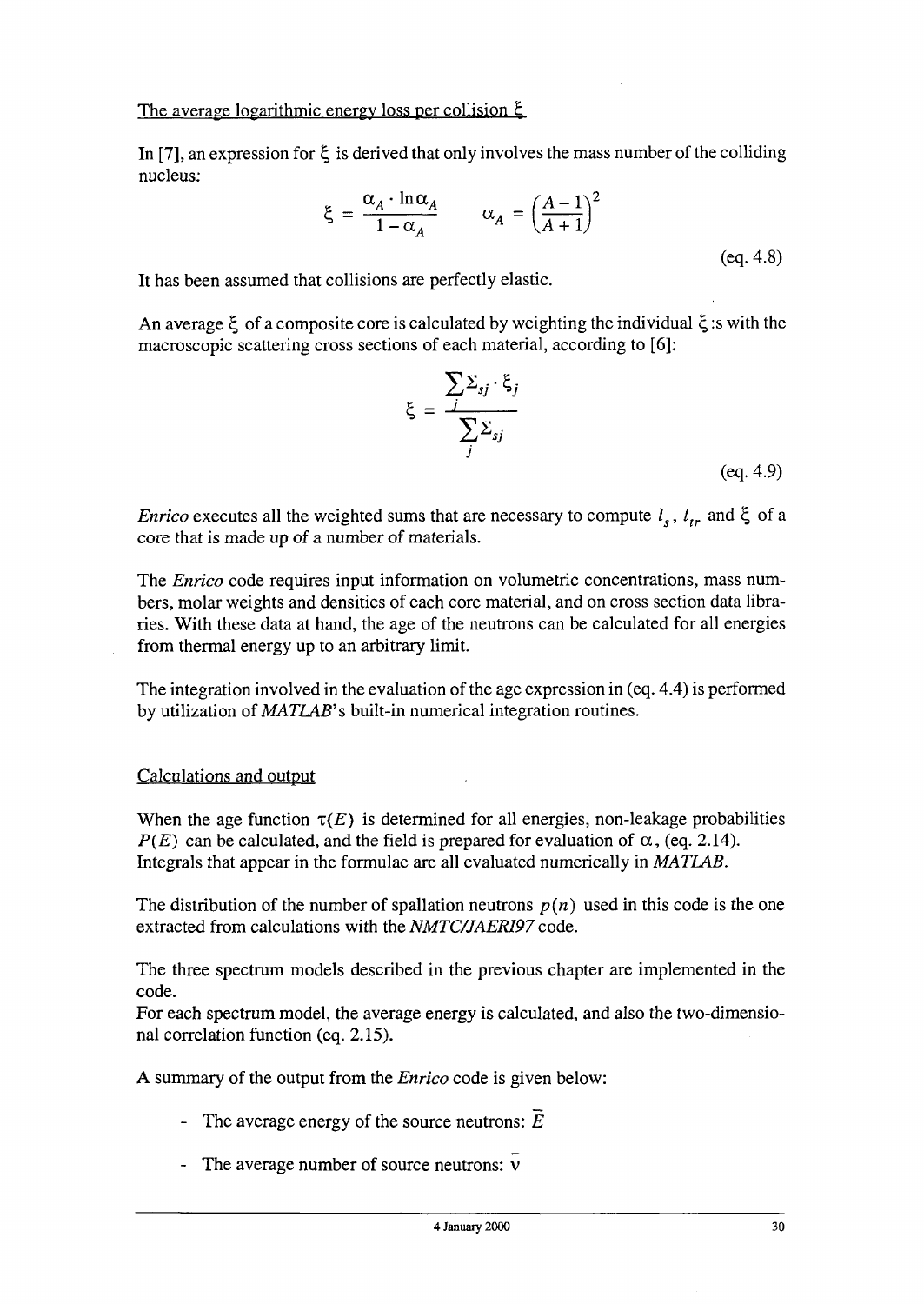- The second moment of the number of thermalized neutrons, correctly calculated with number dependent energy spectra of the source neutrons:  $\langle v(v-1) \rangle_{correct}$
- The second moment of the number of thermalized neutrons, calculated with the average spectrum of the source neutrons:  $\langle v(v-1) \rangle_{average}$

The α value 
$$
\left( \alpha = \frac{\langle v(v-1) \rangle_{correct}}{\langle v(v-1) \rangle_{average}} \right)
$$

A plot of the two-dimensional correlation function.

#### **4.1.2 Calculation** cases

Two different core compositions were studied in the framework of this paper:

1. A pure  $^{238}U$  core

Mixed core

2. A homogeneous core with the following volumetric proportions: 25 % uranium fuel, 50 % Pb, 25 % Fe, where the fuel composition was: 90 % *23SU* and 10 *%<sup>235</sup>U*

A pure  $^{238}U$  core is studied because it is a simple system, and the results from the calculations could easily be compared with later attempts to reproduce them. In addition, fission and neutron capture would not play a big role in a core that consists of  $^{238}U$  only, and the calculations based on Fermi age theory, which was developed for studying slowdown through elastic scattering alone, would be more reliable.

The core composition with 50 % Pb, 25 % enriched uranium fuel and 25 % steel is an average of the compositions in various concepts that have been proposed for the design of an accelerator driven reactor. No full-scale device of this kind has yet been constructed, and the questions of core composition, core size and core geometry are still open.

For each core composition, two different geometries were used:

- 1. Core radius  $= 50$  cm, Core height  $= 300$  cm.
- 2. Core radius =  $100 \text{ cm}$ , Core height =  $500 \text{ cm}$ .

The *effective multiplication factor*  $k_{eff}$  was calculated for the four different reactors, using the Monte Carlo code MCNP, which gave the following results:

Pure  $^{238}U$  core  $R = 50$  cm,  $H = 300$  cm *keff =* 0.341  $R = 100$  cm,  $H = 500$  cm  $k_{eff} = 0.346$ 

 $k_{eff} = 0.720$ 

TABLE 1. Effective multiplication factors for the core compositions employed

*keff =* 0.946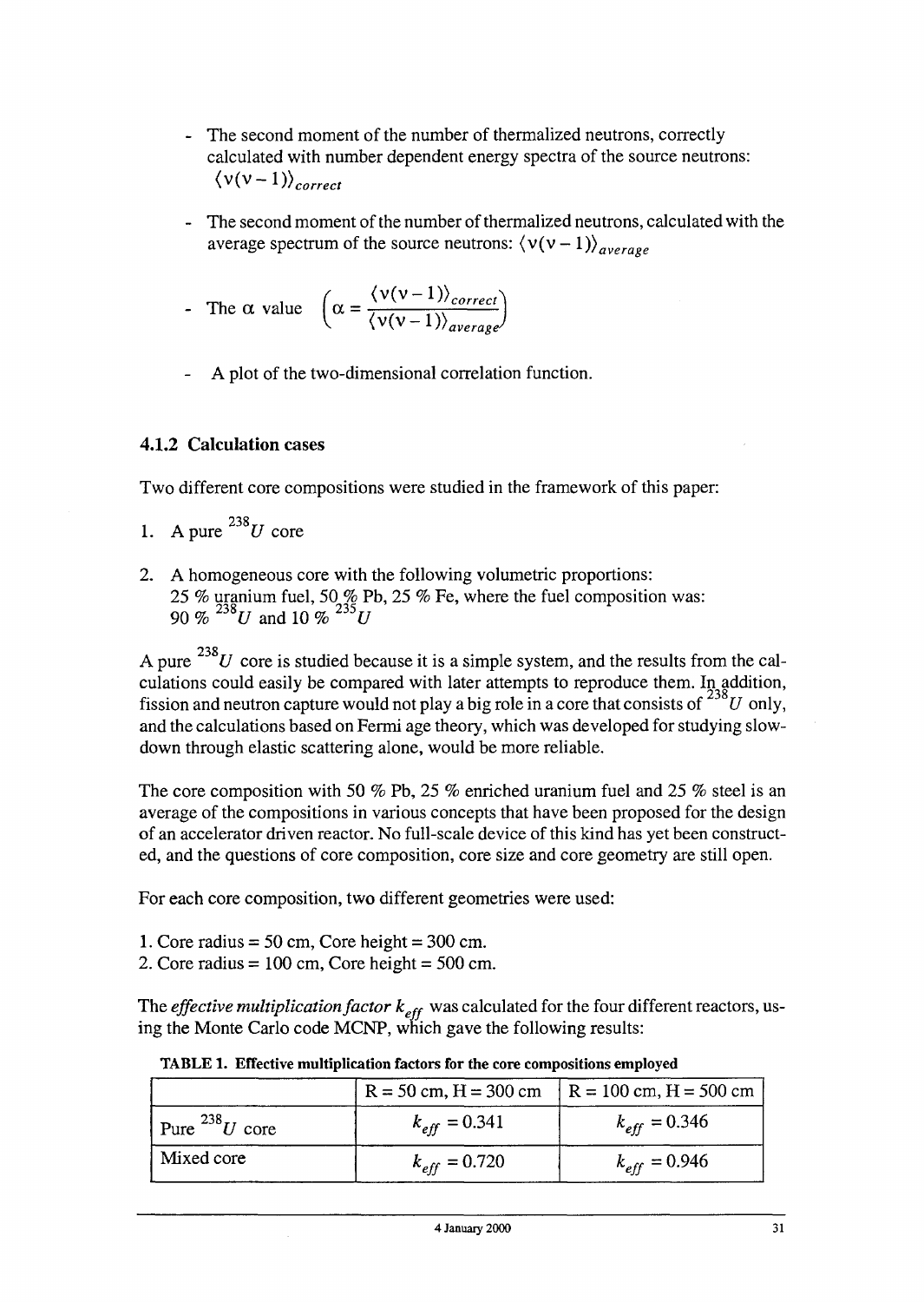#### **4.1.3 Results**

These are the results obtained by *Enrico* calculations:

Core composition 1:  $100\%$ <sup>238</sup>*U* 

TABLE 2.  $\alpha$ -values for different reactor geometries and models of the energy distributions of the spallation neutrons for a core containing only  $^{238}$ <sub>U</sub>

|                                      | $R = 50$ cm, $H = 300$ cm | $R = 100$ cm, $H = 500$ cm |
|--------------------------------------|---------------------------|----------------------------|
| Spectrum model                       | α                         | α                          |
| Gaussian, $\sigma = 0.1 \text{ MeV}$ | 1.186                     | 1.064                      |
| Maxwell                              | 1.173                     | 1.042                      |
| piece-wise linear                    | 0.964                     | 0.994                      |

Core composition 2: 25 % fuel (90 %  $^{238}U$ , 10 %  $^{235}U$ ) 50 % Pb 25 % Fe

TABLE 3.  $\alpha$  -values for different reactor geometries and models of the energy distributions of the spallation neutrons for a core containing a mix of  $^{238}$ u ,  $^{235}$ u ,  $\ Pb\;$  and  $\ Fc$ 

|                                      | $R = 50$ cm, $H = 300$ cm | $R = 100$ cm, $H = 500$ cm |
|--------------------------------------|---------------------------|----------------------------|
| Spectrum model                       | α                         | α                          |
| Gaussian, $\sigma = 0.1 \text{ MeV}$ | 1.083                     | 1.040                      |
| Maxwell                              | 1.062                     | 1.016                      |
| piece-wise linear                    | 0.990                     | 0.998                      |

#### **4.1.4 Discussion**

The results of the *Enrico* calculations indicate that deviations in the second moments of the number of thermalized neutrons can be quite large when Gaussian and Maxwell distributions model the energy distribution of spallation neutrons, but significantly smaller with the piece-wise linear model. The Gaussian distribution, which imposes the strongest number dependence on the energy distribution, also gives the largest deviations.

The fact that the  $\alpha$  values are greater than one for the Gaussian and Maxwellian distribution but less than one when the piece-wise linear model is used tells us that the second moment of the number of thermalized neutrons is overestimated by the Gaussian and Maxwellian distributions and underestimated by the piece-wise linear one, if only the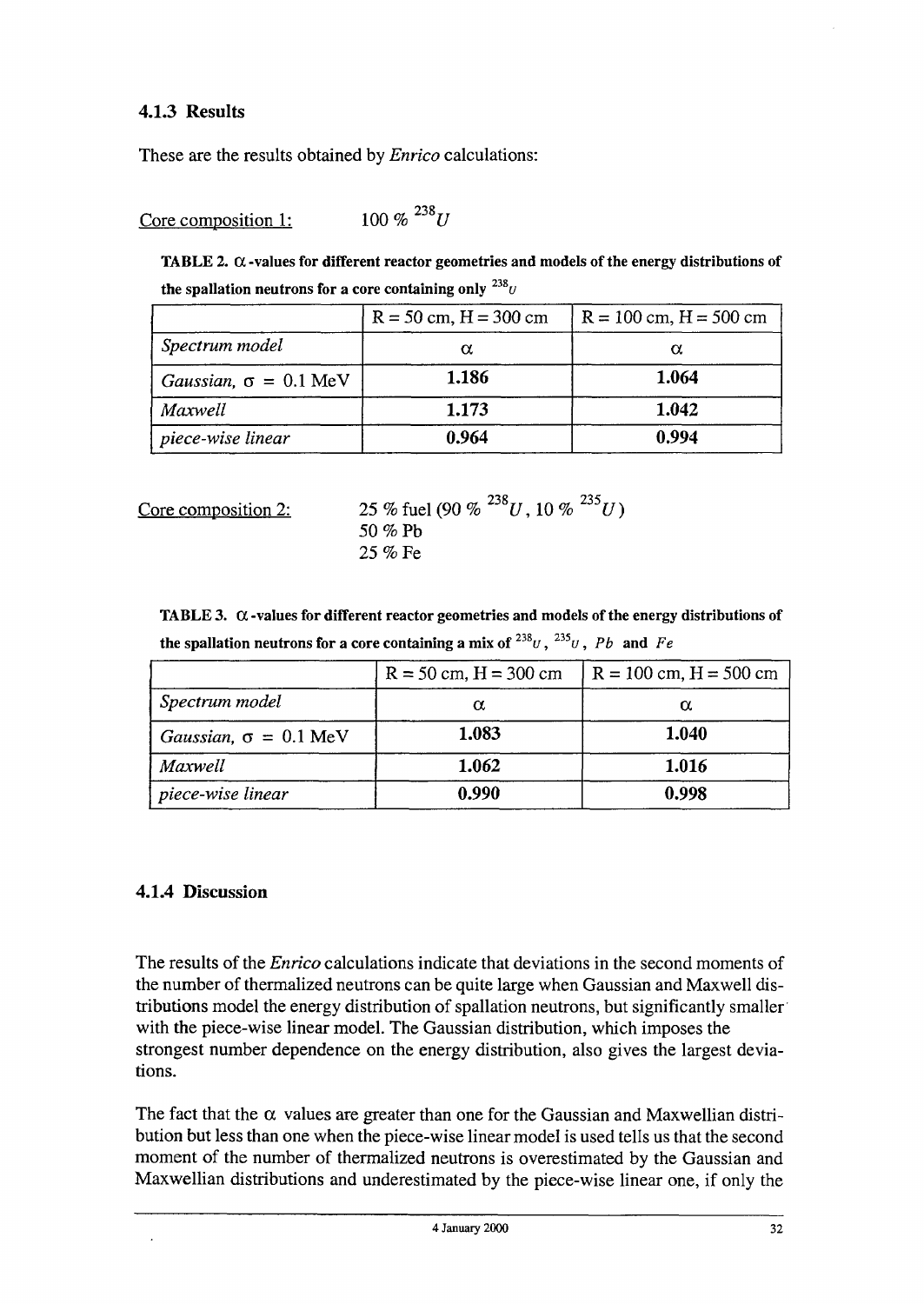average spectrum is used to describe the energy distribution of the source neutrons. Whether  $\alpha$  exceeds one or not is in fact determined by the correlation function, defined in eq. 2.15. To see this, rewrite the expression for  $\alpha$  in eq. 2.14 by using eq. 2.15:

$$
\alpha = \frac{\int_0^{\infty} \int_0^{\infty} P(E_1) \cdot P(E_2) \cdot (c(E_1, E_2) + \overline{\chi}(E_1) \cdot \overline{\chi}(E_2)) dE_1 dE_2}{\int_0^{\infty} \int_0^{\infty} P(E_1) \cdot P(E_2) \cdot \overline{\chi}(E_1) \cdot \overline{\chi}(E_2) dE_1 dE_2} = ...
$$
  

$$
= \frac{\int_0^{\infty} \int_0^{\infty} P(E_1) \cdot P(E_2) \cdot \overline{\chi}(E_1) \cdot \overline{\chi}(E_2) dE_1 dE_2 + \int_0^{\infty} \int_0^{\infty} P(E_1) \cdot P(E_2) \cdot c(E_1, E_2) dE_1 dE_2}{\int_0^{\infty} \int_0^{\infty} P(E_1) \cdot P(E_2) \cdot \overline{\chi}(E_1) \cdot \overline{\chi}(E_2) dE_1 dE_2} = ...
$$
  

$$
= 1 + \frac{\int_0^{\infty} \int_0^{\infty} P(E_1) \cdot P(E_2) \cdot c(E_1, E_2) dE_1 dE_2}{\left(\int_0^{\infty} P(E) \cdot \overline{\chi}(E) dE\right)^2}
$$
  
(eq. 4.10)

The denominator in the last term is always greater than zero, so the sign of the term is determined exclusively by the integral over the correlation function  $c(E_1, E_2)$ , weighted by the non-leakage probability  $P(E)$ . The sign of this integral can be estimated by studying the characteristics of the correlation function belonging to each spectrum model.

Take for example the correlation function of the Maxwell distribution, plotted in Figure 10. This function is greater than zero in the low energy region, where the non-leakage probability is large, and thus, the weighted integral is given a large positive contribution. Therefore, the total integral could be expected to be greater than zero for this correlation function and we would have  $\alpha > 1$ .

On the other hand, it is clear from Figure 12 that the correlation function belonging to the piece-wise linear model is negative at low energies, suggesting  $\alpha$  to take on a value less than 1. The correctness of this hypothesis is indeed confirmed by the results in tables 2 and 3.

As one might expect from the expression for the non-leakage probability employed here, where the probability increases exponentially with the geometrical buckling, the size of the system has a strong influence on the  $\alpha$  value. The smaller the system, the more the  $\alpha$  value deviates from one.

When the two core compositions are compared, one notices that deviations are reduced in a mixed core of enriched uranium fuel, lead and steel, compared to a pure uranium core.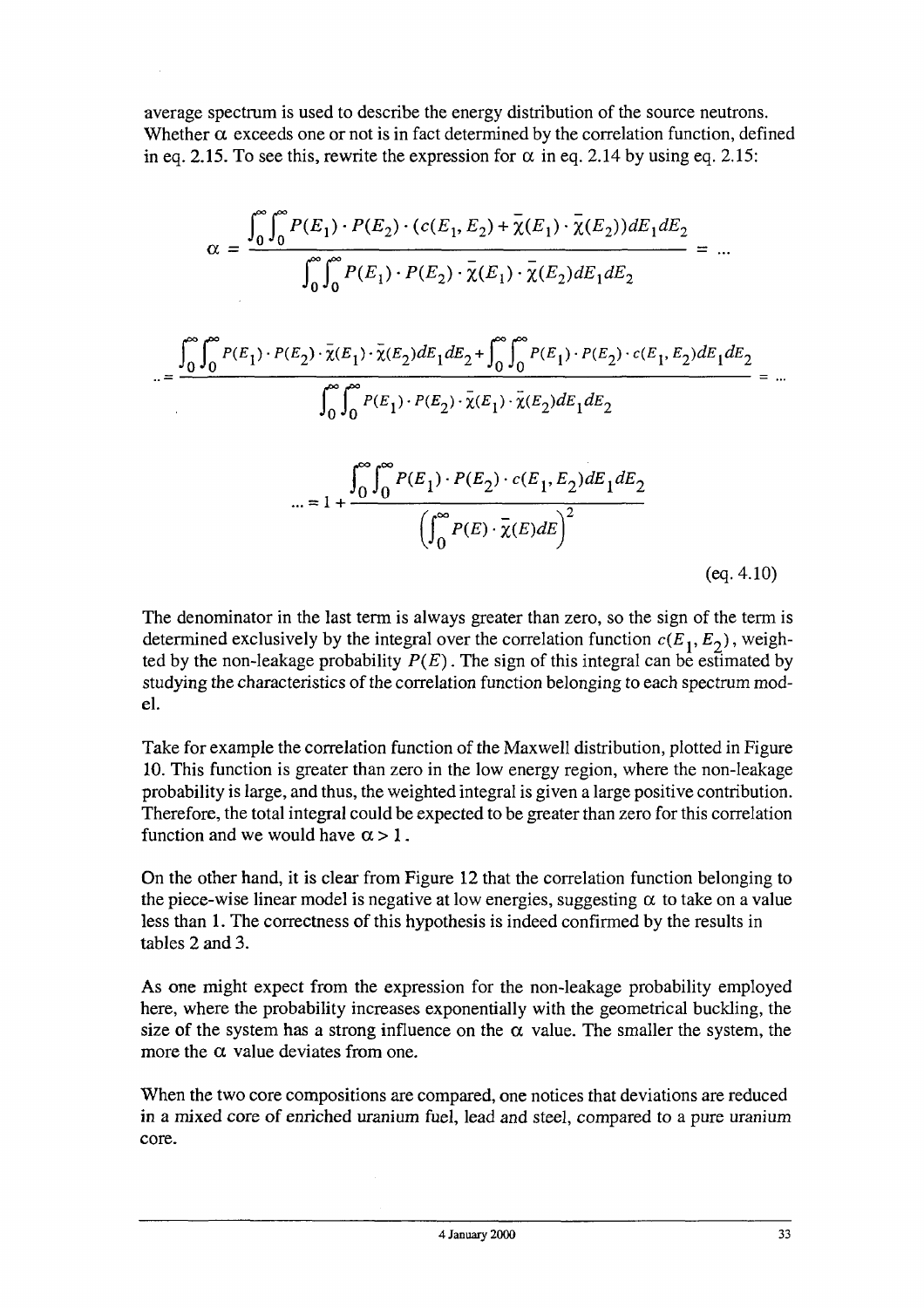# 4.2 Monte Carlo calculations

Along with the analytical calculations of the second moment that were presented in the previous chapter, a completely different technique has been employed to estimate the significance of the energy distributions of the spallation neutrons on the second moments. *Monte Carlo calculations* are the methods referred to, and before diving into the details of the code that has been developed with this technique, it might be useful to sketch out its main principles.

#### **4.2.1 Monte Carlo principles**

Monte Carlo calculations have proved to be an efficient tool in simulation of physical systems, especially those systems in which the processes involved are of statistical nature.

Unlike the closed form of well-defined equations that usually result from analytic treatments of a problem in physics or mathematics, the idea with the Monte Carlo approach is to simulate the actual processes for a large number of times and then to extract the results from the statistics of the calculated variables.

A simple and illustrating example of how this could be done is comparing two ways of treating the problem of coin-tossing. If one side of a coin is given the value 1 and the other 0, analytical calculations immediately determine the mean value of the tossing to be 0.5, at least if both sides land with its face up with equal probability. With Monte Carlo methods, the idea would instead be to perform a large number of random simulations of the coin-tossing process, where the outcome of the two possible events both have probability 0.5. As the number of simulations increase, the mean value converges to 0.5, which is concluded to be the true mean value of the tossing.

Several other examples could be given with close connection to gambling and game problems, and this is of course from which the name of the methodology origins.

Since the number of random samplings needed to achieve sufficient convergence may be very large, Monte Carlo methods are usually time-consuming and demand powerful computer facilities. Although the basic ideas of Monte Carlo methods are quite old, it is therefore not until the appearance of high-performance computers they have been possible to utilize.

The example with the tossing of a coin does not show the advantages of Monte Carlo methods, since the result was more easily calculated analytically, and furthermore, their time-consuming features and high requirements of computer power do not sound very appealing. However, the advantages of the Monte Carlo technique can be overwhelming. In fact, in problems where the geometry of a problem is difficult and where the relations between physical quantities are non-analytical, Monte Carlo calculations are sometimes the only way to obtain a solution.

In reactor physics, Monte Carlo methods have been used to simulate the neutron transport and the reactions in nuclear reactors - an excellent application, since the processes involved are of purely random nature. The common analytic treatment of the neutronics of a nuclear reactor involves the formulation of the *Boltzmann Transport Equation,*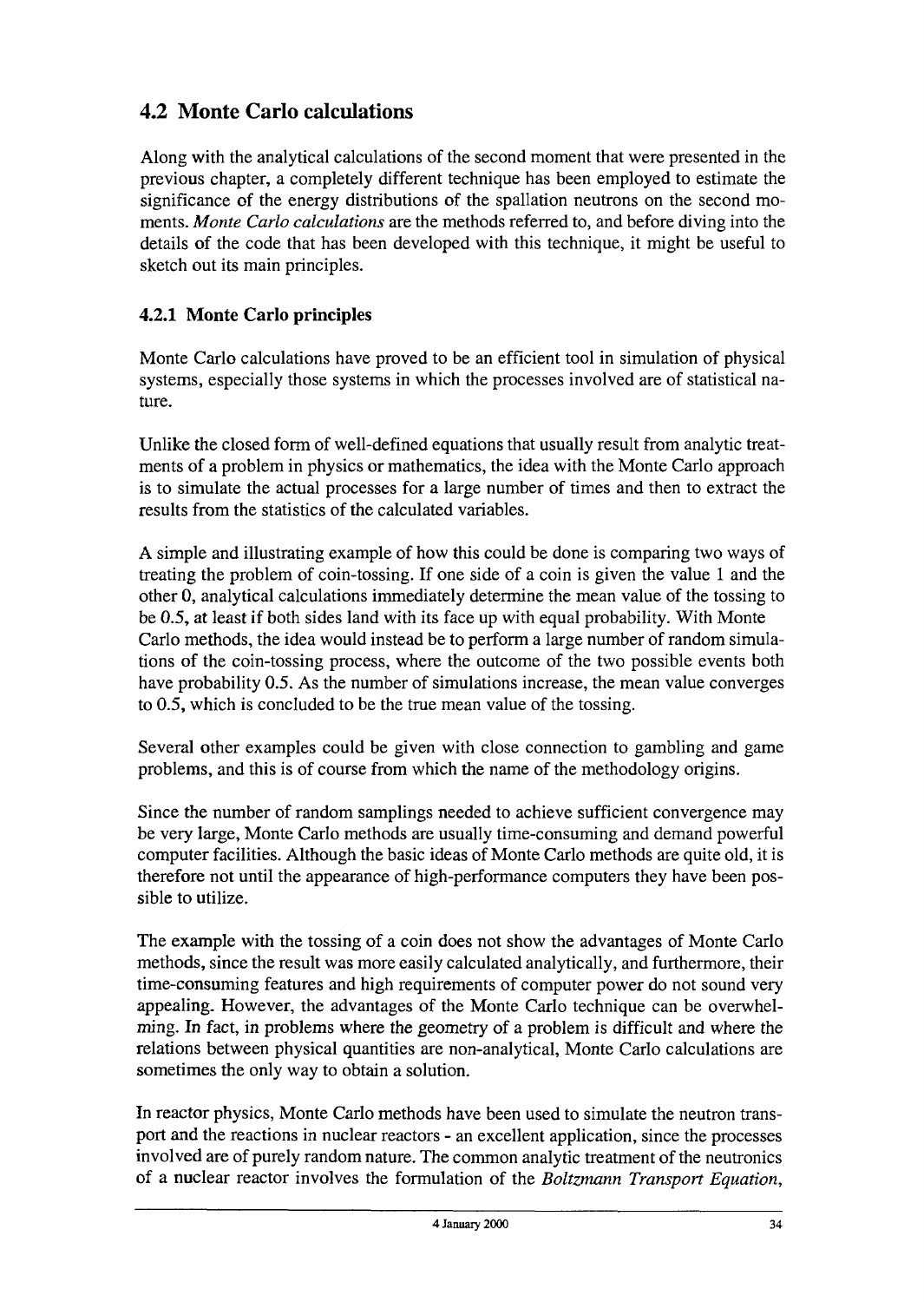which is often very hard to solve. Moreover, this equation only holds for average values. When fluctuations are to be calculated, it is necessary to use *master equations* which are generally even more difficult to solve [9],

The Monte Carlo approach offers a less cumbersome alternative. Individual neutrons are traced, and what reactions they undergo is decided by random sampling from a probability distribution that is based on reaction cross sections. Each step of the calculation are then very simple, and the whole calculation procedure could be thought of as a succession of such basic calculation steps. Of course, the large number of neutrons in a nuclear system makes the number of required calculations huge, but since each step are very simple, a powerful computer could still manage to do it.

#### **4.2.2 Description of the Monte Carlo code** *Monaco*

The code that has been constructed to simulate the transport of neutrons in a a reactor using a Monte Carlo approach for the calculations, is written in *MATLAB* and has been given the name *Monaco,* the country in which Monte Carlo is the capital.

Spallation neutrons are generated in the spallation model elaborated earlier (chapter 3.2), the neutrons are injected into a nuclear reactor core, and the subsequent neutron reactions in the core are computed by tracing the individual neutrons. The procedure is repeated for a large number of spallation events, statistical variables are calculated again and again, until the mean value and the covariance converge.

The diagram below gives a brief description of the code structure.

*begin*

- Define control variables and core data

- Initialize calculation data lists

*for each spallation event*

- Generate a list of spallation neutrons

*for each neutron in the list, until the list is empty*

- Calculate cross sections for different reactions, depending on the neutron energy
- Choose the next reaction by random sampling, and determine the distance to the position at which the reaction takes place
- Move the neutron this distance in the direction of its velocity vector
- Check if the moved neutron is still inside the core
- Depending on the event, generate new neutrons to be added to the neutron list, or remove the neutron from the list.
- Update calculation data lists

*end loop*

*-* Update calculation data lists

*end loop end*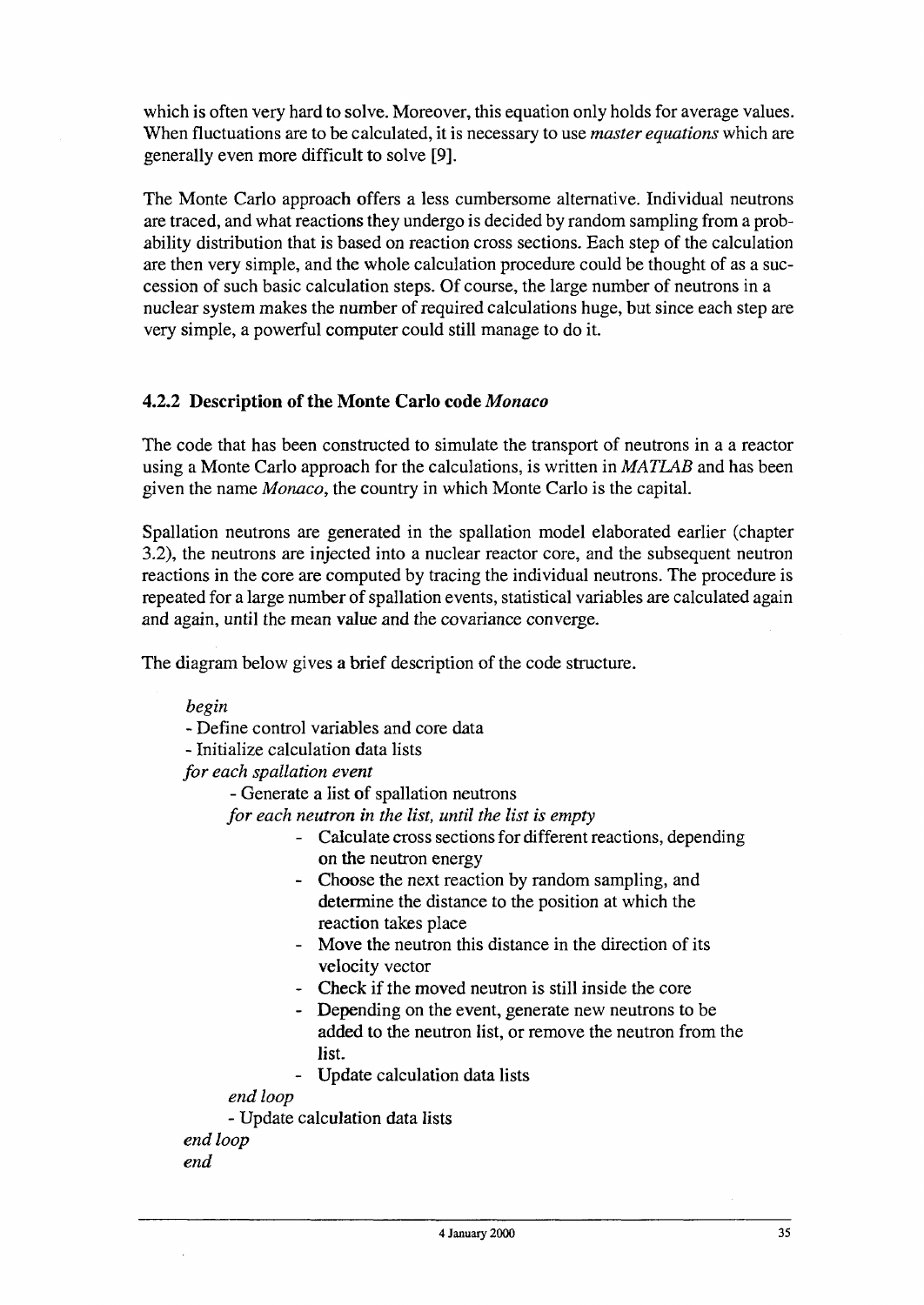The most important parts of the code are described in greater detail in the following.

#### Definition of control variables

Before starting calculations with the *Monaco* code, a set of parameters specifying options and modes of the execution must be defined. For example, the number of spallation events in each case must be specified. This number should be large enough to enable sufficient convergence of the first and second moments of the quantities considered.

#### Definition of core data

Nuclear masses, molar weights and densities of the fuel and other core materials are listed in the code, and the volumetric composition of the core must be specified by the user. The code treats the core as a perfectly homogenous one, with each material appearing in volume ratios that are given as input.

The following core materials, apart from the fuel, can be included in the core:

$$
\text{Iron } (5^6Fe), \text{lead } (2^{08}Pb), \text{ bismuth } (2^{09}Bi), \text{ sodium } (2^3Na), \text{ oxygen } (1^6O)
$$

The composition of the fuel must also be specified, and the molar fraction of each component should be given. As with the rest of the core, the fuel is treated homogeneously, and it could be regarded as if it was evenly spread over the whole core volume.

These materials are available for fuel composition:

$$
^{238}U,~^{235}U,~^{239}Pu,~^{16}O
$$

A simple cylindrical geometry is used for the homogenous core. Thus, only the core radius and core height need to be defined in order to fully specify the core geometry.

The target, on which a high-energy proton impinges and in which spallation neutrons are generated, can be modelled either by a point-like neutron source or a cylindrical source. If a cylindrical target is used, the size of the target must also be specified.

208 The only target material that can be used is *Pb.*

#### Generation of spallation neutrons

In the *Monaco* code, six numbers define the state of each neutron:

- three spatial coordinates to define the position of the neutron
- the speed of the neutron
- two angles to define the direction of the velocity vector

neutron =  $[x \ y \ z \ speed \ \varphi \ \theta]$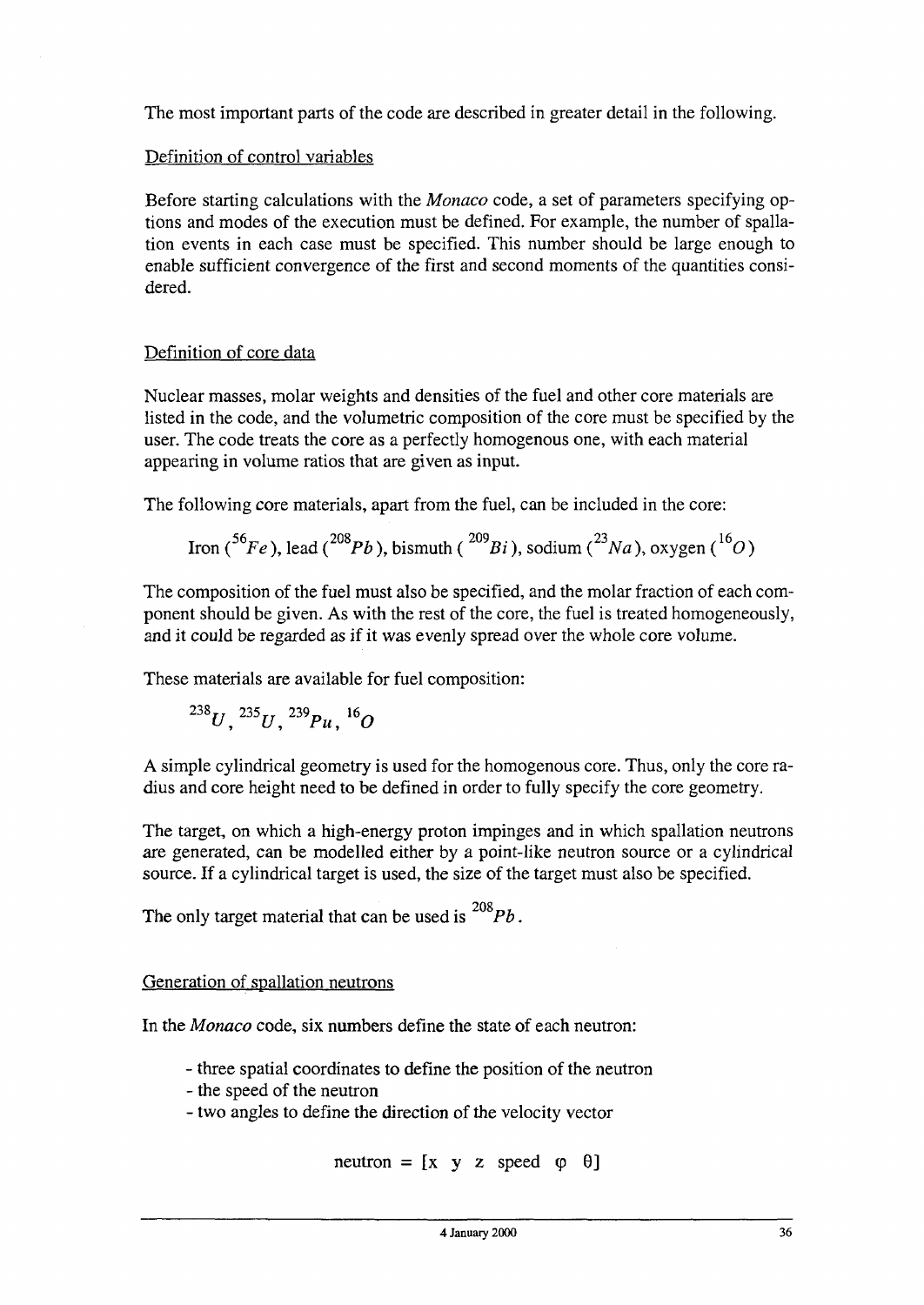The z-axis is along the symmetry axis of the cylindrical core and  $z = 0$  is the point where the proton beam enters the reactor.  $\theta$  is the polar angle that the velocity vector makes with the z-axis, and  $\varphi$  is the azimuthal angle that the projection of the velocity vector in the x-y-plane makes with the x-axis.

A list of spallation neutrons, each of them specified by the six numbers, is generated in a number of steps:

- 1. Pick a number of spallation neutrons *n* from the probability distribution  $p(n)$ . The distribution used is the one that was extracted from *NMTC/JAERI97.*
- *2.* Determine the position of the spallation event. There are two options for the spatial distribution of the spallation neutrons:

a) a cylindrical target b) a point-like target

If a cylindrical target is used, the position of the spallation reaction is randomly sampled with equal probability within the target. The target is included as a part of the core, and neutron transport inside of the target (elastic scattering and capture) is simulated.

For each of the *n* neutrons:

3. Pick a spallation neutron energy by random sampling from probability distributions that model the energy spectra of the spallation neutrons. The probability distributions can be any of the three models described in chapter 3.4, and one must indicate if number dependent spectra or the average spectrum is to be used.

The speed *v* of the neutron is calculated from the kinetic energy *E* by using the relativistic formula:

$$
v = c \cdot \sqrt{1 - \frac{1}{\left(1 + \frac{E}{mc^2}\right)^2}}
$$

(eq.4.11)

where *c* is the speed of light.

- 4. Determine the direction of the velocity vector. Two options are available for the distribution of spallation neutron velocity directions:
	- a) ejection of spallation neutrons is isotropic
	- b) neutrons ejected in the forward direction is favoured

If option b) is used, one half of the neutrons are generated with a positive velocity component in the direction of the incoming particle, i.e. they move forward, and the other half of the neutrons are isotropically generated.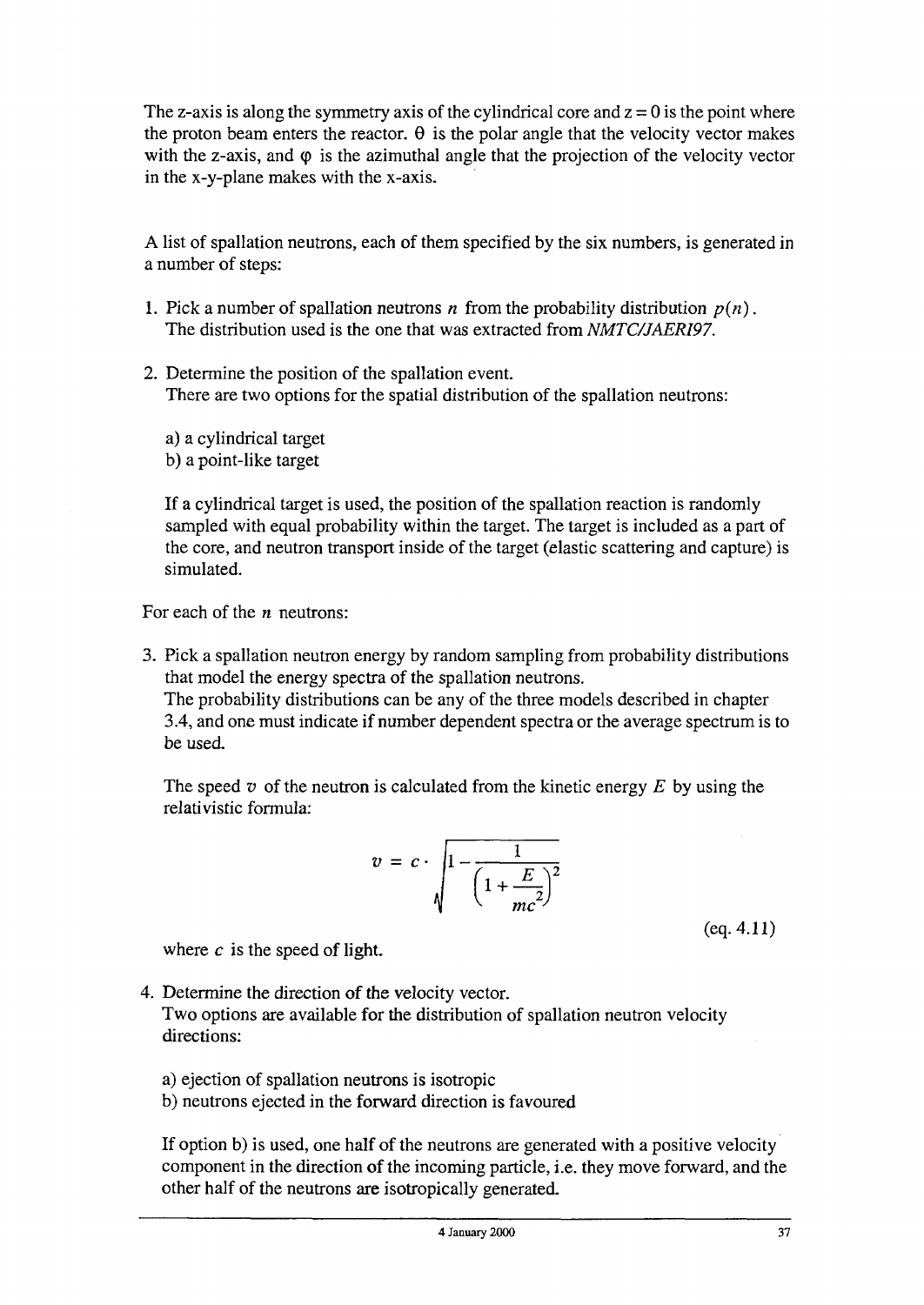#### Random sampling methods

When sampling values are to be picked from probability distributions, various techniques can be employed. But regardless of what sampling method is used, it always includes somewhere the generation of a random number. For the purposes of random samplings in the *Monaco* code, *MATLAB's* built-in random number generator has been used. This generator can generate floating point numbers from a uniform distribution on the interval  $[0, 1]$ .

Here is a presentation of the three different sampling techniques that are used in *Monaco:*

#### *1. Straightforward sampling by probability function inversion*

The most elegant and often most efficient sampling method is to use an inversion of the probability function that takes a random number as argument. This method demands a simple analytical expression for the probability function. For example, when the distance to the next reaction of a neutron is determined, the expression for the probability  $p(x)$  of a reaction to occur at a distance x from a certain point is

$$
p(x) = \frac{1}{\sum_{tot}} \cdot e^{-\sum_{tot} x}
$$
\n
$$
(eq. 4.12)
$$

where  $\Sigma_{tot}$  is the total macroscopic cross section. From this equation a formula can be derived that makes picking random distance values *x* from this exponential distribution very simple:

$$
x = -\frac{1}{\Sigma_{tot}} \ln r
$$

(eq.4.13)

where r is a value that has been picked from a uniform distribution between 0 and 1 [10].

Probability distributions from which values have been picked by analytical expressions in the *Monaco* code are:

- Number dependent, piece-wise linear distribution of spallation neutron energy
- Probability distribution of the distance to the next reaction

#### *2. Rejection methods*

When continous probability distributions cannot be given as an analytical formula like in (eq. 4.11), it is impossible to derive exact analytical formulas for straightforward samplings, and the problems must be attacked in some other way. In some of these cases, *Monaco* apply rejection techniques for the sampling procedure, and it is done as follows: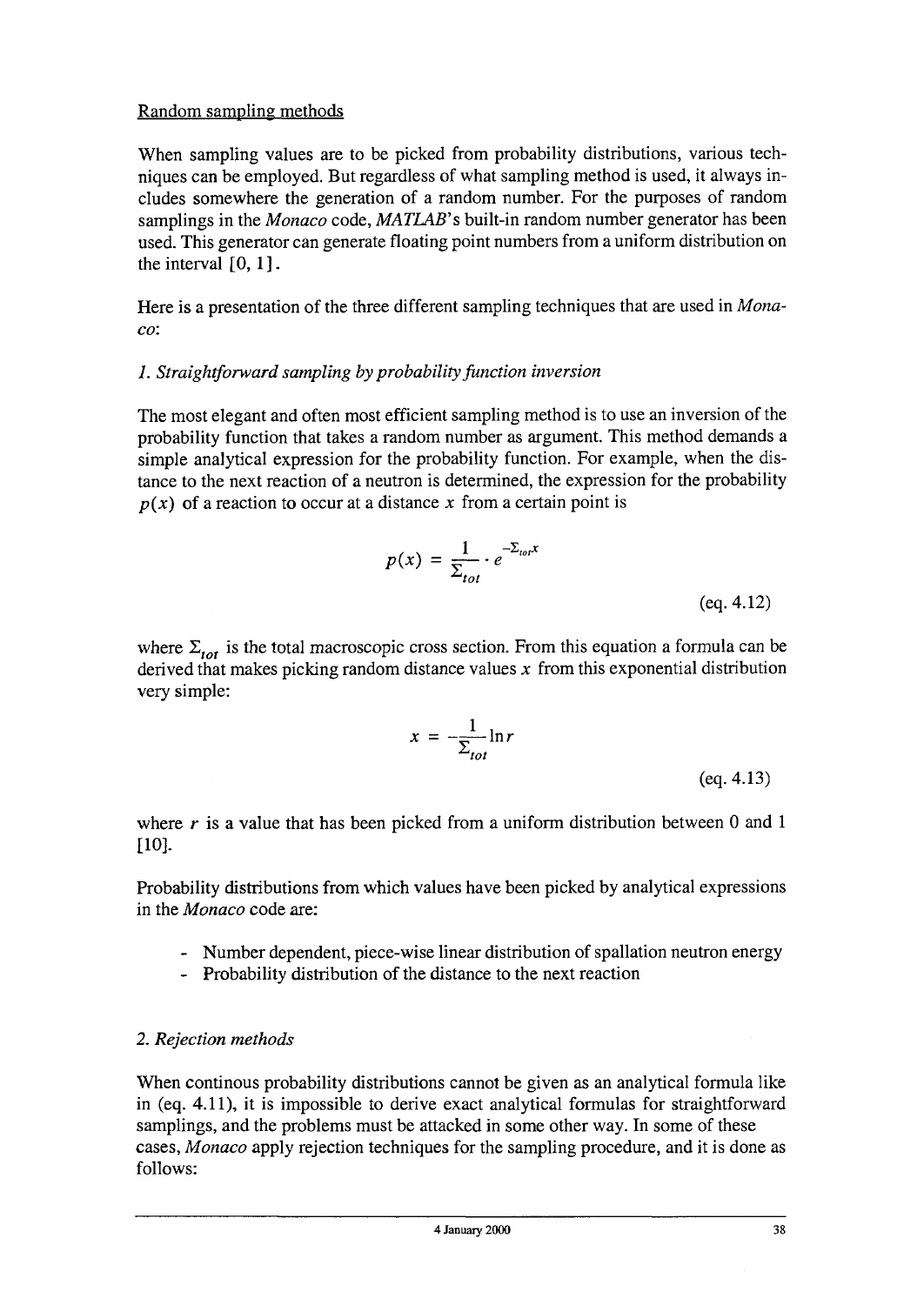- First, a number *x<sup>l</sup>* is picked randomly from the interval on which the probability distribution  $p(x)$  is defined.

- Then, a number  $y_1$  is picked that lies between the lowest and the highest value of the probability function, this too with equal probability on the whole interval.

- The probability function is then evaluated at point  $x_1$ , and this value,  $p(x_1)$ , is compared to  $y_1$ . If  $y_1 < p(x_1)$ , the point  $(x_1, y_1)$  lies below the graph of the probability function and  $x_1$  is accepted as the chosen value. If not, the point  $(x_1, y_1)$  is rejected, and a new pair of values  $(x_2, y_2)$  is picked,  $y_2$  is compared to  $p(x_2)$ , and so on.

The whole procedure could be thought of as a blind person throwing tomatoes on a wall, the area under the probability function being the target. The tomatoes are thrown in random directions, and if any of them hits the target area, they are registered. See Figure 13 below.



**FIGURE 13. Illustration of the principles of random sampling with rejection methods.**

In the *Monaco* code, rejection methods are used when values are chosen from any of the following probability distributions:

- Number dependent Maxwell distribution of spallation neutron energy
- Average Maxwell distribution of spallation neutron energy
- Number dependent Gaussian distribution of spallation neutron energy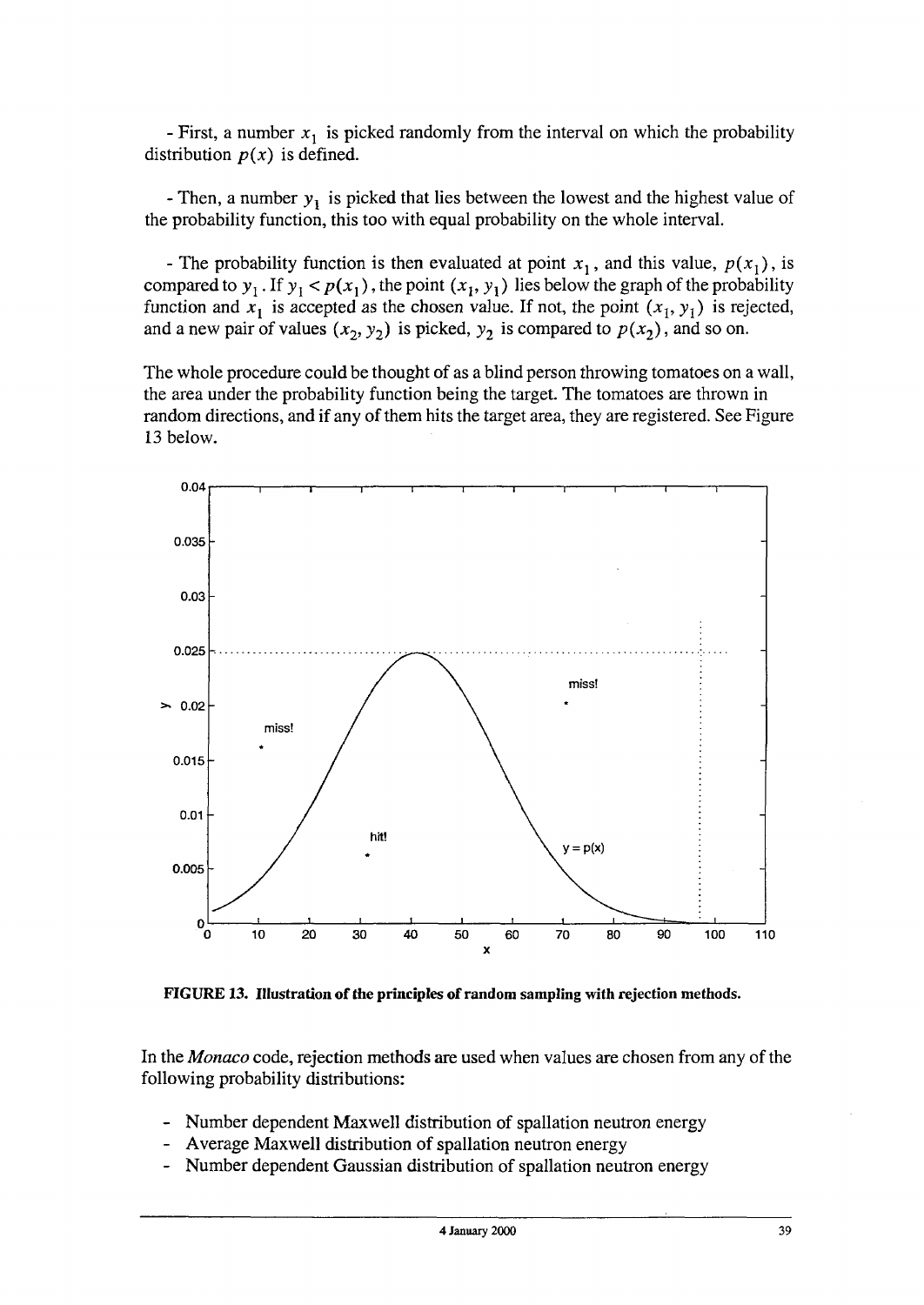- Average Gaussian distribution of spallation neutron energy
- The number of spallation neutrons
- The energy of the neutrons generated in fission reactions

#### *3.* if *-statements for simple discrete distributions*

The number of neutrons that are generated in fission is described by a discrete probability function. Since the maximum number of fission neutrons is only at about six, it is sufficient to pick a random number between 0 and 1, and then comparing this number with the accumulated probabilities for each fission neutron number, in a sequence of *if*statements.

#### Picking the next reaction and the distance to it

To determine what reaction will be induced by the neutron in question, a random picking procedure is employed, with the probability for reaction *i* to occur being denoted  $p_i$ , defined as

$$
p_i = \frac{\Sigma_i}{\Sigma_{tot}}
$$

(eq.4.14)

where  $\Sigma_i$  is the macroscopic cross section for reaction *i*, and  $\Sigma_{tot}$  is the total macroscopic cross section.

The following reactions are treated in the code:

- 1. Elastic scattering
- 2. Fission
- 3. Neutron capture

All other reactions, such as inelastic scattering, secondary spallation and n-p-reactions that occur at high energies are not considered in the code. This limits the validity of the code, especially since high-energy neutrons are dealt with.

When the next reaction has been determined, the distance to the position at which the reaction takes place is determined by random sampling from the probability distribution *p{x):*

$$
p(x) = \frac{1}{\Sigma_{tot}} \cdot e^{-\Sigma_{tot}x}
$$

(eq.4.15)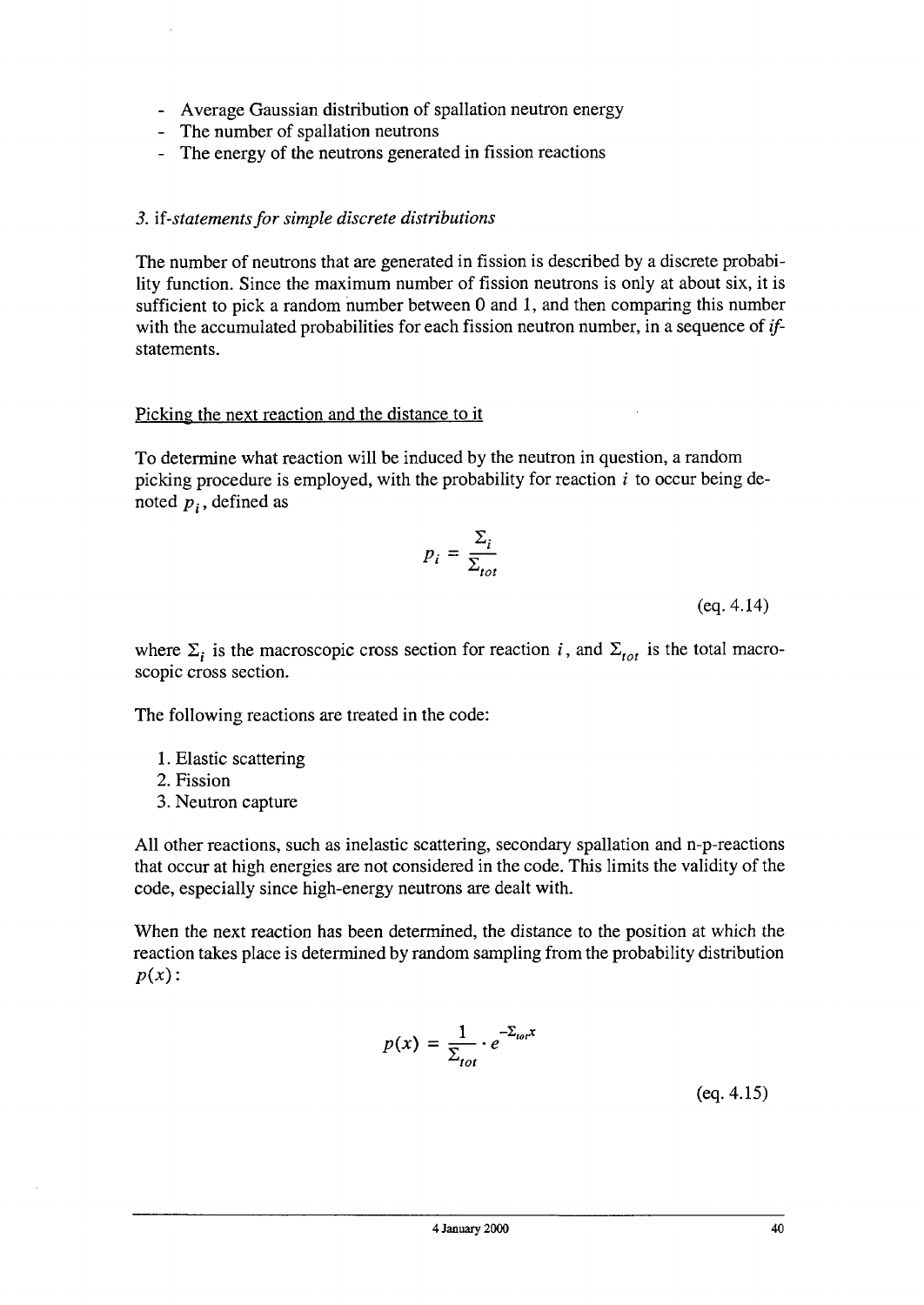#### Fission reactions

If the reaction that has been picked is fission, the following steps are executed:

- 1. Remove the neutron that caused fission from the neutron list
- 2. Pick a number of fission neutrons from a fission neutron number probability distribution. 235 23g

Although both thermal and fast fission of three fissile nuclides  $({}^{23}U, {}^{23}U$  and  $\overrightarrow{P}$  are treated, the number distribution that is used is based on data for thermal fission of  $235$ U The same distribution is used regardless of what nuclide undergoes fission and regardless of the neutron energy, and this is of course a simplification.

- 3. For each fission neutron, assign to it three space coordinates (the space coordinates of the position of the fission event), a speed (converted from kinetic energy), and two angles that specify the direction of the velocity vector. Energy is randomly sampled from a probability distribution that corresponds to the fission spectrum of  $^{235}U$  by thermal neutrons, independent of what nuclide is fissioned and regardless of the energy of the incoming neutron - another simplification. Fission is assumed to be isotropic, i.e. all directions of the velocity vector of a fission neutron are picked with equal probability.
- 4. Add the new neutrons to the neutron list

#### Scattering reactions

There are two options for treating the scattering process in the code:

- a) Isotropic elastic scattering
- b) Non-isotropic elastic scattering

In case a) energy losses of the colliding neutron are calculated in accordance with formulae from [7], but all directions of the outgoing neutron are considered to be equally probable. In case b) angular distributions of the outgoing neutron derived in [7] are employed, which yields a slightly more accurate simulation of the scattering process.

In order to simplify the problem, inelastic scattering is not considered here. Ignoring the inelastic scattering is a quite heavy simplification since it is an important process, not only in high-energy systems like the ones treated here, but also in thermal reactors.

#### Neutron absorption, thermalization and leakage

Neutrons that are absorbed by the fuel or any other core material, and neutrons that leak out from the system, or reach a certain minimum energy level, are removed from the neutron list. The code keeps counting how many neutrons have leaked out, how many neutrons have been captured in each material etc., but the position and velocity of any neutron that leaves the system is not recorded.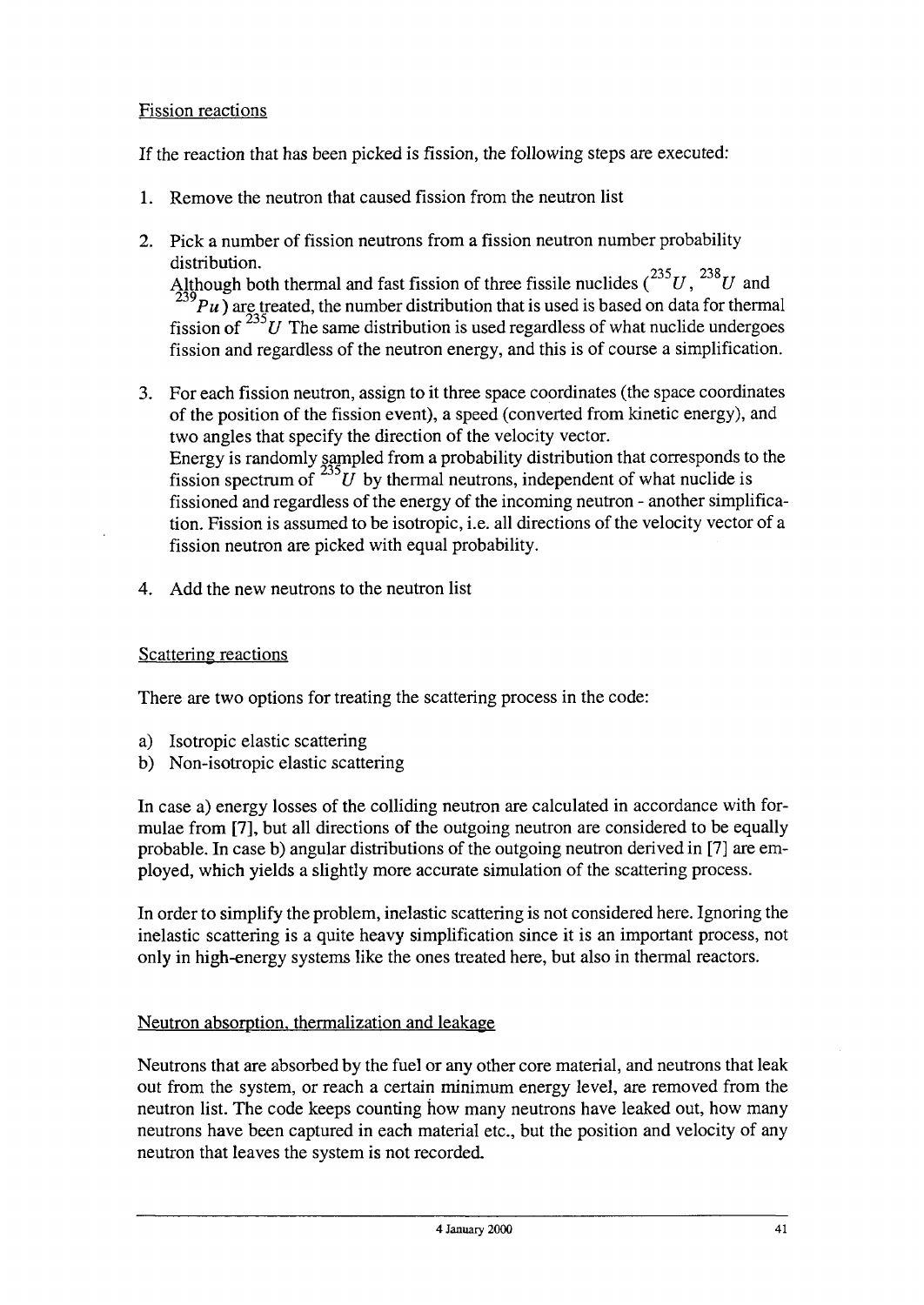#### Cross section data

The cross sections that are used by *Monaco* are based on cross section models from [11]. These cross section models are simplifications of experimentally measured cross sections, covering the energy interval 0.001 eV - 20 MeV. Since for the time being, cross section data for neutron energies above 20 MeV are not available for a large number of nuclides, including  $\frac{230}{U}$  and  $\frac{236}{U}$ , assumptions must be made about the cross sections in this energy region. In the *Monaco* cross section model, cross section data have been extrapolated in a very simple way, namely by assigning the cross section value at 20 MeV to all higher energies.

The cross section library contains data for the following cross sections:

- 238 *U* elastic scattering cross section
- $\frac{238}{U}$  capture cross section
- $^{238}_{225}U$  fission cross section
- 235 *U* elastic scattering cross section
- 
- $\frac{235}{225}$ *U* fission cross section
- $^{239}_{239}Pu$  elastic scattering cr
- $Pu$  capture cross section
- 
- $\frac{208}{208}$ *Pu* fission cross section<br>208*Pb* elastic scattering cross
- *Pb* capture cross section
- *P<sub>l</sub>* clasue scaliering cross
- $\overline{2}$
- $^{16}$  $^{16}$  elastic scattering cross section
- <sup>16</sup>O capture cross section
- <sup>56</sup>/<sub>*See elastic scattering cross section*</sub>
- *Fe* capture cross section
- *Na* elastic scattering cross section
- $\frac{23}{Na}$  capture cross section

The listed reactions were chosen since they are considered to be the dominant ones in neutron transport inside the core, but the cross section library could easily be extended to include other reactions. neutron transport inside the core, but the core, but the core, but the cross section library could easily be e

The macroscopic cross see  $T_{ij}$  and  $T_{ij}$  for the contract  $T_{ij}$  are the reaction  $i$  in material  $j$  is calculated from  $i$ microscopic cross sections o^- and atomic densities *N*• in the ordinary way:

$$
\Sigma_{ij} = \sigma_{ij} \cdot N_j
$$

(eq.4.16)

where

$$
N_j = \frac{\rho_j \cdot N_A}{M_j}
$$

(eq. 4.17)

 $p_i$  denoting the density of material *j*,  $M_i$  the molar weight, and  $N_A$  being the Avogadro number (=  $6.022*10^{23}$ ).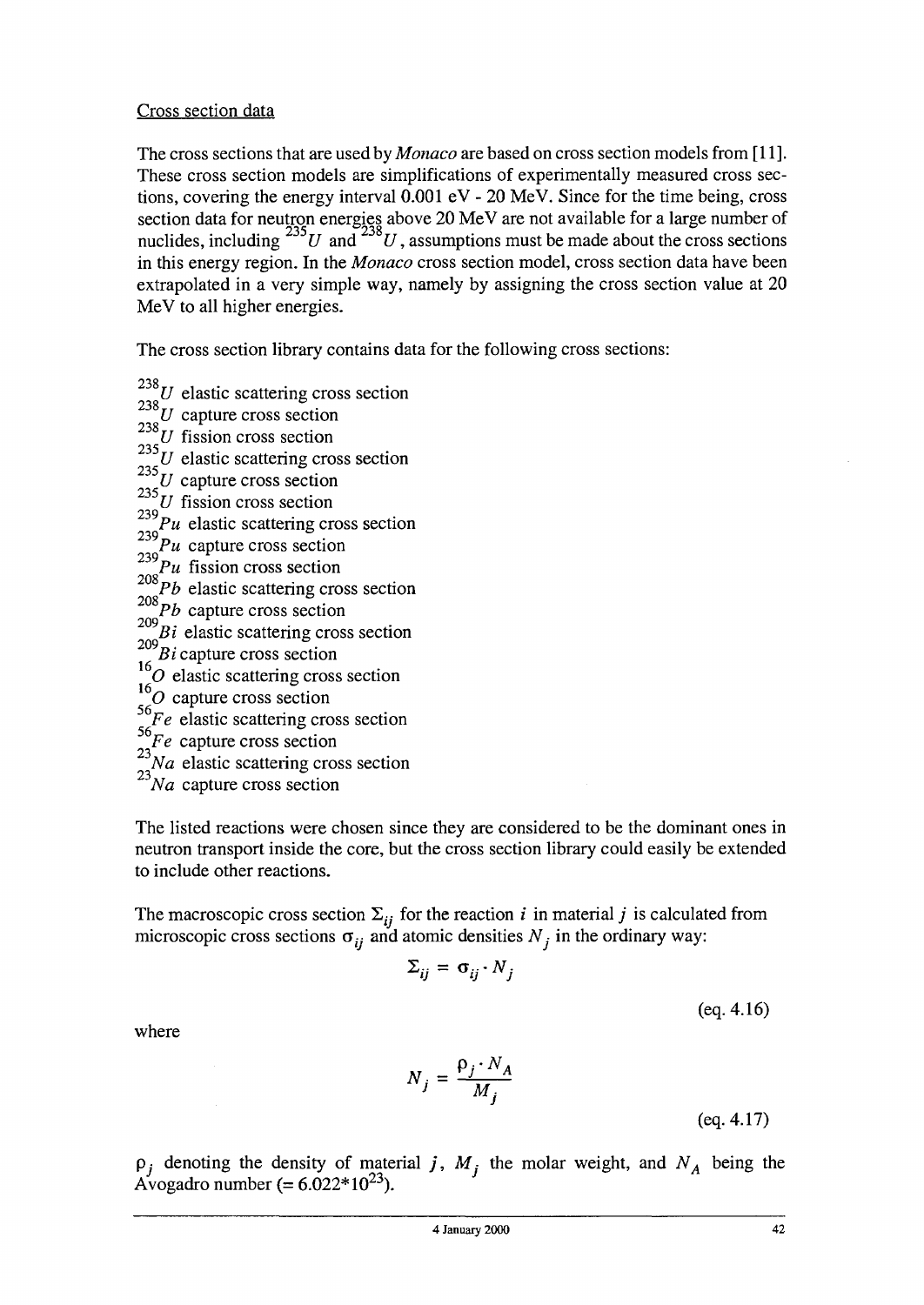#### Program output

When *Monaco* calculations are terminated, a number of data arrays have been saved. They contain information about the statistics of the nuclear reactions that have taken place in the core due to the release of the initial spallation neutrons.

Each data array is *N* elements long, where *N* is the number of spallations, and the value of each element denotes how many  $\sim U$  fissions were caused by this particular swarm of spallation neutrons, how many captures occurred in  $\frac{20}{U}$  due to the same spallation, how many neutrons leaked out, etc.

The following quantities are stored in data arrays for each spallation:

- 
- 
- The number of spallation neutrons<br>The number of captures in  $^{235}U$ ,  $^{239}Pu$ ,  $^{208}Pb$ ,  $^{209}Bi$ ,  $^{16}O$ ,  $^{56}Fe$ ,  $^{23}Na$ <br>The number of elastic collisions in  $^{238}U$ ,  $^{235}U$ ,  $^{239}Pu$ ,  $^{208}Pb$ ,  $^{209}Bi$ ,  $^{16}O$  $^{56}Fe$ <sup>23</sup>*Na*
- The number of fissions in  $^{238}U$ ,  $^{235}U$ ,  $^{239}Pu$
- The number of out-leaked neutrons
- The number of thermalized neutrons
- The execution times

By utilizing *MATLAB's* plot routines, some of the computed data are continuously plotted on the screen during the calculation. For example, the mean value and the covariance of the number of fissions in  $^{250}U$  is plotted for each spallation, which makes it possible to follow the convergence of this quantity.

#### Code limitations

Any observant reader can notice from the above code description that several simplifications and assumptions has been necessary in order to make the problem possible to treat with a model that is not too complex. This will of course impose limits on the validity of the code, and on the accuracy of the results calculated. However, the main object of this work has not been to provide exact results, but to show what the approximate size of the variables in question is, to indicate the influence of different spallation neutron spectra on the second moment. Anyway, it is important to point out the major sources of error in the code that are caused by simplifications of the physical model on which the code is mounted. Improvements of the model can hopefully yield more accurate and detailed results in future treatments of the problem.

#### *Nuclear reactions*

Inelastic neutron scattering, (n,p)-reactions, secondary spallations and many other are left out of the *Monaco* code, even if they do play an important role in neutron transport, especially at energies in the MeV region.

The transport of and the reactions induced by protons, pions and  $\alpha$ -particles are not taken into account, although their presence at high-energy nuclear reactions undoubtedly affects the system.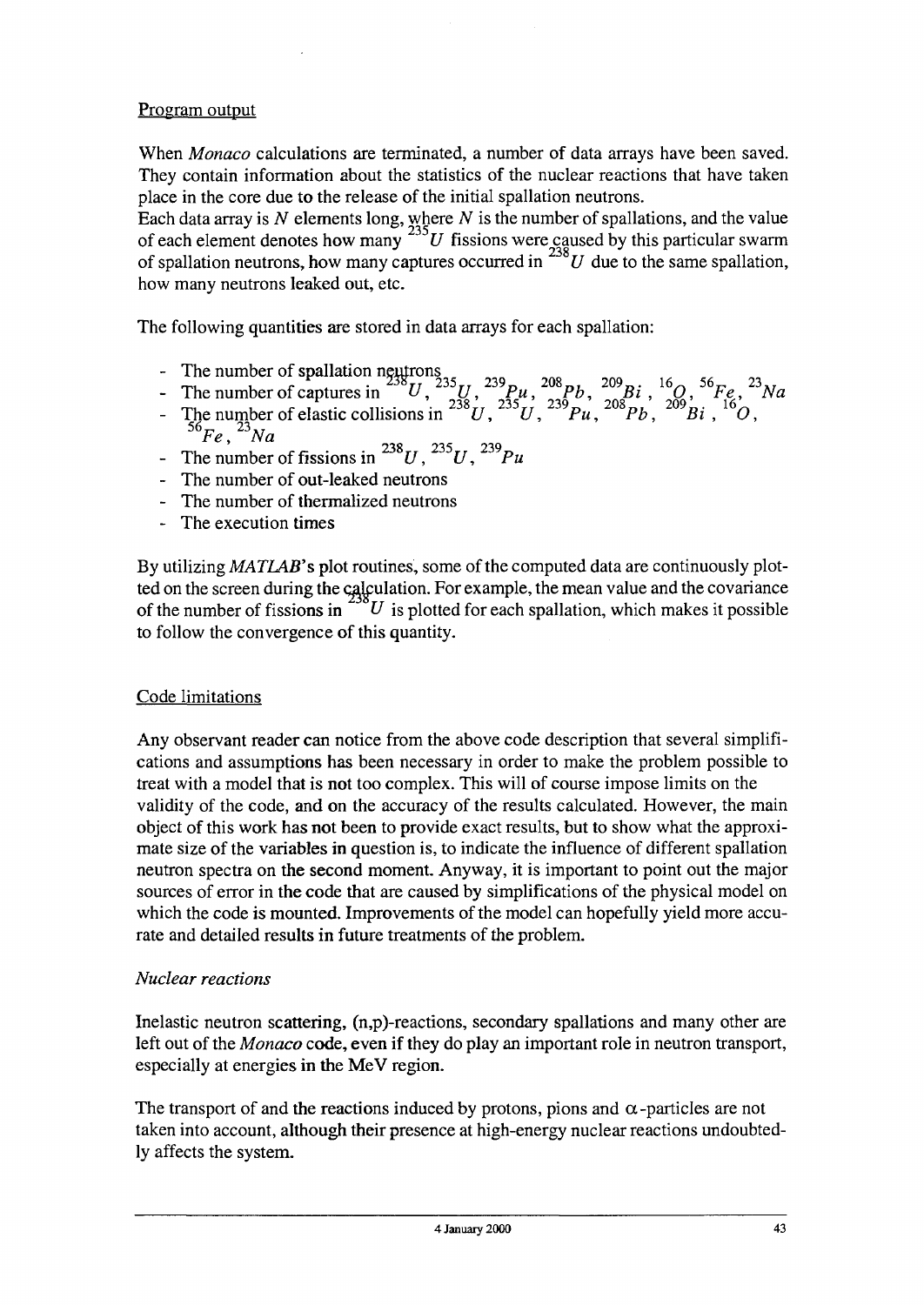#### *Cross section data*

The cross sections that were available at the time for the construction of the *Monaco* code was only supported by experimental data up to 20 MeV, and for higher energies it was necessary to make straight-line approximations. This will obviously cause a deterioration of the correctness of the calculated results.

#### *Core geometry*

The core was assumed to be cylindrical and perfectly homogenous, with no reflector, which must be regarded as a serious simplification of any actual accelerator driven system.

#### *Core composition*

Only a few different types of material are included in the core model, leaving out the wide spectrum of fission products and construction materials that would most probably appear in any accelerator driven system.

#### **42.3 Calculation cases**

The same cases that were analysed with the Enrico code were also studied with Monaco, i.e.:

Two different core compositions:

1. A pure 
$$
^{238}U
$$
 core

2. A homogenous core with the following volumetric proportions:

25 % uranium fuel 50 % Pb 25 % Fe

where the fuel composition was the following:

 $90\%$ <sup>238</sup>*U*  $10\%$ <sup>235</sup>*U* 

Two different core geometries:

- 1. Core radius  $= 50$  cm, Core height  $= 300$  cm.
- 2. Core radius =  $100 \text{ cm}$ , Core height =  $500 \text{ cm}$ .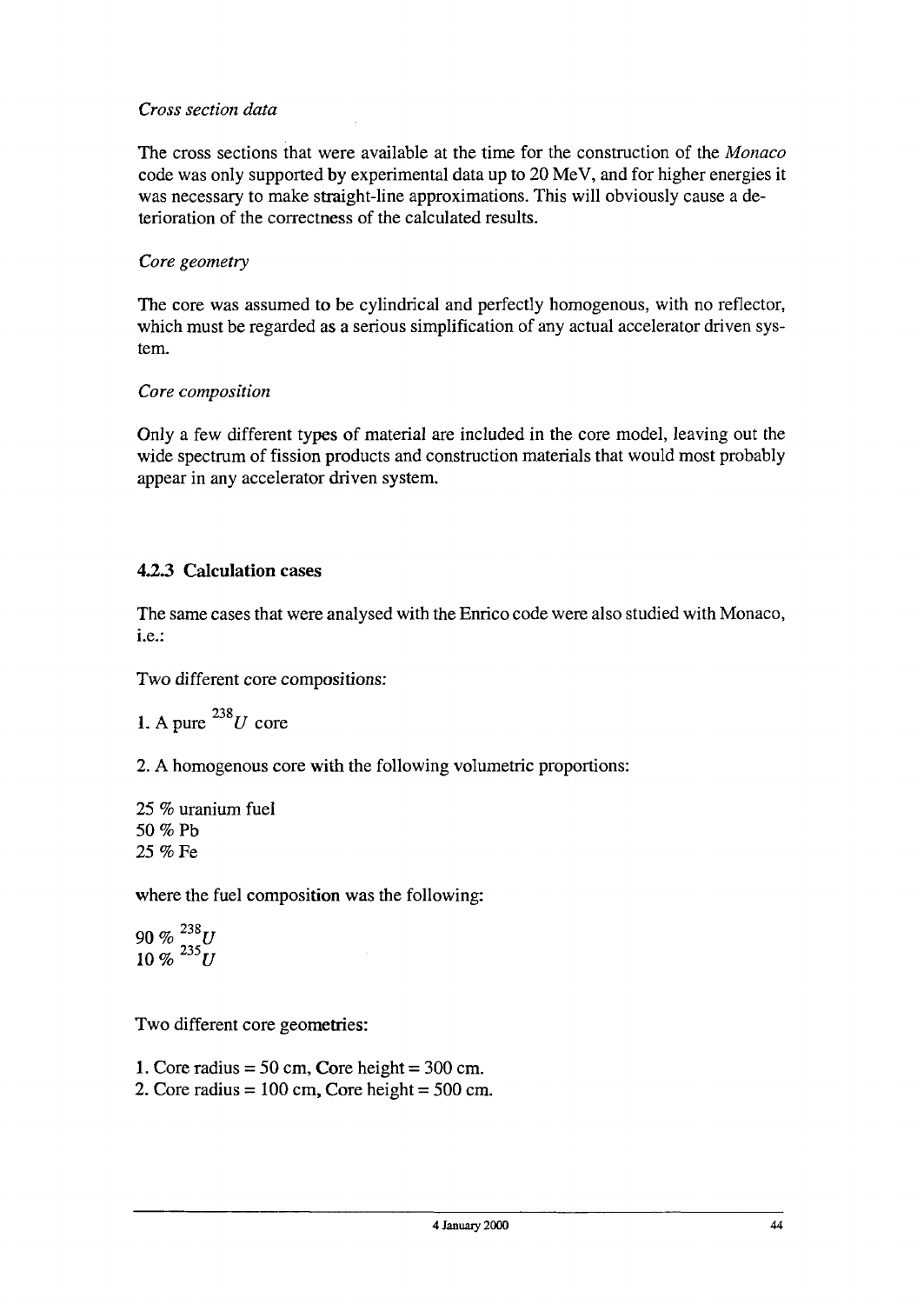#### **4.2.4 Results**

Results from *Monaco* calculations are presented as ratios between second moments calculated correctly (with number dependent energy spectra for the spallation neutrons) and in an average manner (using only the average energy spectrum). Different from the calculations performed with the *Enrico* code in chapter 4. 1, we will not focus on the number of thermalized neutrons, but instead on the number of fissions and elastic scatterings in  $^{238}U$ , and on the number of out-leaked neutrons. The results are presented in Tables 4 to 7 below. Each figure denotes a ratio between the second moments (co-Tables 4 to 7 below. Each figure denotes a ratio between the second moments ( $\frac{238}{100}$ 

covariance of the number of  $^{238}U$  fissions (number dependent energy spectra) covariance of the number of  $^{238}U$  fissions (average energy spectra)

The numerical error attached to these results due to the fact that only a finite number of spallation events have been used are estimated to be less than 2 *%.*

Core composition 1:

 $100\%$ <sup>238</sup>*U* 

|  |  |  | <b>TABLE 4.</b> Covariance ratios for a pure uranium core, $R = 50$ cm, $H = 300$ cm. |
|--|--|--|---------------------------------------------------------------------------------------|
|--|--|--|---------------------------------------------------------------------------------------|

| Core dimensions: $R = 50$ cm, $H = 300$ cm                                              |      |      |      |  |
|-----------------------------------------------------------------------------------------|------|------|------|--|
| out-leaked<br>$^{238}U$ scatterings<br>$^{238}U$ fissions<br>Spectrum model<br>neutrons |      |      |      |  |
| Gaussian                                                                                | 0.76 | 0.82 | 0.83 |  |
| Maxwell                                                                                 | 0.75 | 0.80 | 0.82 |  |
| piece-wise linear                                                                       | 1.16 | 1.07 | 1.11 |  |

TABLE 5. Covariance ratios for a pure uranium core,  $R = 100$  cm,  $H = 500$  cm.

| Core dimensions:<br>$R = 100$ cm, $H = 500$ cm                                          |      |      |      |  |  |
|-----------------------------------------------------------------------------------------|------|------|------|--|--|
| out-leaked<br>$^{238}U$ scatterings<br>$^{238}U$ fissions<br>Spectrum model<br>neutrons |      |      |      |  |  |
| Gaussian                                                                                | 0.80 | 0.82 | 0.84 |  |  |
| Maxwell                                                                                 | 0.79 | 0.81 | 0.83 |  |  |
| piece-wise linear                                                                       | 1.12 | 1.08 | 1.10 |  |  |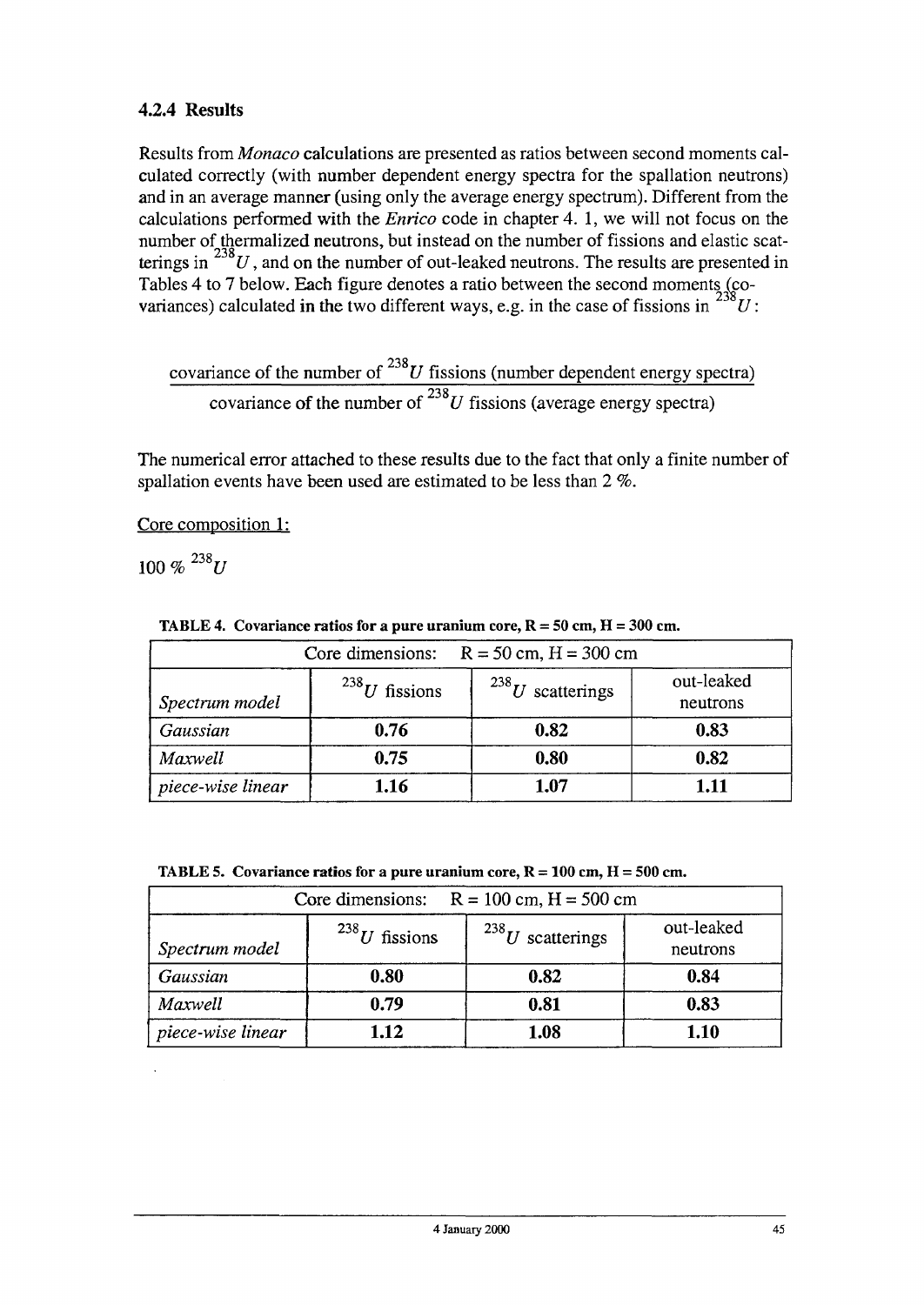Core composition 2:

25 % fuel (90 %  $^{238}U$ , 10 %  $^{235}U$ ) 50 *%* Pb 25 % Fe

TABLE 6. Covariance ratios for a core containing a mix of  $^{238}$ U,  $^{235}$ U,  $Pb$  and  $Fe$ , R = 50 cm, H = 300 cm.

| Core dimensions: $R = 50$ cm, $H = 300$ cm                                              |      |      |      |  |
|-----------------------------------------------------------------------------------------|------|------|------|--|
| out-leaked<br>$^{238}U$ fissions<br>$^{238}U$ scatterings<br>Spectrum model<br>neutrons |      |      |      |  |
| Gaussian                                                                                | 0.71 | 0.86 | 0.86 |  |
| Maxwell                                                                                 | 0.72 | 0.83 | 0.84 |  |
| piece-wise linear                                                                       | 1.12 | 0.98 | 1.05 |  |

TABLE 7. Covariance ratios for a core containing a mix of  $^{238}v$ ,  $^{235}v$ , *Pb* and *Fe*, R = 100 cm, H = 500 cm.

| Core dimensions: $R = 100$ cm, $H = 500$ cm                                             |      |      |      |  |
|-----------------------------------------------------------------------------------------|------|------|------|--|
| out-leaked<br>$^{238}U$ scatterings<br>$^{238}U$ fissions<br>Spectrum model<br>neutrons |      |      |      |  |
| Gaussian                                                                                | 0.71 | 0.84 | 0.85 |  |
| Maxwell                                                                                 | 0.71 | 0.84 | 0.81 |  |
| piece-wise linear                                                                       | 1.12 | 0.99 | 1.04 |  |

#### **4.2.5 Discussion**

The following conclusions can be drawn from the results of *Monaco* calculations:

If the energy distributions associated to different neutron numbers show strong individual variance, which is true in the case of Gaussian and Maxwell spectrum models, the difference in calculated second moments can be significant, up to 30 %. These two spectrum models give similar results in all the cases studied.

But also for spectra generated by *NMTC/JAERI97,* which is probably the most realistic model of the neutron energy distributions, deviations are still significant, with a maximum of 16 % for the number of  $^{20}U$  fissions in the smallest core geometry. Deviations that follow from this spectrum model are generally smaller than what is predicted by the two more artificial Gaussian and Maxwellian distributions, but they can by no means be neglected.

With the "realistic" spectra, the second moment of the number of  $^{238}U$  fissions,  $^{238}U$ fissions and out-leaked neutrons are underestimated, if only the average spectrum is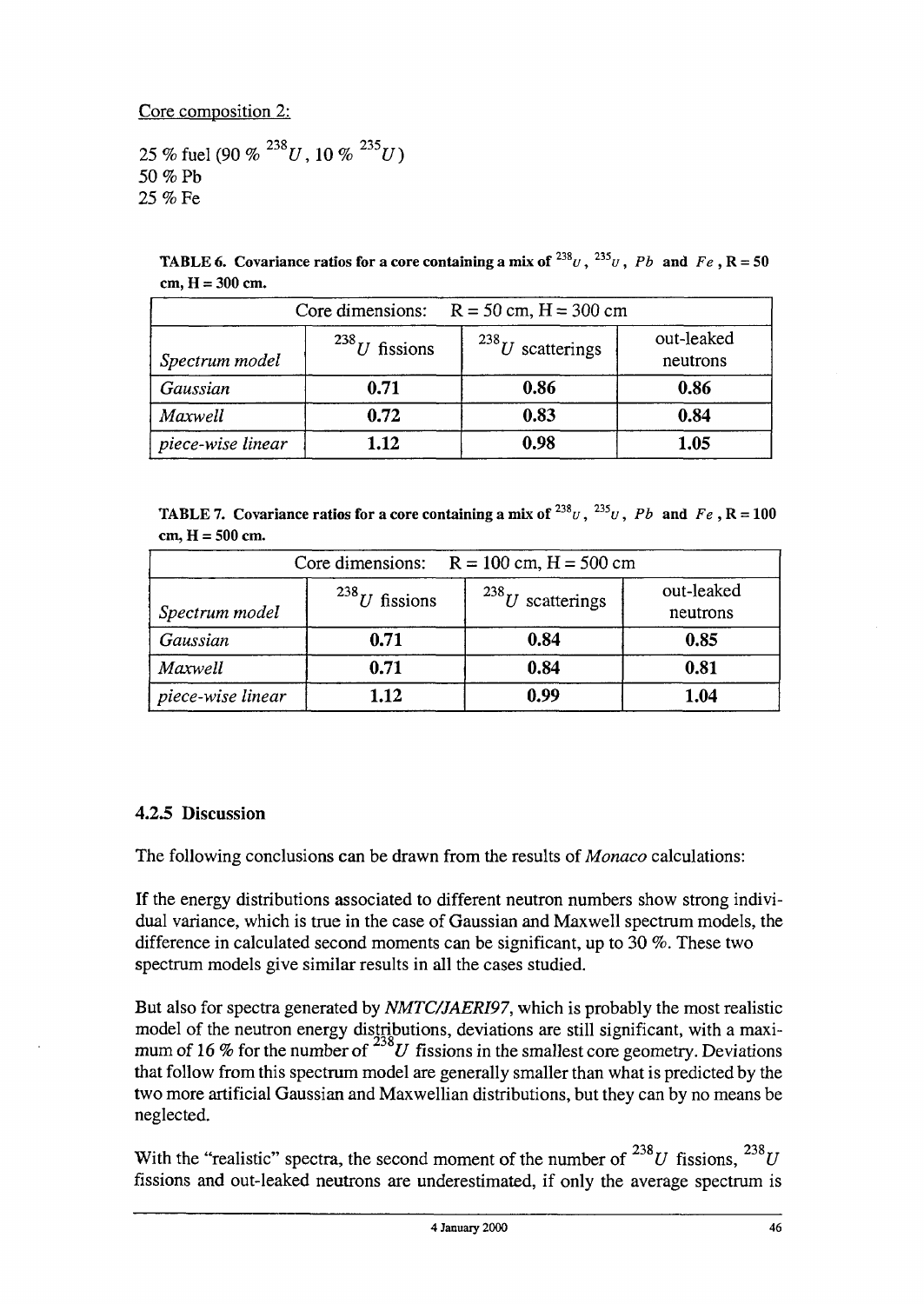used to determine the distribution of the energy of the spallation neutrons. This information is given from the fact that the second moment ratios are greater than one, which is true for the case with piece-wise linear spectrum models. The opposite is true for Gaussian and Maxwellian spectrum models, i.e. second moments are overestimated.

This is thus different from the case with thermalized neutrons, which was treated by Fermi age theory in chapter 4.1. However, no contradictions between the *Enrico* and *Monaco* results exist in this respect - we just have to remember that different variables are calculated by the two codes. *Enrico* calculates the second moment of thermalized neutrons, and  $\alpha$ -values less than zero for the piece-wise linear model were expected from (eq. 4.10) and the correlation function in Figure 12. The *Monaco* code, on the other hand, deals with fissions, elastic scatterings and out-leaked neutrons and no analytical expressions are at hand to allow a priori estimates of the second moment ratios.

Nevertheless, we take confidence from noting that the ratio of the second moment of out-leaked neutrons is greater than one in the case of piece-wise linear spectra. This is opposite to the calculated  $\alpha$ -values (referring to thermalized neutrons, i.e. the neutrons that *do not leak out)* with the same spectrum model, but it could be reproduced by the same equations. By replacing the non-leakage probability  $P(E)$  with the leakage probability  $1 - P(E)$  in (eq. 4.10), the ratio between correctly and "averagely" calculated second moments of *out-leaked neutrons* would be calculated. Following the discussion in chapter 4.1.4, the value of this ratio is then expected to be greater than one when the piece-wise linear distributions are used, and this was also confirmed by running the *Enrico* code with the above modification (replacing  $P(E)$  with  $1 - P(E)$ ).

The size of the system does not appear to have any considerable effect on the second moment ratios when Monte Carlo methods are used. Only a slight tendency of ratio values converging to 1 when core dimensions increase can be observed.

In the second core composition, where the effective multiplication factor is higher  $(k<sub>eff</sub> = 0.72$  and 0.95) the errors in estimating the second moment of the number of fissions are somewhat larger.

# 5. Conclusions and remarks

The results from the *Enrico* and *Monaco* calculations shows that the results from second moment calculations can be significantly different if a number dependent model of the energy distributions of spallation neutrons is used. This indicates that in simulating a real accelerator driven system including a spallation process, an average energy distribution of the spallation neutrons would not be sufficient when second moments are to be calculated. However, some remarks are in order.

Any simulation aiming at predicting the neutron statistics of an accelerator driven system in greater detail and with higher accuracy than in this work would inevitably include a thick target model, correctly simulating the high-energy reactions that takes place in the target. The processes involved in the neutron transport inside the target will decrease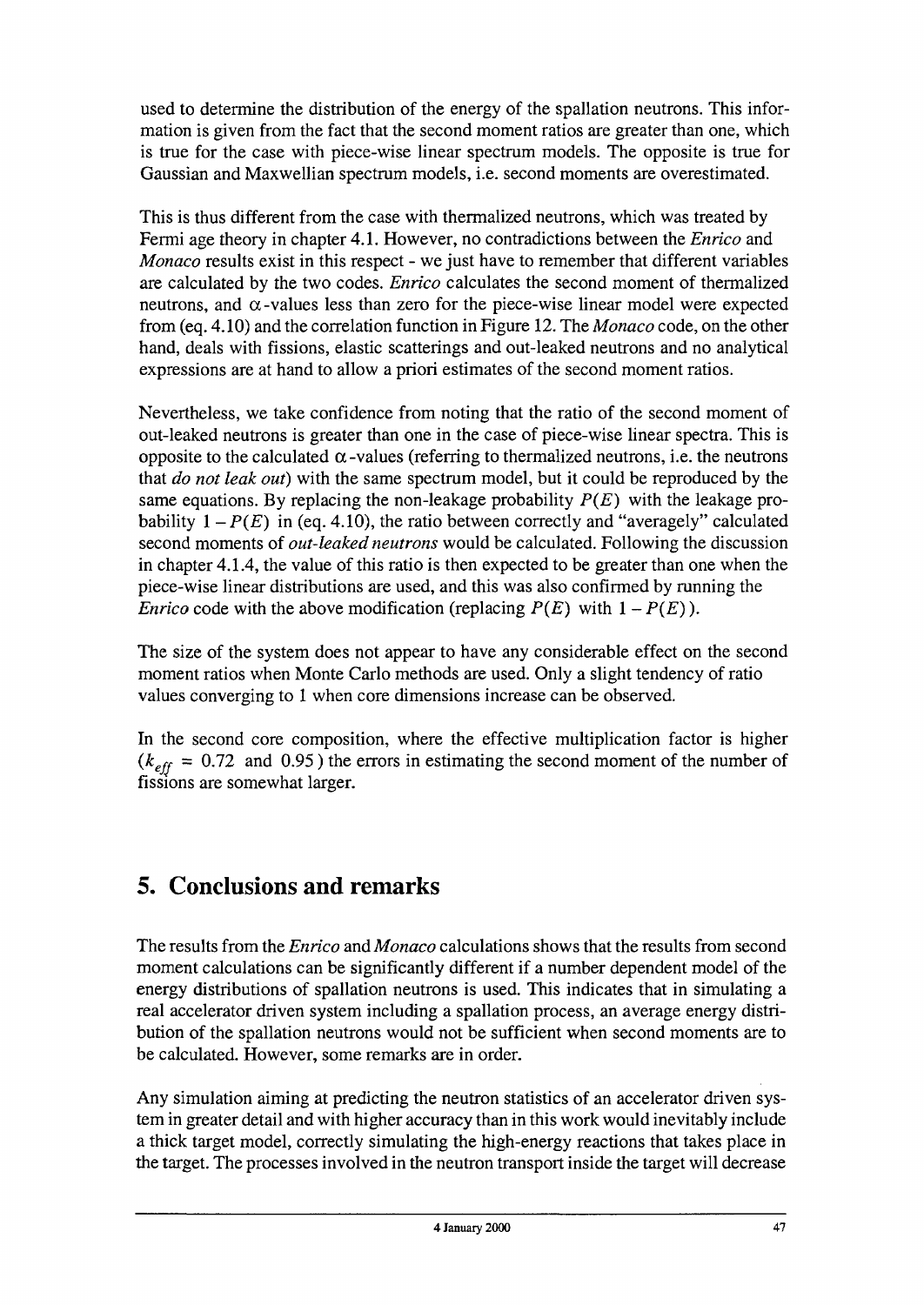significantly the differences between the energy distributions of various neutron groups, reducing the significance of number dependent energy spectra. Therefore, there are reasons to believe that the error we make by not including the number dependence but using only the average spectrum in second moment calculations of a real system is smaller.

On the other hand, the models that were used in the codes Enrico and Monaco do not claim to be the most accurate and realistic ones at hand. By including important highenergy reactions, proper cross section data, etc., deviations might increase or decrease, it is difficult to tell which. However, the fact that a divergence can be detected informs us about the hazard of not taking the problem seriously enough, and suggests that we keep paying attention to it.

# 6. Acknowledgements

A number of persons helped me in many different ways to complete this thesis, and to these people I am very grateful.

First of all, I owe Prof. Shiroya and his collaborators at *Kyoto University Research Reactor Institute (KURRI)* many thanks for their boundless hospitality and assistance during my stay at the institute in the summer of 1999.

Dr. D. Hilscher at *Hahn-Meitner-lnstitut* in Berlin, Ph. D. Jan Wallenius at *KTH* in Stockholm also contributed to this work by their valuable comments and kindful answers to the numerous questions I have asked them.

The staff at the department of reactor physics at Chalmers University of Technology, whose superb support in technical as well as intellectual matters have made my work easier, are also objects of my gratefulness.

With extra warmth and respect, I would like to thank Svensk Kärnbränslehantering AB for their financial support. Without their generous funding, this project could never have been carried out to the same extent.

Finally, I would like to thank my supervisor Prof. Imre Pázsit for his guidance and encouragement throughout the six month I worked on this thesis. Discussing the problems connected to the subject of my work with him was great help to me, and it brought about a welcome expansion of my knowledge of reactor physics.